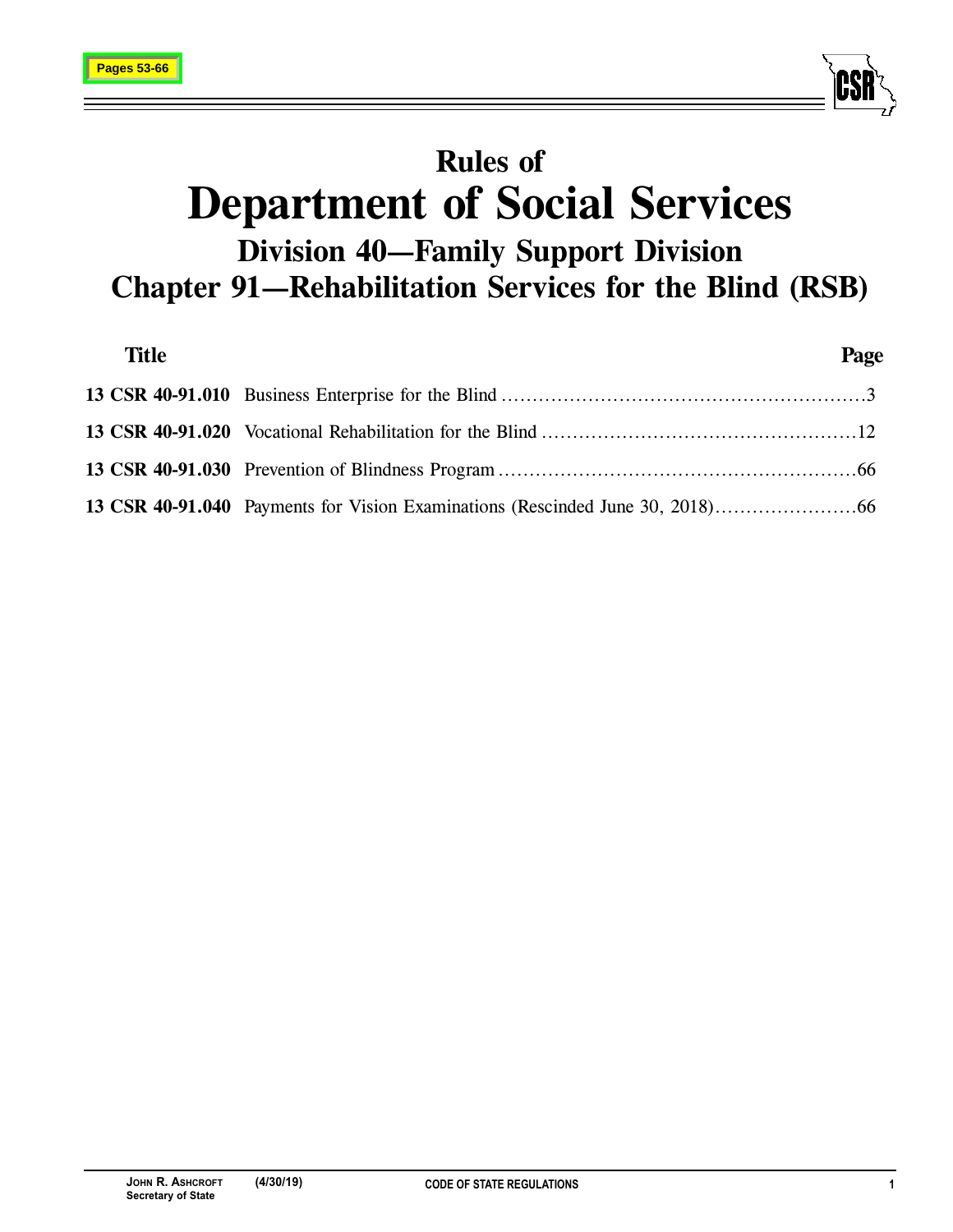

#### **Title 13—DEPARTMENT OF SOCIAL SERVICES Division 40—Family Support Division Chapter 91—Rehabilitation Services for the Blind (RSB)**

#### **13 CSR 40-91.010 Business Enterprise for the Blind**

*PURPOSE: This rule establishes the guidelines for administration of the Business Enterprise Program of the Family Support Division, Bureau for the Blind, as mandated by the Randolph-Sheppard Act, as amended through 1974, 34 CFR 395, sections 8.051 and 8.700–8.745, RSMo.* 

(1) Legal Authority. The Business Enterprise Program (BEP) of the Family Support Division/Rehabilitation Services for the Blind is administered according to the Randolph-Sheppard Act, as amended through 1974, 34 CFR 361.50, 34 CFR 395, sections 8.051 and 8.700—8.745, RSMo. The Family Support Division/Rehabilitation Services for the Blind administers the Business Enterprise Program according to the terms of this rule.

#### (2) Definitions.

(A) "Administrative fee" means an assessment against the operating income from direct sales in vending facilities, including income from manager-serviced vending machines and from commissions that vending companies pay on proceeds from vending machines located in facilities in which there is an on-site manager.

(B) "Assigned income" means income from commissions that vending companies pay to the nominee on proceeds from vending machines in vending facilities in which there is an on-site manager. The nominee disburses this income to the manager, according to subsection  $(15)(C)$ .

(C) "Blind person" is a person whose central visual acuity is no more than twenty/two hundred (20/200) in the better eye with best correction or whose field of vision in the better eye is restricted to a degree that its widest diameter subtends an angle no greater than twenty degrees (20°).

(D) "Rehabilitation Services for the Blind" is the unit within the Family Support Division that administers the Business Enterprise Program. Rehabilitation Services for the Blind is referred to in this rule as RSB.

(E) "Business Enterprise Program" means the total vending facility program within the Family Support Division/Rehabilitation Services for the Blind. The Business Enterprise Program is referred to in this rule as the BEP.

(F) "Cafeteria" means a full-line food ser-

vice facility in which the food is prepared onsite.

(G) "Certificate of Training" means the certificate that RSB presents to a blind person who successfully completes vending facility manager training. The certificate indicates the level of the training which a blind person has completed and the level at which the state licensing agency (SLA) may license the blind person, as stated in subsection (2)(T).

(H) "Change fund loan" means an interestfree loan from the nominee to be used for the manager's initial operating funds.

(I) "Convenience store" means a vending facility that has over-the-counter sales but does not have on-site food preparation that requires the manager to handle unpackaged products, except for hot and cold beverages.

(J) "Creditable service" means only those periods when a manager is employed as a full-time contracted BEP manager.

(K) "Deputy director" means the person in the Family Support Division/Rehabilitation Services for the Blind who directs the administration of all service programs of RSB and who is referred to in this rule as deputy director.

(L) "Direct competition" means the presence and operation of a vending machine or a vending facility operated by an entity other than a blind manager on the same premises as a vending facility operated by a blind manager. Vending machines or vending facilities operated in areas serving employees, the majority of whom normally do not have direct access, in terms of uninterrupted ease of approach and the amount of time required to patronize the vending facility, to the vending facility operated by a blind manager shall not be considered to be in direct competition with the vending facility that is operated by a blind manager.

(M) "Family Support Division" is the state licensing agency that is designated by the Secretary of the United States Department of Education to issue licenses to blind persons for the operation of vending facilities on federal, state, and other property. The Family Support Division is referred to in this rule as the SLA.

(N) "Equipment" means occupational fixtures, furnishings, machinery, tools, and accessories that are required in the operation of a vending facility. Equipment has a life of at least one (1) year and can be used repeatedly.

(O) "Executive committee of blind vendors" is the executive body that is elected by the Blind Vendors of Missouri, as discussed in section (6). Blind Vendors of Missouri is referred to in this rule as BVM.

(P) "Fair minimum return" means the

amount RSB establishes as the minimum level of net income that a manager derives from a vending facility.

(Q) "Federal property" means any building, land, or other real property owned, leased, or occupied by any department, agency, or instrumentality of the United States, including General Services Administration, the Department of Defense, the Department of Energy, and the United States Postal Service, or any other instrumentality wholly owned by the United States.

(R) "Individual location," "installation," or "facility" means a single building or a self-contained group of buildings. In order for RSB to consider two (2) or more buildings to be a self-contained group of buildings, the buildings must be located in close proximity to each other and a majority of the employees housed in any of the buildings must move regularly from one (1) building to another in the course of official business during normal workdays.

(S) "Initial inventory" means the marketable merchandise and consumable supplies that RSB determines is necessary for a manager to begin operation of a new or substantially altered vending facility.

(T) "License" means the written instrument the SLA issues to a blind person and that confirms that person's eligibility to operate a vending facility on federal, state, or other property. A Level 1 license is for the management of vending machine banks in which all income is derived from commissions. A Level 2 license is for the management of convenience stores. A Level 2.5 license is for the management of a managerserviced vending machine route or a convenience store. A manager-serviced vending machine bank requires a Level 2.5 license. A Level 3 license is for the management of vending machine banks, convenience stores, and snacks bars. A Level 4 license is for the management of vending machine banks, convenience stores, snack bars, and cafeterias. A Level 5 license is for the management of military dining. The SLA shall issue a license only to those blind persons who are citizens of the United States, whom RSB certifies, as defined in subsection  $(2)(G)$ , as qualified to operate a vending facility, who have successfully completed a six- (6-) month probationary period as an active facility manager, and who are in need of employment.

(U) "Licensee" means a blind person to whom the SLA has issued a license to operate a vending facility on federal, state, or other property.

(V) "Management services" means supervision, inspection, quality control, consultation, accounting, regulating, in-service training,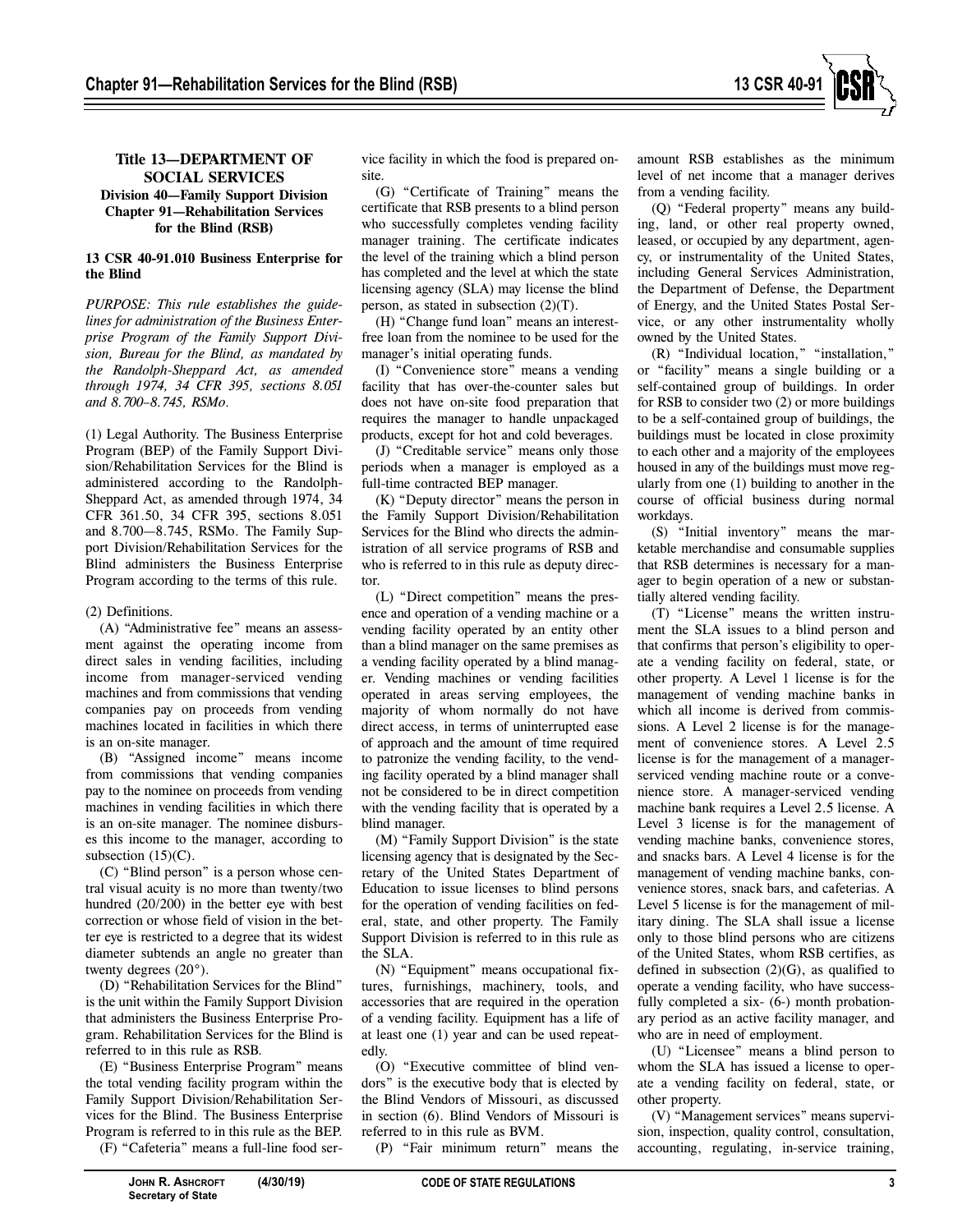and other related services provided on a systematic basis to support and improve vending facilities operated by blind vendors. Management services do not include those services or costs that pertain to the ongoing operation of an individual vending facility after the initial establishment period.

(W) "Manager-serviced vending machines" means vending machines for which the manager is responsible for purchase of product, filling, and maintenance of the machines. The manager receives all revenue, less administrative fees, from sales and pays all operational expenses except for repair of vending machines.

(X) "Net income" means operating income plus income from commissions, less administration.

(Y) "Nominee" means a nonprofit corporation which, through a written agreement with the SLA, acts as the agent of the SLA in providing services to vending facility managers in the BEP.

(Z) "Normal working hours" means an eight- (8-) hour work period between the approximate hours of 6:00 a.m. to 6:00 p.m., Monday through Friday.

(AA) "Operating income" means income from operations, less operating expenses.

(BB) "Other property" means property which is not federal property or state property and on which the SLA establishes or operates vending facilities by the use of any funds derived in whole or in part, directly or indirectly, from the operation of vending facilities on federal or state property.

(CC) "Over-the-counter sales," including "manager-serviced vending machines," mean any transaction in which a customer purchases products which a manager has procured for the purpose of resale within the vending facility.

(DD) "Probationary period" means the first six (6) months of active facility management by a certified graduate of the BEP training program.

(EE) "Property management" means a person or instrumentality that grants a permit, contract, or agreement to the SLA for the operation of a vending facility at a specific location.

(FF) "Set-aside funds" means funds which accrue to the nominee from all unassigned income from vending machines located on federal property and from the administrative fee that the nominee assesses against the operating income from direct sales in all vending facilities and from the administrative fee that the nominee assesses against commissions paid by vending companies on vending machine proceeds in all vending facilities in which there is a manager on-site.

(GG) "Snack bar" means a vending facility with limited on-site food preparation and over-the-counter sales.

(HH) "State property" means all real property, or part of real property, that is owned, leased, rented, or otherwise controlled or occupied by any department, agency or body of the state of Missouri, including roadside rest areas, except property of Department of Mental Health. State property does not include a building in which less than one hundred (100) state employees are, or will be, located during normal working hours; a building in which less than fifteen thousand (15,000) square feet of interior floor space is to be used for state government purposes or in which services are to be provided to the public; or a building that state government employees are to occupy for less than three (3) years.

(II) "Supplies" means items that are expendable, necessary to carry out the dayto-day operation of a vending facility, and that are used on the premises.

(JJ) "Unassigned income" means income that accrues to the nominee from commissions that vending companies pay on proceeds from vending machines on federal, state, and other property in which there is no on-site manager. The nominee uses these funds for manager and program benefits according to subsection (15)(D).

(KK) "Vending facility" means a business that the SLA establishes for the sale of products. It may consist, exclusively or in combination, of automatic vending machines, convenience stores, snack bars, or cafeterias. A vending facility may consist of only a portion of a building, it may be comprised of one (1) or more locations within a building, and it may encompass more than one (1) building.

(LL) "Vending facility manager" means a blind person who has been licensed by the SLA and who has a Vending Facility Manager's Agreement. Vending facility manager is referred to in this rule as manager.

(MM) "Vending Facility Manager's Agreement" means a written document, entered into by the licensee, the SLA and the nominee that states the terms and conditions for the licensee to be on-site to operate a vending facility at a specific location. Vending Facility Manager's Agreement, a copy of which follows this rule, is referred to in this rule as manager's agreement.

(NN) "Vending machine bank" means one (1) or more coin-operated or electronic transfer of funds vending machines that dispense articles or services and that are located in one (1) or more locations in one (1) or more buildings that RSB designates as a vending facility. Vending machine bank does not mean

those machines that are operated by the United States Postal Services for the sale of postage stamps or other postal products and services, or machines located on federal property that provides services of a recreational nature.

(OO) "Vending machine income" means proceeds from vending machine operations on federal, state, or other property where the machines are operated, serviced, or maintained by, or with the approval of, a department, agency, or instrumentality of the United States, Missouri, or other public or private entity. Vending machine income also includes commissions that a commercial vending company pays to the nominee on proceeds from vending machines that the commercial vending company operates, services, and maintains on federal, state, or other property for, or with the approval of, a department, agency, or instrumentality of the United States, the state of Missouri, or other public or private entity.

(3) Nondiscrimination. The SLA and RSB shall administer the BEP without regard to race; color; religion; sex; national origin; veteran; secondary handicap; marital status; age; or political beliefs of blind persons who are manager applicants, trainees, licensees, or managers. The SLA and RSB shall administer the BEP without regard to race; color; religion; sex; national origin; veteran; handicap; marital status; age; or political beliefs of SLA or nominee employees and of contractors that provide goods or services to vending facilities.

(4) Responsibilities of RSB. RSB, as designated by the SLA, shall carry out the following activities in the administration of the BEP:

(A) RSB shall establish vending facilities on federal, state or other property. The Randolph-Sheppard Act, as amended through 1974, authorizes RSB to establish vending facilities on federal property. Sections 8.051 and 8.700–8.745, RSMo authorize RSB to establish vending facilities on state property. RSB establishes vending facilities on other public or private property at the request of the public or private entity responsible for management of the property;

(B) RSB shall provide to each manager consultation and advice for developing sales techniques, merchandising and general operating of the vending facility, purchasing procedures, managerial methods or procedures to promote financial success, appearance and sanitation of the vending facility and required reporting procedures;

(C) RSB may act as liaison between the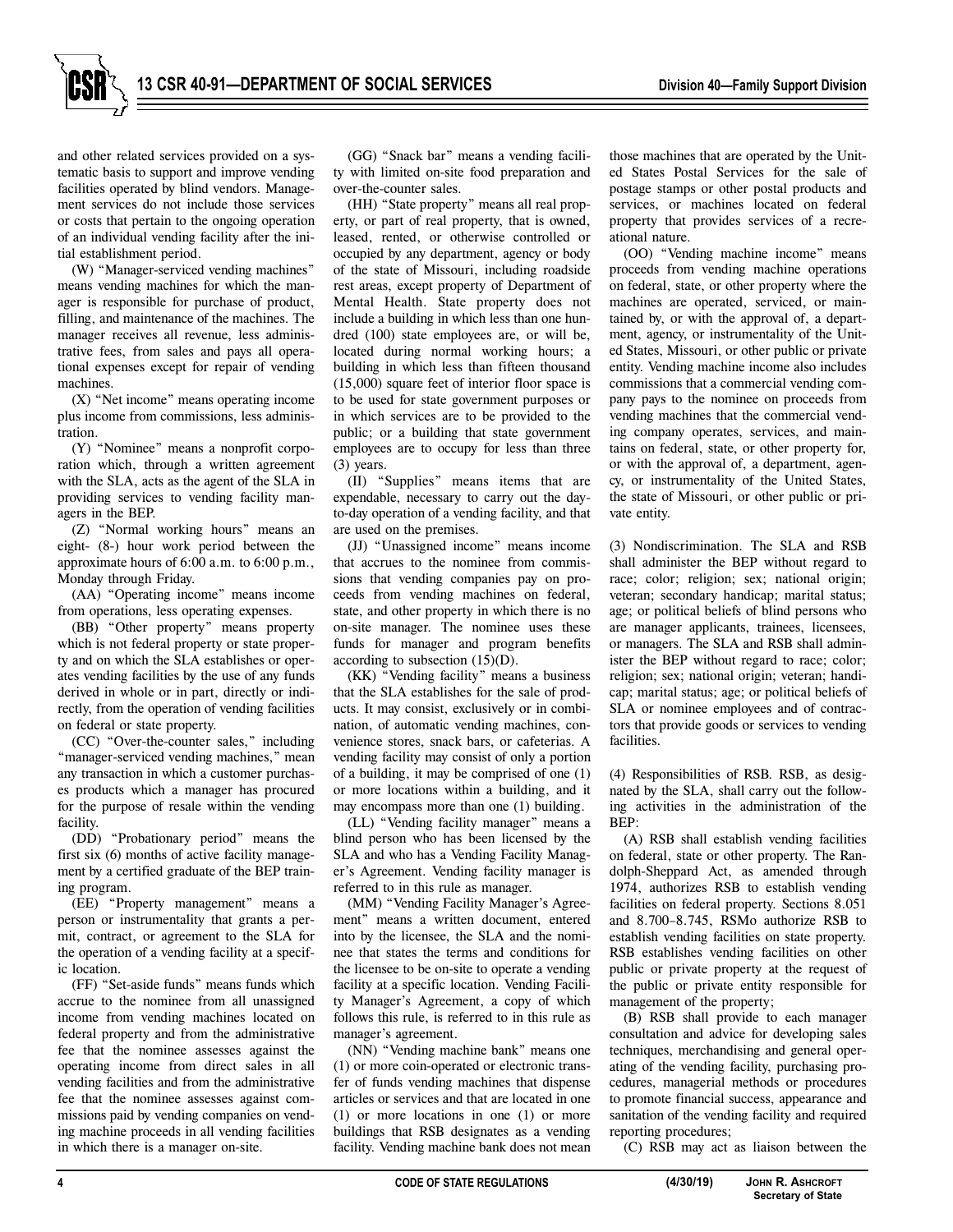

manager and property management, suppliers and patrons;

(D) RSB shall provide to each manager a copy of 34 CFR 395, 34 CFR 361.50, sections 8.051 and 8.700–8.745, RSMo and this rule;

(E) RSB shall provide to each manager a written description of the arrangements for providing services and the manager's agreement. If the facility is on federal property, RSB shall provide to the manager a copy of the permit that covers the operation of the vending facility. If the vending facility is not on federal property, RSB shall provide to the manager written documentation of the responsibilities of the manager, the SLA and property management in relation to operation of the vending facility. At the request of a manager, RSB shall arrange a convenient time to explain these documents to each manager;

(F) RSB shall provide to each manager access to all program and financial data of the SLA and the nominee that is relevant to the operation of the BEP. The data shall include monthly and annual financial reports; provided that this disclosure does not violate applicable federal or state laws pertaining to the disclosure of confidential information. To the extent possible, RSB shall provide these data to each manager in the manager's preferred reading medium. At the request of a manager, RSB shall arrange a convenient time to assist in the interpretation of the data;

(G) RSB shall provide the Blind Vendors of Missouri (BVM) executive committee with advance written notice of matters that the executive committee will consider and of meetings that the executive committee or other managers should attend; and

(H) RSB, through the authority designated to it by the SLA, shall have the ultimate responsibility for the administration of the BEP, including the expenditure of all federal and state funds, funds that are paid to the nominee by vending facility managers and funds that accrue to the nominee from commissions that vending companies pay on vending machine proceeds. RSB shall consult with the executive committee regarding program issues. If RSB does not adopt the recommendations of the executive committee, RSB shall notify the executive committee in writing of the decision RSB reaches and the reason(s) for the decision.

(5) Responsibilities of the Blind Vendors of Missouri. All active managers in the BEP are members of the Blind Vendors of Missouri, an organization whose membership is limited to managers in the BEP. This organization, which meets at least one (1) time and no

more than two (2) times each year, nominates individuals from its membership to serve on the executive committee of blind venders, which is referred to in this rule as the executive committee. The executive committee, to the extent possible, is representative of all managers in the BEP and functions throughout the year in behalf of all managers.

(A) Meeting(s) of BVM. A quorum at any meeting of this organization shall consist of one-third (1/3) of the membership; provided, two (2) officers are present. The meeting held annually in June is referred to as the annual meeting of the organization. All meetings of the BVM shall be conducted under *Robert's Rules of Order*.

(B) Nomination of Executive Committee Members. RSB shall provide that, prior to the annual meeting of the BVM, a nomination ballot is sent to each manager that contains the names of all managers in the BEP who are eligible for election to positions on the executive committee that become vacant at the time of the annual meeting. To be eligible a person must be a licensed contract manager in good standing. After receipt of all nomination ballots, RSB shall compile an election ballot that contains for each position the names of the two (2) managers who received the most nominative votes. If there is a three- (3-) way tie, a run-off election will be held at the annual meeting, prior to the general election, to establish the top two (2) candidates.

(C) Election of Executive Committee Members. At the annual meeting of the BVM, RSB shall provide for the managers in attendance to elect, by secret ballot, a manager to fill each vacant position on the executive committee. The manager who receives the most votes for each position assumes the elective office at the conclusion of the annual meeting. Each of the five (5) members and one (1) alternate shall serve a term of two (2) years and shall not be eligible for election to the same office for more than two (2) consecutive terms.

(D) Any executive committee member who misses two (2) consecutive executive committee meetings (unless due to a personal or family emergency) will be dropped from the committee. The alternate board member shall succeed to active board member status until the next annual meeting of the BVM is held. The executive committee will function without an alternate until the annual election. If the exiting member held an officer position, the members of the executive committee shall elect, from the committee, an individual to function in that officer position until the next annual meeting when the general membership will vote for a replacement to fill the unexpired term.

(6) Responsibilities of the Executive Committee of Blind Vendors of Missouri. The committee shall meet as often as is necessary, as determined by RSB and the executive committee, to carry out the following responsibilities:

(A) To participate actively with RSB in major administrative, policy and program decisions that affect the overall administration of the BEP;

(B) To participate actively with RSB in the development and administration of a system for the selection, transfer and promotion of managers;

(C) To participate actively with RSB in developing training and retraining programs for managers;

(D) To receive and transmit grievances from managers to RSB;

(E) To serve as advocates for managers in grievance proceedings;

(F) To sponsor, with the assistance of RSB and the nominee, meetings and instructional conferences for managers;

(G) To designate, as necessary, subcommittees or individual members to carry on the functions of the executive committee between meetings of the entire executive committee;

(H) All meetings of the executive committee shall be conducted under *Robert's Rules of Order*.

(7) Responsibilities of the Nominee. The SLA may enter into a written agreement with a nominee to act as its agent in the administration of the BEP. The responsibilities of the nominee include:

(A) The nominee shall collect from each manager and promptly deposit in a designated bank an administrative fee, as defined in subsection  $(2)(A)$ :

(B) The nominee shall collect and promptly deposit in designated banks all commissions paid on vending machine proceeds. The nominee shall maintain separate accounts for the restricted and unrestricted fund revenue;

(C) As funds are available, the nominee shall disburse set-aside funds at the direction of RSB and for the purposes stated in subsection (12(B);

(D) As funds are available, the nominee shall disburse unassigned income from vending machines located on nonfederal property at the direction of RSB and for the purposes stated in subsection  $(15)(D)$ ; and

(E) The nominee shall maintain records which accurately reflect all transactions of the nominee and shall make available all records that are required for audits that may be conducted by federal or state auditors or private auditors that the nominee retains to conduct annual or special audits.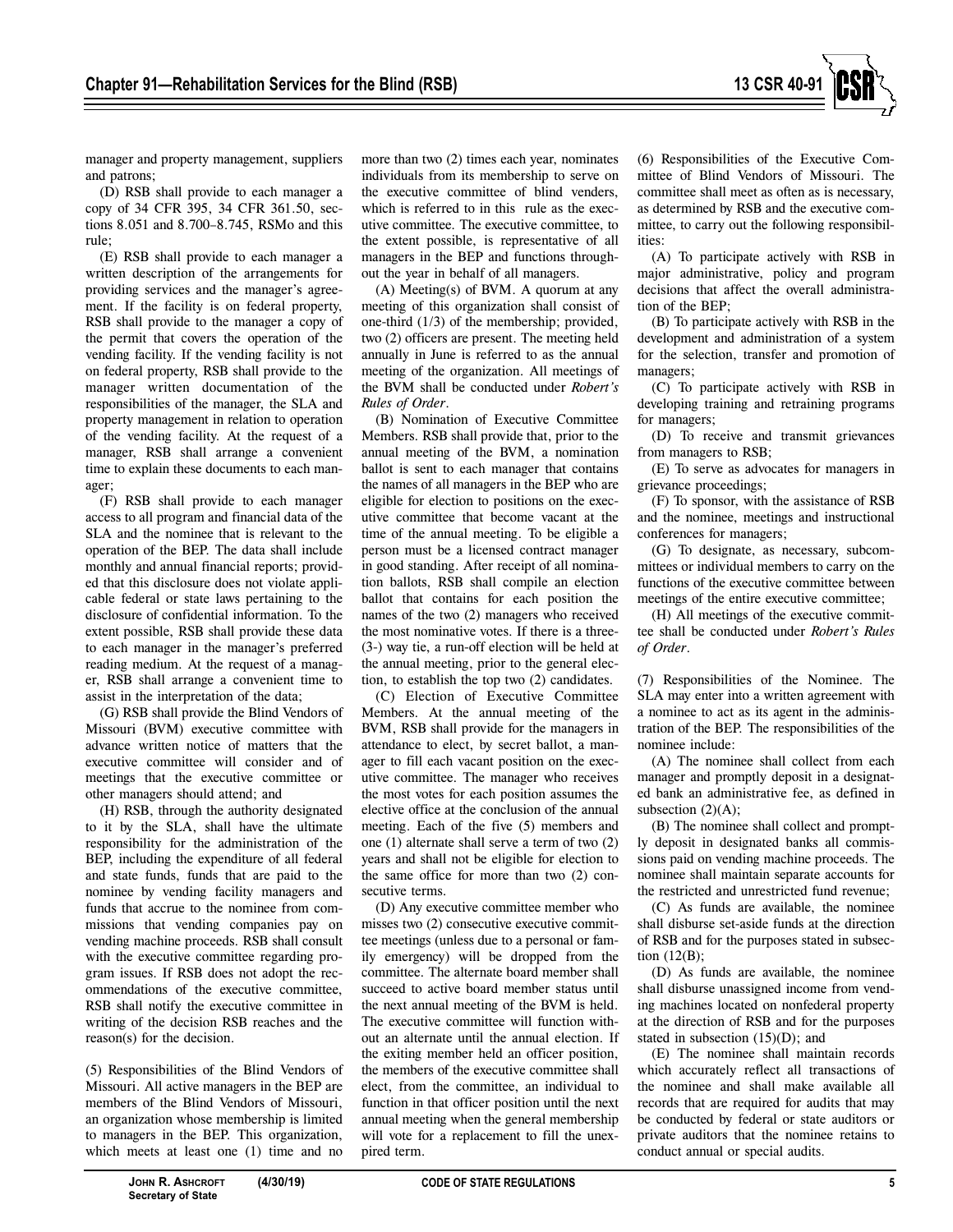(8) Vending Facility Manager Training. RSB shall train a vending facility manager through the following procedures:

(A) Application for Training. Any person who is a vocational rehabilitation client of RSB may request a determination of eligibility to enter manager training. RSB shall meet the cost of manager training with vocational rehabilitation case service funds, within the guidelines stated in 13 CSR 40-91.020;

(B) Criteria for Acceptance for Manager Training. A vocational rehabilitation client who is accepted for manager training shall undergo a criminal background check and shall meet the following criteria:

1. Is legally blind; and

2. Is a citizen of the United States;

(C) Responsibilities of the Manager Trainee.

1. Trainees are expected to be punctual, present a clean, well-groomed appearance, be attentive, and conduct themselves in a professional manner.

2. If the trainee displays any of the following behaviors, training may be suspended immediately, with the recommendation to the training director and vocational rehabilitation counselor for termination to be effected as soon as possible:

A. Insubordination;

B. Inability to control temper or emotional outbursts;

C. Abuse of alcohol or use of illegal drugs;

D. Embezzlement of training funds or property;

E. Absenteeism;

F. Tardiness;

G. Not completing assignments in a timely manner; and

H. Lack of personal hygiene (must maintain a clean and well-groomed appearance).

3. If problems arise causing the trainee to fall behind the training schedule, for example, illness, personal problems, previously undetected skill deficiencies, attitude, etc. the trainee will be given written notice of the areas of unacceptable performance. The trainee will, if requested, be given one (1) week to correct the problem(s). After this week, the training director, with advice of the trainer, will determine if training will continue or be terminated.

4. If training is terminated, the trainee may reapply for training after the reasons for termination have been corrected. This person would then be placed on the training list as of the date of reapplication. If the trainee left the training program due to illness or family problems and re-enters within twelve (12) months from the date training was terminated, the trainee may be credited with training previously completed. Credit will be given if a one- (1-) week evaluation conducted prior to resuming training demonstrates an acceptable level of retention of initial instruction; and

(D) Manager Training Requirements. Training for a Level 1 license consists of orientation to the BEP and on-the-job training. Training for a Level 2, Level 3, or Level 4 license consists of orientation to the BEP, academic course work, and on-the-job training. Training for a Level 5 license consists of a customized training for any Level 4 manager who has recently been awarded a military dining location, on all aspects of contract management for military dining. The manager who provides on-the-job training for a trainee shall complete a Trainee Evaluation Report, a copy of which follows this rule.

1. The deputy director, with the concurrence of the executive committee, may waive a portion of training for those persons who have prior education, training, or experience in food service operations. Regardless of prior education, training, or experience, all Level 1 trainees shall have a minimum of two (2) weeks BEP training and all Level 2, Level 3, or Level 4 trainees shall have a minimum of four (4) weeks BEP training. If the deputy director does not waive a portion of the training, Level 1 training is a minimum of eight (8) weeks, Level 2 is a minimum of sixteen (16) weeks, Level 3 training is a minimum of eighteen (18) weeks, and Level 4 training is a minimum of twenty-six (26) weeks.

2. When a trainee successfully completes all training, RSB will award to the trainee a Certificate of Training that certifies the person is qualified to be licensed as a vending facility manager. The Certificate of Training states the level for which the trainee is eligible to be licensed. Level 2, Level 3, and Level 4 trainees must attain a minimum score of seventy-two percent (72%) on the final exam to be eligible for licensure.

3. A certified graduate, upon assuming management of a facility, shall begin a six- (6-) month probationary period. During the probationary period, the probationary manager will receive insurance benefits normally associated with the BEP, but shall not be licensed until the probationary period has been completed. During the probationary period, a bond will be secured through established BEP procedures. If bondability cannot be achieved, the probationary manager will be terminated from the program. When the probationary period has been successfully completed and bond has been secured, the probationary manager will be issued a license. The license shall be retroactive, to

include the probationary period and will establish eligibility for full benefits.

4. The deputy director may require an evaluation or additional training, or both, for any active manager whom RSB determines is not performing at a satisfactory level. The deputy director may require the manager to undergo comprehensive assessment of compensatory skills, and, or medical examinations, including visual and psychological, that the deputy director considers necessary in order to determine the manager's ability to continue management of a vending facility.

(9) Licensing of a Manager. The SLA shall issue a license only to a person who is legally blind, is a citizen of the United States, is certified by RSB as qualified to manage a vending facility, and has successfully completed a six- (6-) month probationary period as an active facility manager.

(A) The license issued by the SLA shall state the level of facility the licensee is qualified to manage.

(B) If the SLA has licensed a person as a vending facility manager but that person has not actively participated in the BEP through management of a facility or bidding on a facility, for three (3) years or more, the SLA may terminate the manager's license. The SLA, upon the deputy director's recommendation, may grant as extension of licensure beyond the three (3) year period of nonparticipation in the BEP.

(10) Selection and Appointment of a Vending Facility Manager. RSB shall use the following procedures to select and appoint each manager:

(A) RSB shall send written notification of each vending facility management opening to all licensees. In order for RSB to consider an applicant, a written application must be postmarked within twelve (12) calendar days of the date of written notification of the opening. In order for the application of any manager to be considered, the manager must be current in submitting Manager's Weekly Reports, must be current in payment of administrative fees and, if applicable, must be current in all payments due the nominee. The applicant must be appropriately certified or licensed and have current National Restaurant Association's Applied Food Service Sanitation Course certification as required in subsection  $(11)(D)$ ;

(B) An applicant for the position of vending facility manager must sign a "Release of Information" form, allowing a review of the applicant's records. The executive committee shall review and evaluate each application on the basis of the information the applicant provides

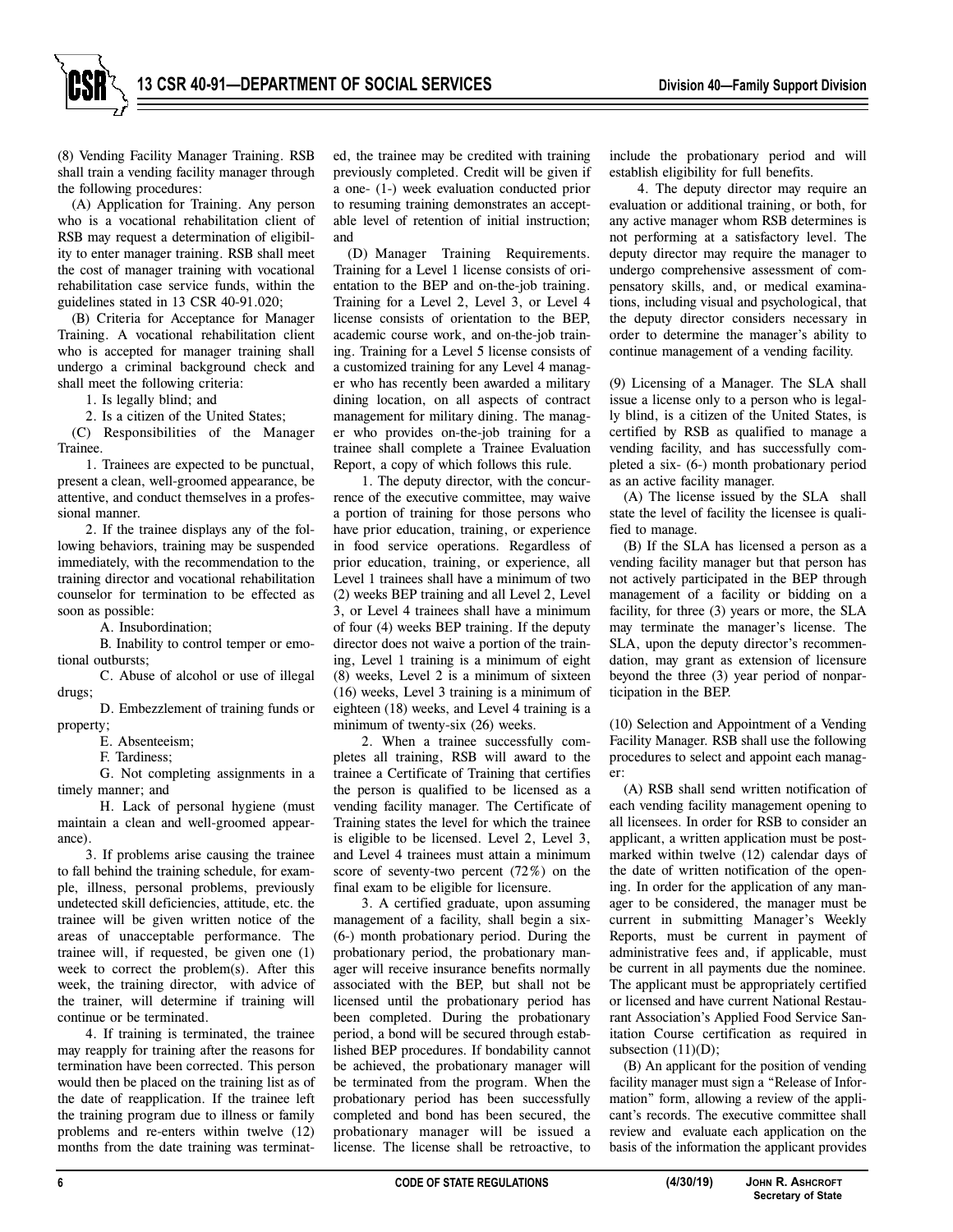

in the application, on information RSB provides regarding the applicant's performance as a trainee or manager and on the results of a personal interview that the executive committee conducts with each applicant. RSB retains the right to acquire any additional information, such as verification of payment to purveyors, considered relevant to an applicant's qualifications for appointment as a manager. The executive committee shall give the deputy director the committee's recommendation regarding appointment of a manager. The executive committee may recommend that none of the applicants be appointed;

(C) If the deputy director agrees with the executive committee, the deputy director shall appoint or reject each applicant, as recommended by the executive committee. If the deputy director does not agree with the recommendation of the executive committee, the deputy director, after consultation with the executive committee, may appoint another qualified applicant as manager of the vending facility;

(D) The deputy director shall send written notification of the results of the selection process to each applicant; and

(E) The SLA, the nominee, and the manager will sign a manager's agreement, which is dated the day that the manager assumes management of the vending facility.

(11) Operation of a Vending Facility. The SLA, RSB, nominee, and each manager shall follow these procedures regarding the operation of a vending facility.

(A) Each manager agrees to enter his/her facility at his/her own risk. Responsibility for injuries received and all related expenses thereto will be assumed by the vending facility manager. Each manager may, at his/her own expense, purchase Workers' Compensation insurance coverage for his/herself.

(B) Each manager is responsible for having the vending facility open for business on the days and during the hours specified in the permit, contract, or agreement, a copy of which will be given to the manager. The manager shall not subcontract or make other arrangements that will relieve the manager from active, personal management of the facility, unless RSB has given prior written approval. Active, personal management for the purposes of this rule shall mean the manager shall be physically present in the vending facility at least five (5) hours per day, five (5) days per week. At least half of this time must be during hours that the facility is open to the public.

(C) Each manager will notify RSB in advance and within a reasonable time period before taking any voluntary leave from the vending facility, and as soon as possible in the event of involuntary leave (for example, illness). The manager will provide for substitute operation of the vending facility as may be necessitated by the manager's absence due to illness, vacation, etc. The salary of the person who substitutes for the facility manager, or that of other emergency or temporary help, shall be paid by the vending facility manager. If a manager is absent from the vending facility for more than thirty (30) successive days due to illness, RSB may request all medical information regarding the manager's health condition. If the medical information indicates the manager will be absent from the vending facility for as much as six (6) months, the SLA may terminate the manager's agreement.

(D) Any person who is licensed as a Level 2, Level 3, Level 4, or Level 5 manager after July 1, 1990, shall obtain recertification in the Applied Food Service Sanitation course every five (5) years. Any person who manages a Level 2, Level 3, Level 4, or Level 5 facility in a municipality that requires certification in the Applied Food Service Sanitation course shall obtain recertification every five (5) years, regardless of the date the SLA licensed the person.

(E) Each manager shall maintain the facility according to the standards stated in state and local health laws and regulations and the terms stated in the permit, contract, or agreement with property management. The manager and all vending facility employees shall maintain high standards of personal hygiene and grooming. They will maintain a neat, business-like appearance while working at the facility and will operate the facility in an orderly business-like manner.

(F) Children of the manager or facility employees shall not be present in the facility for the purpose of child care during the normal hours of operation.

(G) RSB shall conduct a bimonthly on-site inspection of each vending facility to insure it is being managed according to the requirements of 34 CFR 395, section 8.051, RSMo, sections 8.700–8.745, RSMo, and this rule. The findings of the inspection shall be recorded on the Review of Facility (ROF) form, a copy of which follows this rule. A score of less than two point seven-five (2.75) on the ROF may require remedial training.

(H) Each manager shall maintain product liability, general liability and Workers' Compensation insurance for his/her vending facility. The nominee shall be named as the "addi-The nominee, with consultation from the executive committee and as directed by RSB, shall obtain the

insurance and shall bill the manager his/her proportionate share of the premium on each monthly statement. The amount charged will be adjusted annually based on prevailing rates and the annual insurance audits.

(I) RSB, in consultation with the manager, shall determine and provide equipment for each vending facility. The manager shall not purchase, transfer, modify, or dispose of any vending facility equipment unless RSB has given prior written authorization. When equipment is delivered to a vending facility, the manager shall sign the invoice noting any obvious damage, potential for concealed damage, or shortage, and deliver it to RSB. If the equipment cannot be inspected at the time of delivery, it should be signed for "subject to inspection." RSB will inspect the equipment to ensure that it is not damaged and that it meets the required specifications. The manager shall ensure appropriate care of all equipment and shall be responsible for training all vending facility employees in the proper and safe use of equipment. RSB shall maintain vending facility equipment in good repair and attractive condition. When the manager becomes aware of the need for equipment repair or replacement, the manager shall notify RSB promptly in writing. If the manager considers that repair or replacement is needed immediately, the manager may inform RSB orally of the need and shall confirm the request in writing within (5) workdays. RSB, in consultation with the manager, shall decide whether repair or replacement is needed. If emergency repair or replacement is needed, RSB shall provide oral authorization and shall confirm the authorization in writing within one (1) workday. If the manager discovers the need for emergency repair or replacement on a day when RSB offices are closed, the manager may make arrangements for repair or replacement and shall notify RSB on the first day that RSB offices are open following the discovery. The manager shall pay for any equipment repair that RSB did not authorize. The manager also shall pay the cost of repair that is needed due to negligence or abuse by the manager or vending facility employees and for expense resulting from failure to determine a minor repair such as unit not plugged in, reset button not pushed, or circuit breaker tripped. The right, title to, and interest in equipment that the SLA or the nominee purchases shall be vested in the name of the primary purchaser. The nominee shall take necessary steps to defend and maintain the SLA's paramount right, title to, and interest in all equipment.

(J) RSB shall provide an initial inventory adequate for the manager to begin operation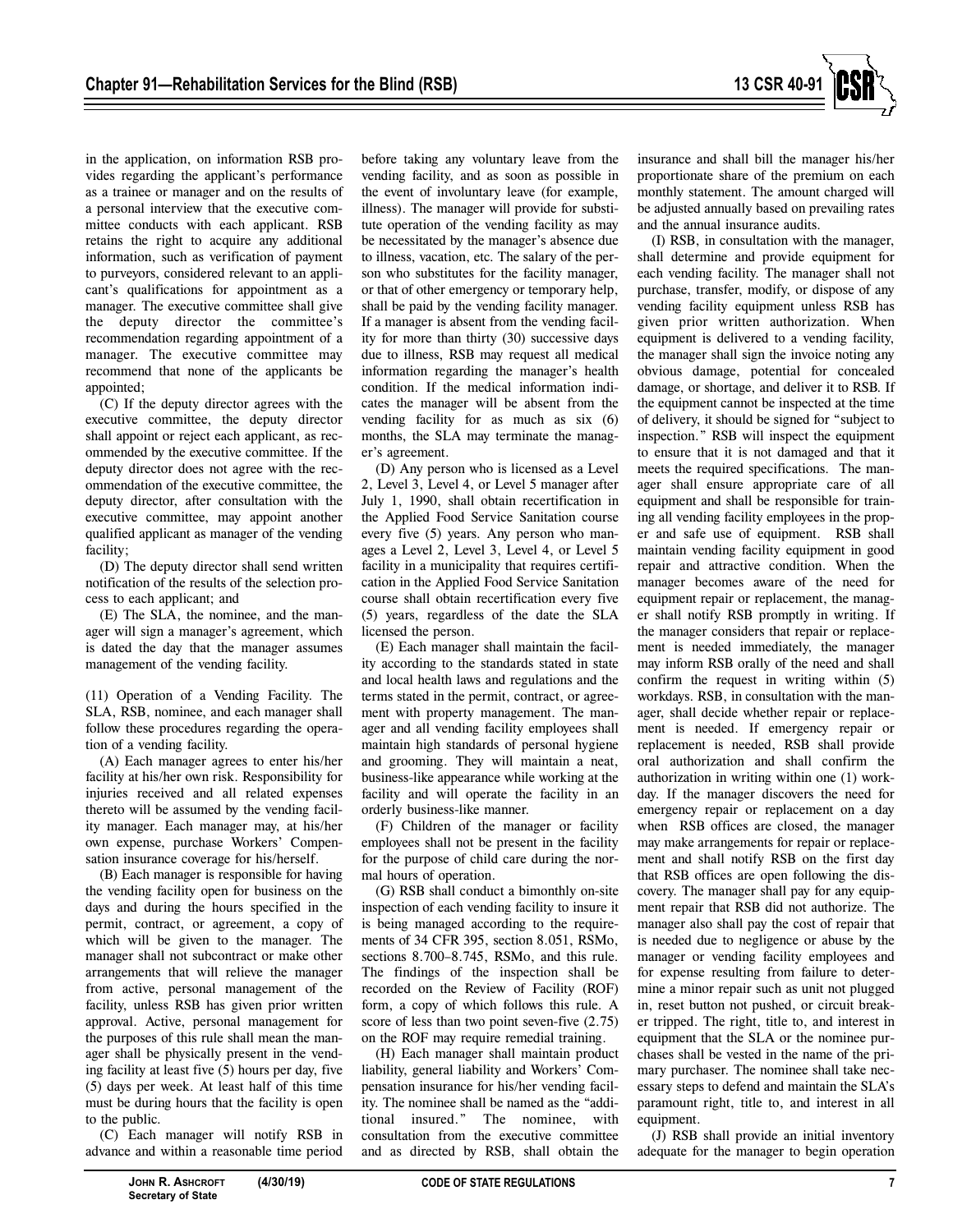at each new or substantially altered vending facility. Each manager will be provided with a written copy of the initial inventory and its value computed on wholesale prices at the time of purchase. On the date of the manager's termination as manager, for whatever cause, RSB shall take an inventory of all readily marketable merchandise and consumable supplies in the vending facility. The value of the inventory shall be computed on current wholesale prices. RSB shall deduct the value of the inventory plus any cash advances or other sums that the manager owes to RSB or the nominee. The difference is the amount due and it shall be paid to the manager or the manager's estate within ninety (90) days from the date the inventory was taken. Failure to pay the amount due within the required ninety- (90-) day period will result in a penalty to RSB of one and one-half percent (1 1/2%) of the balance, to be paid monthly until the account is settled. If the manager or the manager's estate owes money to RSB or the nominee, RSB or the nominee shall notify the manager or the manager's estate in writing of the amount that is owed. The manager shall pay the amount owed to RSB or the nominee within ninety (90) days from the date of the notification letter. If a manager's estate owes money to RSB or the nominee, RSB or the nominee shall file a claim against the manager's estate for the amount of the debt that is owed. RSB or the nominee shall assess a penalty of one and one-half percent (1 1/2%) per month of the balance that the manager of the manger's estate owes to RSB or the nominee, until the account is settled. Each manager shall maintain an inventory of equal or greater value than the initial inventory in order to insure continuation of services and maintenance of a viable business operation.

(K) If a manager is unable to furnish a change fund for the facility, the nominee may make an interest-free loan to the manager in an amount that RSB, after consultation with the manager, determines is sufficient. The manager shall repay this loan in ten (10) equal monthly installments beginning no later than ninety (90) days from the date of the loan or upon the manager's resignation or termination as manager of the facility, whichever date occurs first. When the nominee makes an interest-free loan to a manager, the manager shall sign a promissory note, a copy of which follows this rule.

(L) Each manager shall set prices for items to be sold based on market value. If a manager refuses to set prices based on market value or if a dispute arises between two (2) or more managers, RSB may establish the price at which product(s) will be sold.

(M) Each manager shall operate the vending facility business on a cash basis except for such credit accounts as may be established or authorized by RSB. The manager may sell only the types of merchandise stated in the permit, contract, or agreement with property management. Merchandise types may not be added or deleted without the approval of RSB and the consent of property management. Merchandise that is purchased for the vending facility and reported on the manager's weekly report shall not be removed from the facility unless sold. Each manager is accountable to RSB for the proceeds of the business and will handle the proceeds, including payments to suppliers and deposits of funds, in accordance with instructions from RSB. Each manager who has employees shall make required federal tax deposits at a federal reserve bank. Deposits will include employee withholdings for income taxes and Social Security and employer matching withholding for Social Security. Each manager shall collect all applicable sales taxes on gross sales and shall remit the taxes to the nominee, in the amount shown on the monthly statement. The nominee shall submit tax forms and monthly payments for all managers to the Missouri Department of Revenue and when appropriate to county and city governments. The manager shall maintain a business account which is separate from any personal account(s). The manager is liable for all debts s/he incurs in the operation of the vending facility. RSB may, with reasonable cause, require verification that a manager has paid all legal debt incurred in the operation of the vending facility and that federal tax deposits are current.

(N) Subject to applicable laws, regulations, and this rule each manager shall make all personnel decisions, including hiring and termination, employee wages, benefits, and working conditions. Employee wages must be within the prevailing wage range for the job classification in the area where the facility is located. If the wage/salary exceeds the prevailing wage, the manager may be required to provide RSB with written justification. A manager may consult with RSB regarding the number of employees s/he will hire. First, preference shall be given to blind persons in need of employment. Second, preference shall be given to other disabled persons. Each manager and all vending facility employees will strive at all times to maintain a positive working relationship with management and customers of the vending facility.

(O) Each manager shall submit all reports or records that RSB or the nominee requests. These reports or records shall include, but not be limited to, daily and weekly reports.

The daily report shall include opening cashon-hand, the amount of sales, the amount of pay outs, and cash-on-hand at the close of the business day. The manager's weekly report and payroll report must include completed Manager's Weekly Report and Vending Facility Payroll Report forms, copies of which follow this rule. In addition, supporting documentation including cash register "Z 2" tapes and all paid invoices for the week the report covers must be included. All required reports shall be postmarked no later than the fourth day following the closing date of the period the report covers.

(P) At the end of each month, the nominee shall furnish to the manager a Monthly Operating Statement for the manager's vending facility. The report will reflect the facility's sales and expenses and the amount the manager must submit to the nominee for administrative fees, sales taxes, and insurance. The manager is responsible for personal income tax deposits due the Internal Revenue Service. A copy of the Monthly Operating Statement follows this rule.

(Q) The manager shall send to the nominee the amount owed, as shown on the monthly statement with postmark no later than the twenty-fifth day of the month. If payment is delinquent, a penalty of one and onehalf percent (1 1/2%) per month shall be assessed on the balance owed. If a manager is two (2) months delinquent in paying to the nominee the amounts due, the SLA may terminate the manager's agreement or license, or both. If the manager submits any check which does not clear the bank, the nominee shall assess a penalty charge in the same amount that the bank assesses the nominee. If a manager submits two (2) checks within a twelve- (12-) month period that fail to clear the bank, the nominee shall give written notification to the manager that all future payments must be made by certified check or money order.

(R) RSB shall ensure that each manager has a fair minimum return, within the following limitations. A manager may apply in writing to the nominee for an interest-free subsidy for any month during which the net income from the manager's vending facility is less than seven hundred dollars (\$700). The subsidy for one (1) month cannot exceed seven hundred dollars (\$700) or the difference between seven hundred dollars (\$700) and the amount of the manager's net income from the vending facility for the month, whichever is less. The manager may apply for this interest-free subsidy no more than three (3) times. The manager must pay all amounts s/he owes to RSB or the nominee before s/he is eligible to apply for a subsidy.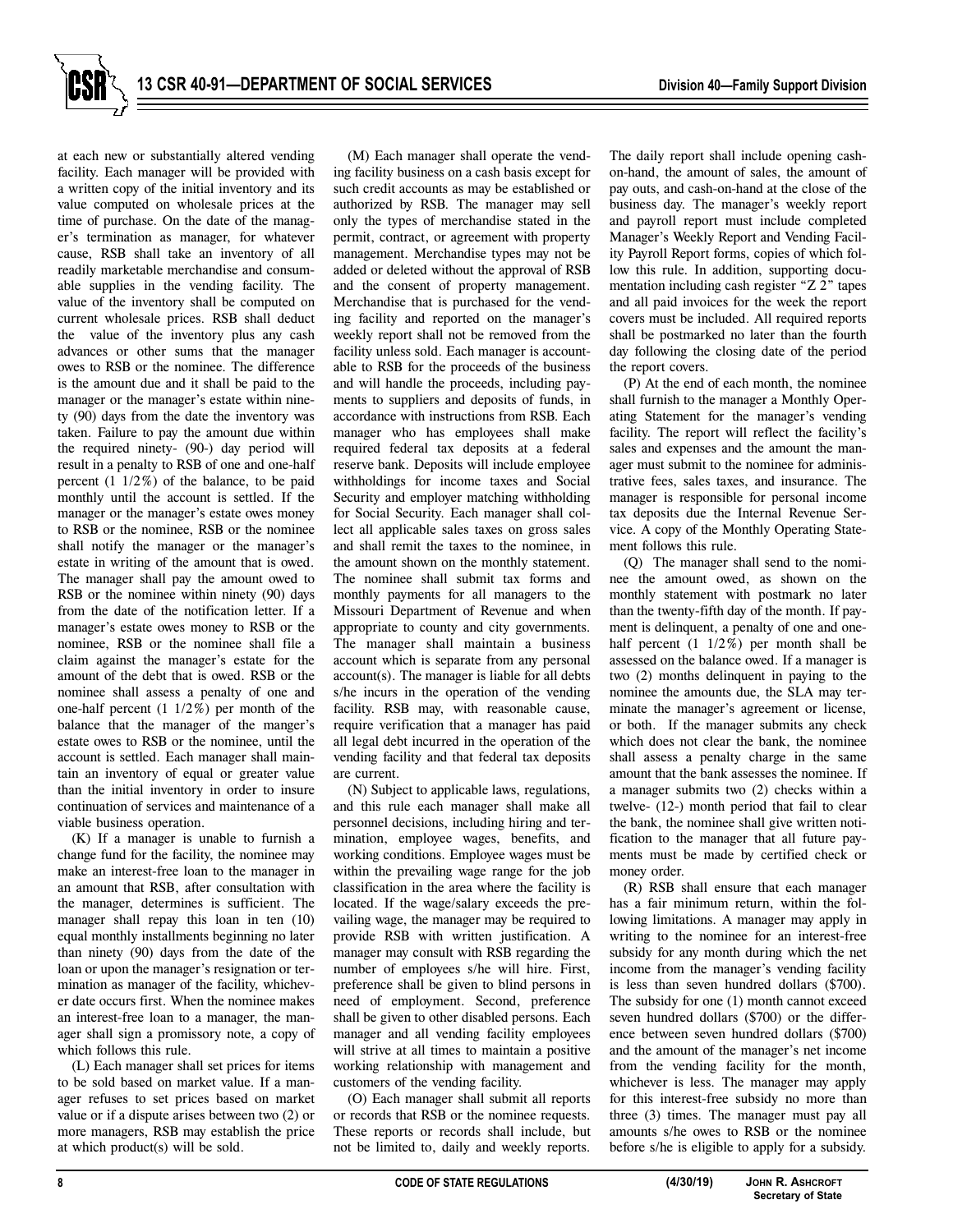

After a maximum of three (3) subsidies, the manager may reestablish eligibility for interest-free subsidies by repaying the full amount of all previous fair minimum return subsidies. The manager may repay the subsidies at any rate selected by the manager. The nominee does not require the manager to repay the subsidies, but failure to repay the subsidies will result in ineligibility to receive additional fair minimum return subsidies.

(S) RSB shall select vending facility locations that require payments of rent or other fees only when a manager's net income from that location is expected to justify that expense. When payments of rent or other fees are necessary, the manager shall make these payments.

(T) Before beginning operation of a vending facility, the manager shall obtain and pay for all necessary state, county and city licenses and permits. These licenses and permits shall be kept current by the manager for the duration of the manager's agreement.

(U) The nominee shall pay all initial charges for purchase, installation and connecting or disconnecting telephone for the vending facility.

(V) If the majority of the population in a building which houses a vending facility is transferred from that building to another on either a temporary or permanent basis, the SLA may transfer the vending facility and manager to the new building without placing the new facility on competitive bid.

(W) Each manager shall maintain minimum levels of net profit from sales of nineteen percent (19%) for a Level 2 facility, fourteen percent (14%) for a Level 3 facility, and ten percent (10%) for a Level 4 facility. The maximum percent of merchandise costs shall not exceed seventy-two percent (72%) for a Level 2 facility, fifty-eight percent (58%) for a Level 3 facility, and fifty-two percent (52%) for a Level 4 facility.

(X) Failure to operate a vending facility in accordance with acceptable operating standards as outlined in this section may result in the SLA placing the manager on probation for a period of time deemed sufficient to correct noted management deficiencies. The SLA may require additional training during this period. If correction is not achieved within this probationary period, the SLA may terminate the manager's agreement or license or both according to subsection (16)(A).

(12) Administrative Fees and Set-Aside Funds. RSB and the managers shall establish policies regarding set-aside funds. Set-aside funds accrue to the nominee from all commissions on vending machine proceeds in vending facilities located on federal property

in which there is no manager on-site, from administrative fees that the nominee assesses against all operating income from vending facilities and administrative fee that the nominee assess on commissions on vending machine proceeds in vending facilities in which there is a manager on-site.

(A) Each manager shall pay to the nominee a fee in the amount of thirteen percent (13%) of the income from net proceeds. This fee is referred to as the administrative fee and is included in the set aside funds. The nominee shall record on the manager's monthly statement the amount of the administrative fee that the manager owes on that month's sales. The nominee shall deduct a thirteen percent (13%) administrative fee from all commissions that vending machine companies pay on vending machine proceeds in vending facilities in which there is a manager on-site.

(B) As set-aside funds are available, the nominee shall use set-aside funds solely for the purposes of a fair minimum return for managers, maintenance, and replacement of vending facility equipment, purchase of new vending facility equipment, management services, and the establishment and maintenance of retirement or pension funds, including group life insurance, health insurance and contributions, and provision for paid vacation time for managers and nominee employees.

(13) Seniority. A manager earns or loses seniority credit according to the following guidelines:

(A) A full-time manager in the BEP shall earn one (1) month of seniority for each full month that the manager worked and paid all fees, as required by this rule, except that a licensee who works as a temporary manager shall earn only one-half (1/2) month seniority for each month that the temporary manager worked. A manager shall not accrue seniority for any month in which payment of fees or loans are delinquent;

(B) A full-time manager in the BEP who resigns from a facility in good standing shall lose fifty percent (50%) of the manager's accumulated seniority at the time the manager resigns. After an absence from the BEP of three (3) years, the manager shall lose all seniority;

(C) When the SLA terminates a manager's agreement due to the manager's failure to adhere to the terms of this rule, the manager shall lose all seniority immediately;

(D) If the SLA closes a vending facility for a reason other than the manager's failure to adhere to the terms of this rule, the manager shall retain all seniority the manager had accumulated at the time the SLA closed the vending facility. After an absence from the BEP of three (3) years, the manager shall lose all seniority; and

(E) Seniority is a factor in the vacation pay schedule and all other factors being equal may be considered in making a facility award or recommendation for award.

(14) Fringe Benefits. As set-aside funds are available, the nominee shall use set-aside funds, as discussed in section (12), to meet the cost of the following benefits for managers:

(A) Paid Vacation. Effective January 1, 1996, a manager shall earn vacation and the nominee shall pay the manager for earned vacation, according to the following:

1. After one (1) full year of creditable service as a BEP manager, a manager shall earn one (1) week of paid vacation. A manager is not eligible for vacation pay unless s/he is current in submitting required reports and payments of administrative fees and loans from the nominee;

2. A manager will be eligible to receive vacation pay on the anniversary date of employment as a full-time contract manager. A manager who is ineligible for vacation pay on this date will not become eligible to receive vacation pay until his/her next anniversary of employment date. Vacation pay shall not accumulate beyond the twelve- (12-) month period.;

3. The nominee shall compute the week of earned vacation as equal to one fifty-second (1/52) of the manager's net income for the immediately preceding twelve- (12-) month period; and

4. If a manager who is eligible for vacation pay dies, resigns from a vending facility, or, if the SLA terminates the manager's agreement or license, RSB shall prorate the vacation pay for the number of weeks of creditable service the manager has accrued since the last anniversary date of the manager's employment. This prorated amount shall be applied toward any debt to the SLA or nominee and any balance remaining shall go to the manager and/or to his/her estate;

(B) Health Insurance and Life Insurance Coverage. RSB, with consultation from the executive committee, shall select an insurance carrier to provide health insurance and group life insurance for managers and their dependents.

1. The nominee shall pay the premiums for health insurance coverage and for a maximum of five thousand dollars (\$5000) of group life insurance coverage for each manager. The manager shall pay the premiums on insurance coverage for the manager's dependents and for any additional insurance for the manager.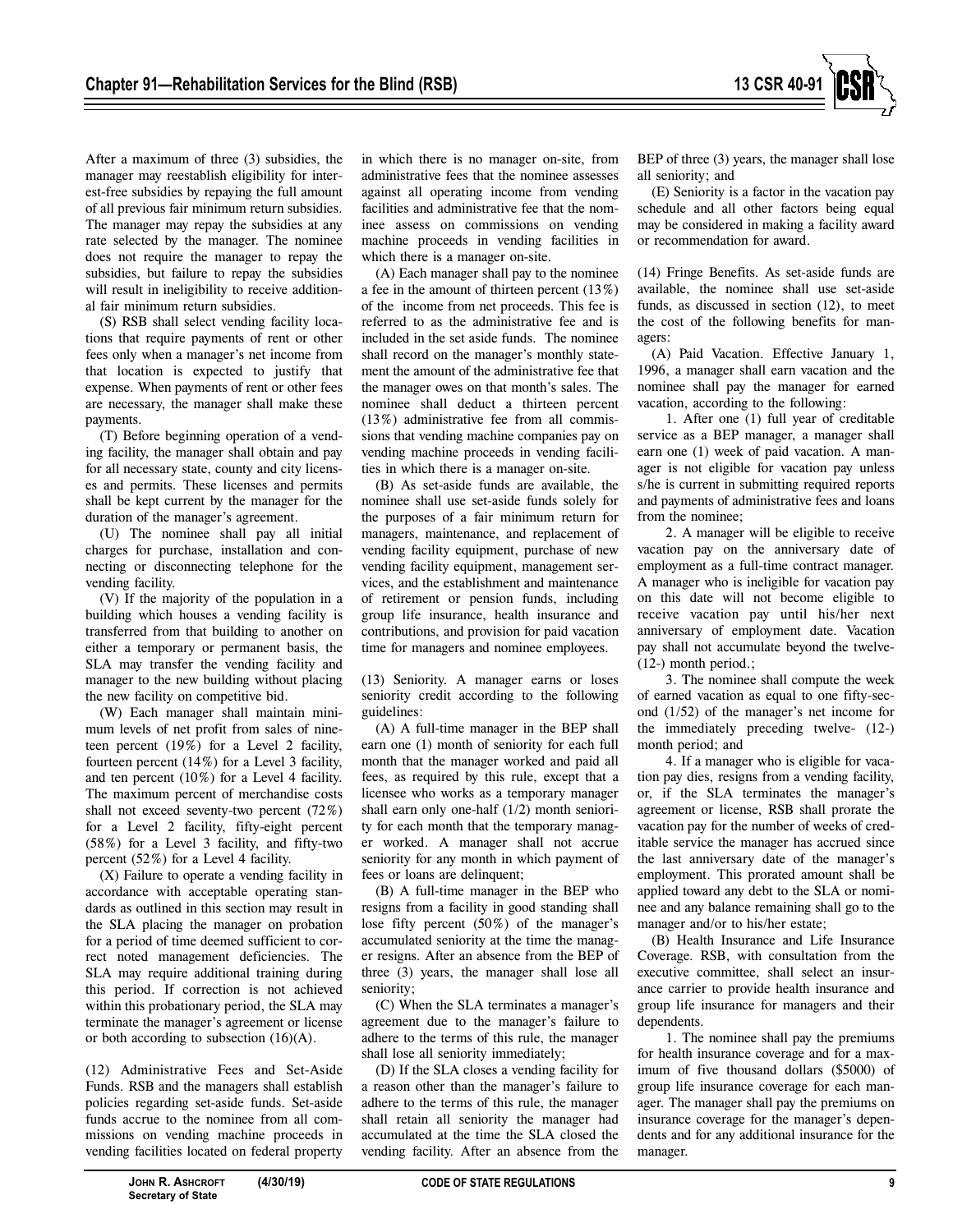2. Upon the request of a manager who resigns from the BEP or whose contract has been terminated by the SLA, the nominee may continue health and life insurance coverage for that individual and the individual's dependents through the nominee's insurance carrier, if allowed by the carrier, for a period not to exceed thirty (30) days. The individual must submit to the nominee prepayment of the total amount of the premium for the thirty- (30-) day extended period of coverage for the individual and the individual's dependents; and

(C) Retirement Benefits. RSB, with consultation from the executive committee, shall select a provider with which managers may invest in an individual retirement account (IRA). The manager may invest in an IRA, within the limitations stated in federal law except that payments will only be matched on a calendar year basis, for example, contributions must be made by December 31 of each year to be applied to that tax year. For each tax year, the nominee shall use income from vending machines located on nonfederal property to match each dollar a manager invests in an IRA, up to a maximum of five hundred dollars (\$500) per year. In order to be eligible to participate in the IRA program, a manager's administrative fees and change fund loan payments must be current.

(15) Collection and Distribution of Income From Vending Machines.

(A) Income From Vending Machines.

1. Federal property. Vending machines on federal property may be the responsibility of the federal government agency, through direct operation of the machines or through a contractual arrangement with a commercial vending company. In other situations, the state of Missouri, on behalf of the nominee, contracts with a vending company to provide vending services.

A. When the vending operation is the responsibility of the federal government agency, a property management official shall be responsible for the collection of, and accounting for, the income from vending machines.

B. When the state of Missouri contracts with a vending company to provide vending services, the vending company shall submit commissions and documentation on vending machine proceeds to the nominee.

(B) Collection of Income From Vending Machines.

1. Federal property. When the vending operation is the responsibility of the federal government agency, at least once each quarter the property management official shall collect vending machine income and forward it to the nominee, as follows:

A. One hundred percent (100%) of income from all vending machines that are in direct competition with a vending facility that is operated by a manager who is on-site, as determined by property management, with RSB's concurrence;

B. Fifty percent (50%) of all income from all vending machines that are not in direct competition with a vending facility that is operated by a manager who is on-site; and

C. Thirty percent (30%) of all income from all vending machines on federal property at which fifty percent (50%) or more of the total hours worked on the premises occurs during a period other than normal working hours.

(C) Distribution of Income From Vending Machines.

1. Federal property.

A. Vending machine income from vending machines on federal property which has been disbursed to the state licensing agency by a property managing department, agency, or instrumentality of the United States under section 395.32, shall accrue to each blind vendor operating a vending facility on such federal property in each state in an amount not to exceed the average net income of the total number of blind vendors within such state, as determined each fiscal year on the basis of each prior year's operation, except that vending machine income shall not accrue to any blind vendor in any amount exceeding the average net income of the total number of blind vendors in the United States. No blind vendor shall receive less vending machine income than s/he was receiving during the calendar year prior to January 1, 1974, as a direct result of any limitation imposed on such income under this paragraph. No limitation shall be imposed on income from vending machines, combined to create a vending facility, when such facility is maintained, serviced, or operated by a blind vendor. Vending machine income disbursed by a property managing department, agency, or instrumentality of the United States to a state licensing agency in excess of the amounts eligible to accrue to blind vendors in accordance with this paragraph shall be retained by the appropriate state licensing agency.

B. The state licensing agency shall disburse vending machine income less the administrative fee, to blind vendors within the state on at least a quarterly basis.

C. Federal property in which Missouri contracts with a vending machine company to provide vending service, a manager is on-site to operate a vending facility, and there are one (1) or more vending machine banks in the building at which there is no manager

on-site. The nominee shall distribute to the manager all of the assigned income, less the administrative fee. The nominee also shall distribute to the manager the unassigned income, less the administrative fee, up to, but not exceeding, the average income of the total number of managers in Missouri, as determined each federal fiscal year on the basis of the prior year's operation of the BEP, or the average income of the total number of vending facility managers in the United States, whichever is less. The nominee shall not impose a limitation on income from vending machines combined to create a vending facility when a manager services, maintains, or operates the facility. If there is a balance of unassigned income after the nominee pays the appropriate amount to the manager, the balance shall accrue to the nominee.

D. On federal property in which there is no manager on-site. all commissions on vending machine proceeds shall accrue to the nominee.

2. Nonfederal property.

A. Nonfederal property in which Missouri contracts with a vending company to provide vending service and a manager is on-site. On a monthly basis, the nominee shall distribute to the manager commissions from proceeds, less administrative fee, from vending machines that are listed in RSB's contract to operate that vending facility.

(I) For any facility that is of the type discussed in this subparagraph and in which a manager assumed management of the facility after July 8, 1991, the amount of income that the nominee distributes to the manager shall not exceed one hundred fifty percent (150%) of the average income of the total number of managers in Missouri, as determined each federal fiscal year on the basis of the prior year's operation of the BEP, or the average income of the total number of vending facility managers in the United States, whichever is more.

(II) If there is a balance of vending machine income after the nominee pays the appropriate amount to the manager, the balance shall accrue to the nominee.

B. All income from commissions on vending proceeds from machines located on nonfederal property in which there is no manager on-site to operate a vending facility shall accrue to the nominee.

(D) Use of Unassigned Vending Machine Income That the Nominee Retains.

1. Federal property.

A. If approved by a majority vote of all managers, the nominee shall use unassigned income that accrues to it from vending machines located on federal property for the establishment and maintenance of retirement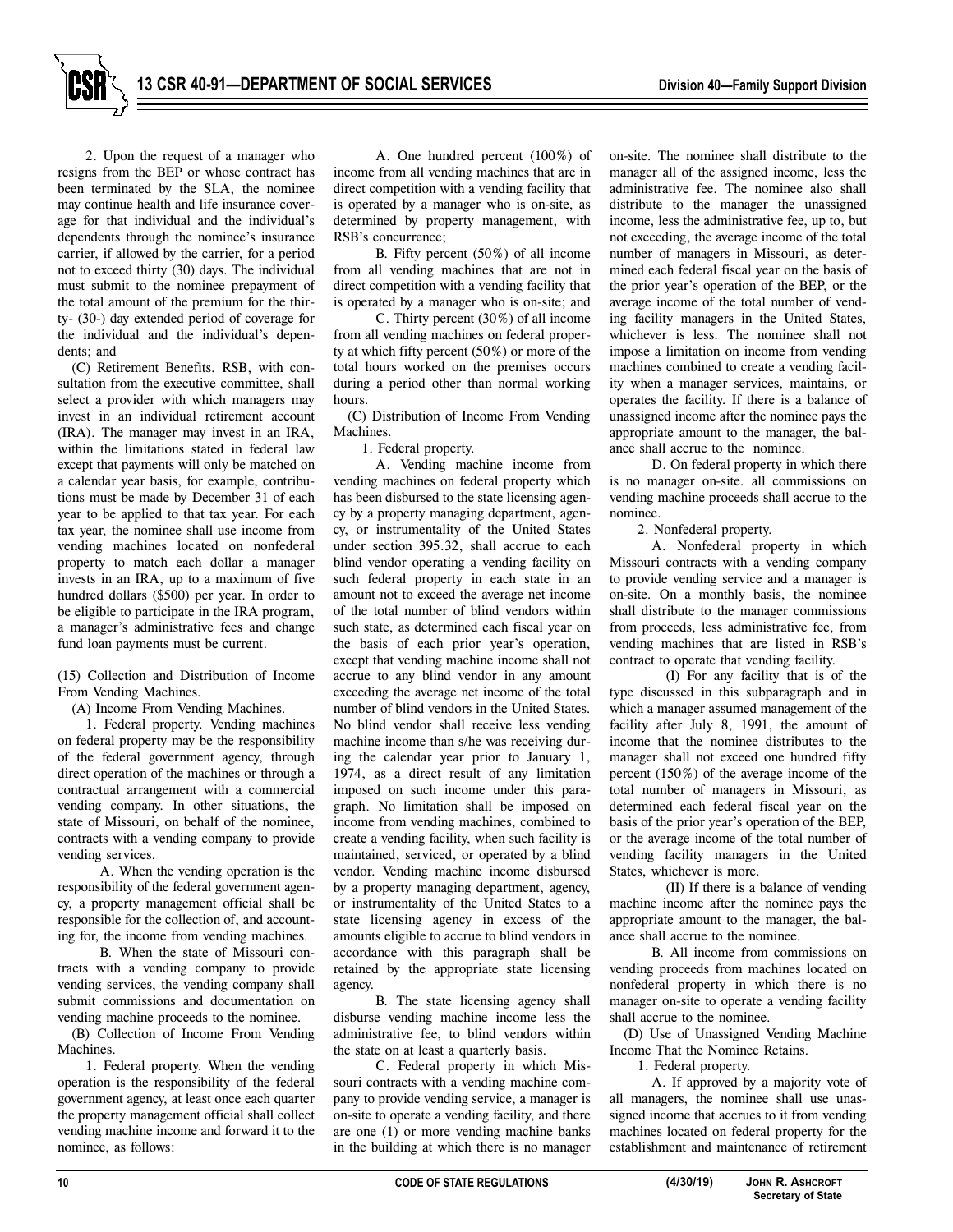

or pension plans, for health insurance contributions, and for the provision of paid vacation time for all managers.

B. The nominee shall use any vending machine income not needed to meet the cost of benefits stated in subparagraph  $(15)(D)1.A.$  for the maintenance and replacement of equipment, the purchase of new equipment, management services and assuring a fair minimum return to managers.

C. The nominee shall reduce the administrative fee charged to managers *pro rata* in an amount equal to the total vending machine income that remains after the nominee meets the cost of manager benefits stated in subparagraph (15)(D)1.A.

2. Nonfederal property. In consultation with the executive committee, the nominee shall use unassigned income that accrues to it from vending machine proceeds located on nonfederal property to meet the cost of the following: establishment and maintenance of retirement or pension plans, health insurance contributions, the provision of paid vacation time for all managers, maintenance and replacement of equipment, purchase of new equipment, management services, assuring a fair minimum return to managers, and other costs that RSB determines are necessary for program growth and efficient administration of the BEP. The primary purpose of unassigned income from proceeds of vending machines located on nonfederal property shall be to develop and enhance the BEP.

(16) Termination of License or Manager's Agreement. The SLA may terminate a license or manager's agreement.

(A) Reasons for Termination of License or Manager's Agreement. Any of the following situations is sufficient reason for the SLA to terminate a manager's license or manager's agreement:

1. Willful or malicious destruction of, or failure to exercise reasonable and necessary care of, vending facility equipment;

2. Failure to operate the vending facility according to federal, state, or municipal law, this rule, or the terms of any permit or contract that governs the operation of the vending facility;

3. Falsification of reports or documents that are required by RSB;

4. Failure to report all sales and vending revenues on the Manager's Weekly Report;

5. Failure to provide all sales and cost documentation, weekly, as required by RSB;

6. Failure to maintain a minimum acceptable rating of two point seven-five (2.75), as established by the executive committee and RSB, on the Review of Facility

Report, a copy of which follows this rule;

7. Abandonment of vending facility, which occurs when the manager is absent from a vending facility without arranging for the ongoing operation of the vending facility;

8. Failure to pay a legally enforceable debt of the manager that arises from the operation of the vending facility;

9. Failure to pay the amount owed to the SLA and the nominee, as stated in subsection  $(11)(Q)$ ;

10. Failure to comply with the nondiscrimination policy that is stated in section (3);

11. Loss of visual eligibility to participate in the BEP. The licensee shall notify RSB when there is a change in the licensee's vision that may affect eligibility to participate in the BEP. In order to verify a licensee's continued eligibility, RSB may require a manager to have periodic examinations by an eye care specialist that RSB selects. The cost of these examinations will be borne by the BEP;

12. Use of or being under the influence of an intoxicant or illegal drug while in a vending facility;

13. Conviction of a felony;

14. RSB determines that, due to mismanagement, a manager is not operating a vending facility profitably;

15. Failure to make or provide proof of having made the required deposits when due for employee withholdings for income taxes and Social Security and employer matching withholdings for Social Security;

16. Failure to provide thirty (30) days written advance notification of termination, unless RSB agrees to a shorter notification; and

17. In addition to the reasons stated in paragraphs  $(16)(A)1.-16$ ., the SLA may terminate a manager's agreement if problems exist between a manager and property management; RSB, manager, and property management are unable to resolve the problems; the manager does not resign from managing the facility, and the SLA considers it to be in the best interest of that facility and the BEP for the manager to be removed as manager of the facility.

(B) SLA Procedures for Termination of License or Manager's Agreement.

1. RSB shall give at least ten (10) days written notice to the licensee or manager that states the reason(s) for termination of the license or manager's agreement and the effective date of the termination. RSB is not required to give ten (10) days written notice

if the reasons for termination involve a risk of danger to public health or safety, if RSB considers there is an immediate threat of loss of BEP funds, inventory, or other property or if the manager's continued operation of the facility would substantially damage economically the operation of the BEP.

2. RSB shall inform the licensee or manager of the right to present a grievance before the executive committee and to request grievance reviews according to section (17).

3. A manager shall relinquish the vending facility on the date that the termination becomes effective except, if the manager appeals the termination, in writing, prior to the effective date, the manager may continue to manage the vending facility until the hearing process is concluded. This exception does not apply if RSB considers there exists a danger to public health or safety or an immediate threat of loss of BEP funds, inventory, or other property.

4. RSB or the nominee shall assume management of any vending facility on the same day that the manager of the vending facility relinquishes management of the vending facility.

5. If a licensee or manager whose license or manager's agreement has been terminated has not initiated the grievance procedure prior to the date of termination, the licensee or manager has an additional twenty (20) days after the date of termination to transmit a grievance to the executive committee.

6. If, at any time during the grievance procedure, the SLA's decision to terminate the manager's license or manager's agreement is reversed, the nominee shall pay to the manager a proportionate amount of the vending facility's average monthly net income during the twelve- (12-) month period immediately preceding the manager's termination. The nominee shall hold in escrow all net income generated by the vending facility until the grievance process is completed.

(C) Automatic Termination of a License or Manager's Agreement. The death of a manager results in automatic termination of the individual's license and manager's agreement.

(17) Grievance Procedures. A licensee who is dissatisfied with any action regarding the operation or administration of the BEP has access to the following grievance procedures:

(A) If a licensee wishes, s/he may make a written request directly to the deputy director for an administrative review. If the licensee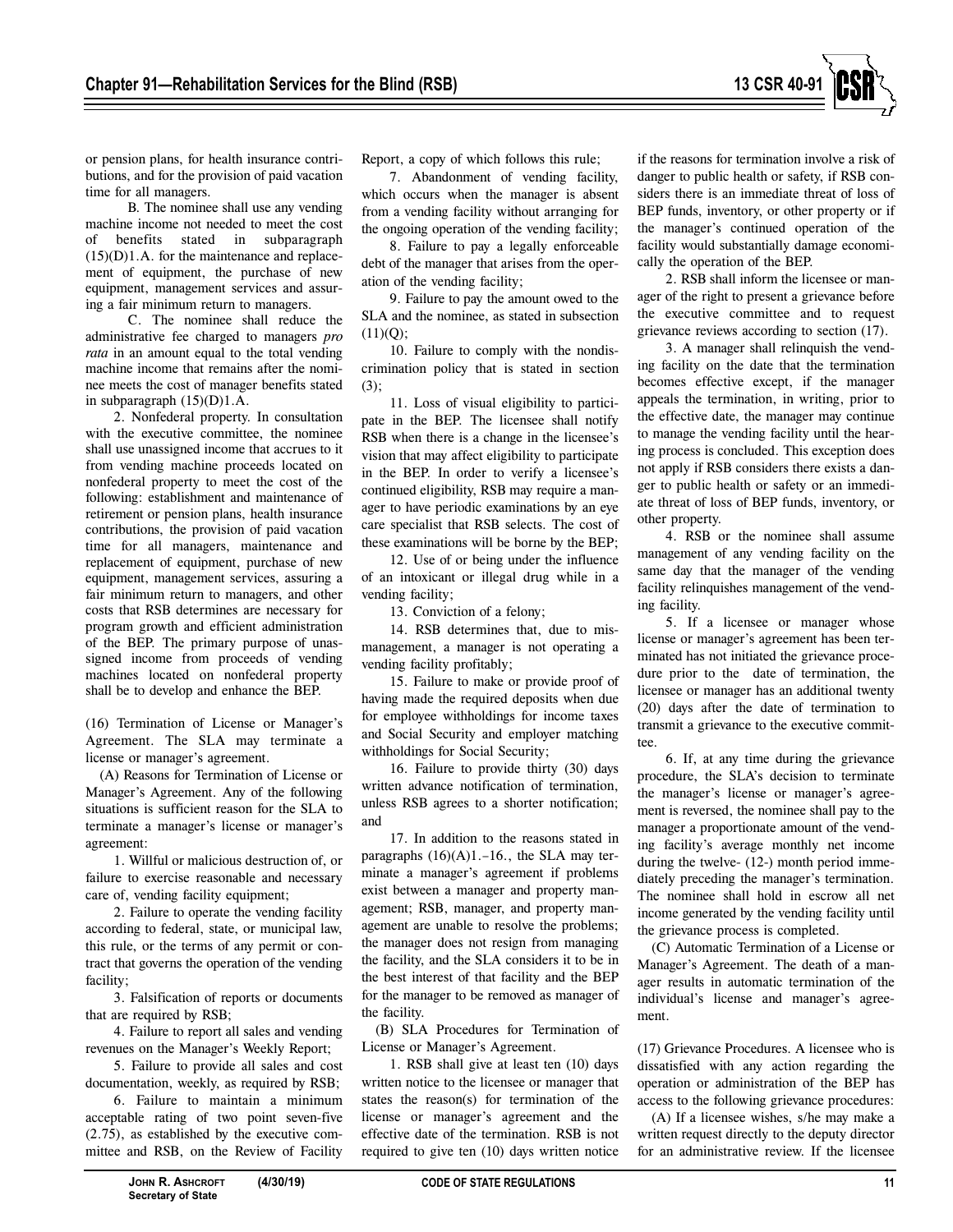does not wish to appeal directly to the deputy director, s/he shall follow each level of the grievance procedures stated in section (17);

(B) Review by Executive Committee. A licensee may present a grievance before the executive committee. The executive committee shall ensure that the licensee is provided guidance in seeking a remedy of the grievance. Within ten (10) days after hearing a licensee's grievance, the executive committee shall transmit the grievance to RSB, with a written statement regarding the executive committee's support or lack of support for the licensee's grievance, and shall send a copy of the statement to the licensee;

(C) Administrative Review. Within fifteen (15) workdays after the date of the executive committee's report to RSB, the licensee may make a written request to the deputy director for an administrative review. Within ten (10) workdays after the receipt of the licensee's request, the deputy director or the deputy director's designee shall contact the licensee regarding the licensee's request and shall provide the following information in writing to the licensee:

1. The date, time, and place of the administrative review. If possible, the administrative review shall be held within fifteen (15) workdays of the receipt of the written request for an administrative review, within regular working hours and at RSB district office that is nearest to the licensee's vending facility. If agreed to by the licensee and the deputy director or the deputy director's designee, the administrative review may be held on a date, at a time, and place different than specified in this paragraph;

2. The nominee shall pay necessary costs of transportation, lodging, and meals that a licensee needs in conjunction with the grievance process;

3. The nominee shall pay all costs, including travel expenses, of an interpreter or a reader when a licensee needs interpreter or reader service in conjunction with the grievance process;

4. The licensee and RSB may present written or oral evidence relevant to the grievance;

5. The licensee may be represented by counsel of the licensee's choice, at the licensee's expense;

6. RSB shall tape record the review proceedings;

7. Within fifteen (15) workdays after the date of the administrative review, the deputy director or the deputy director's designee shall notify the licensee in writing of the decision. The notification shall inform the licensee of the licensee's right to a full evidentiary hearing, referred to in this rule as a fair hearing;

(D) Fair Hearing. If the licensee is dissatisfied with the results of the administrative review, the licensee may request a fair hearing. The following guidelines govern the fair hearing process:

1. The licensee must make a written request for a fair hearing to the director of the SLA within fifteen (15) workdays after the date of the decision of the deputy director or the deputy director's designee;

2. The director of the SLA shall designate to conduct the fair hearing an impartial official who has no involvement either with the action that is at issue in the hearing or with the administration or operation of the  $REP$ 

3. The hearing will be conducted during normal work hours in Jefferson City, Missouri unless the hearing officer decides to hold the hearing in another location;

4. The provisions of paragraphs  $(17)(C)2$ .—6. apply to the fair hearing;

5. Within twenty (20) workdays after the date of the fair hearing, the hearing officer shall notify the licensee and the SLA in writing of the decision; and

6. The director of the SLA shall have the right to review the decision of the hearing officer and shall make the final decision regarding the fair hearing.

A. Within twenty (20) workdays of the mailing of the decision of the hearing officer, the director of the SLA shall notify the licensee whether the director intends to review the decision of the hearing officer. If the director fails to notify the licensee of the intent to review the decision, the decision of the hearing officer becomes a final decision.

B. Within thirty (30) calendar days of notifying the licensee of the intent to review the decision of the hearing officer, the director shall notify the licensee of the final decision, including a full report of the findings and the basis for the decision;

(E) Arbitration Panel. If the licensee is dissatisfied with the decision from the fair hearing, the licensee may file a written complaint with the secretary of the United States Department of Education. The licensee shall include with the written complaint all available supporting documents, including a statement of the decision of the hearing officer or director of the SLA and the basis for the decision. The secretary of the United States Department of Education shall convene an *ad hoc* arbitration panel to conduct a hearing and

render a decision regarding the manager's complaint; and

(F) A licensee who is dissatisfied with the results of the fair hearing shall have the right to invoke the Randolph-Sheppard arbitration process. If still dissatisfied, the vendor may then seek judicial review in a federal district court.

(18) Confidentiality of Information. The provisions of 13 CSR 40-91.020(25) apply to the administration of the BEP.

*AUTHORITY: sections 8.051, 8.700–8.745, 207.010, 207.022, 209.010, 209.020, and 660.017, RSMo 2016.\* Original rule filed Oct. 6, 1977, effective Jan. 13, 1978. Rescinded and readopted: Filed Aug. 4, 1988, effective Oct. 15, 1988. Rescinded and readopted: Filed Feb. 15, 1991, effective July 8, 1991. Amended: Filed May 11, 1995, effective Nov. 30, 1995. Amended: Filed Oct. 1, 2018, effective May 30, 2019.*

*\*Original authority: 8.051, RSMo 1990; 8.700, RSMo 1981, amended 2014; 8.705, RSMo 1981, amended 1985; 8.710–8.745, see the Missouri Revised Statutes; 207.010, RSMo 1945, amended 1949, 1953, 1973; 207.022, RSMo 2014; 209.010, RSMo 1939, amended 2014; 209.020, RSMo 1939, amended 2014; and 660.017, RSMo 1993, amended 1995.*

#### **13 CSR 40-91.020 Vocational Rehabilitation for the Blind**

*PURPOSE: This rule establishes the guidelines for provision of vocational rehabilitation services to eligible applicants and clients as mandated by the Rehabilitation Act of 1973 (P.L. 93–112), as amended through 1986, 34 CFR 361 and 34 CFR 363. These services are authorized by sections 207.010, 207.020, 209.010 and 209.020, RSMo.* 

*Editor's Note: The secretary of state has determined that the publication of this rule in its entirety would be unduly cumbersome or expensive. The entire text of the material referenced has been filed with the secretary of state. This material may be found at the Office of the Secretary of State or at the headquarters of the agency and is available to any interested person at a cost established by state law.*

(1) The program of vocational rehabilitation for the blind is administered according to 34 CFR 361, 34 CFR 363 and 34 CFR parts 74– 81. 34 CFR 361 requires Rehabilitation Services for the Blind (RSB) to develop policies that govern the administration of the vocational rehabilitation program and allows RSB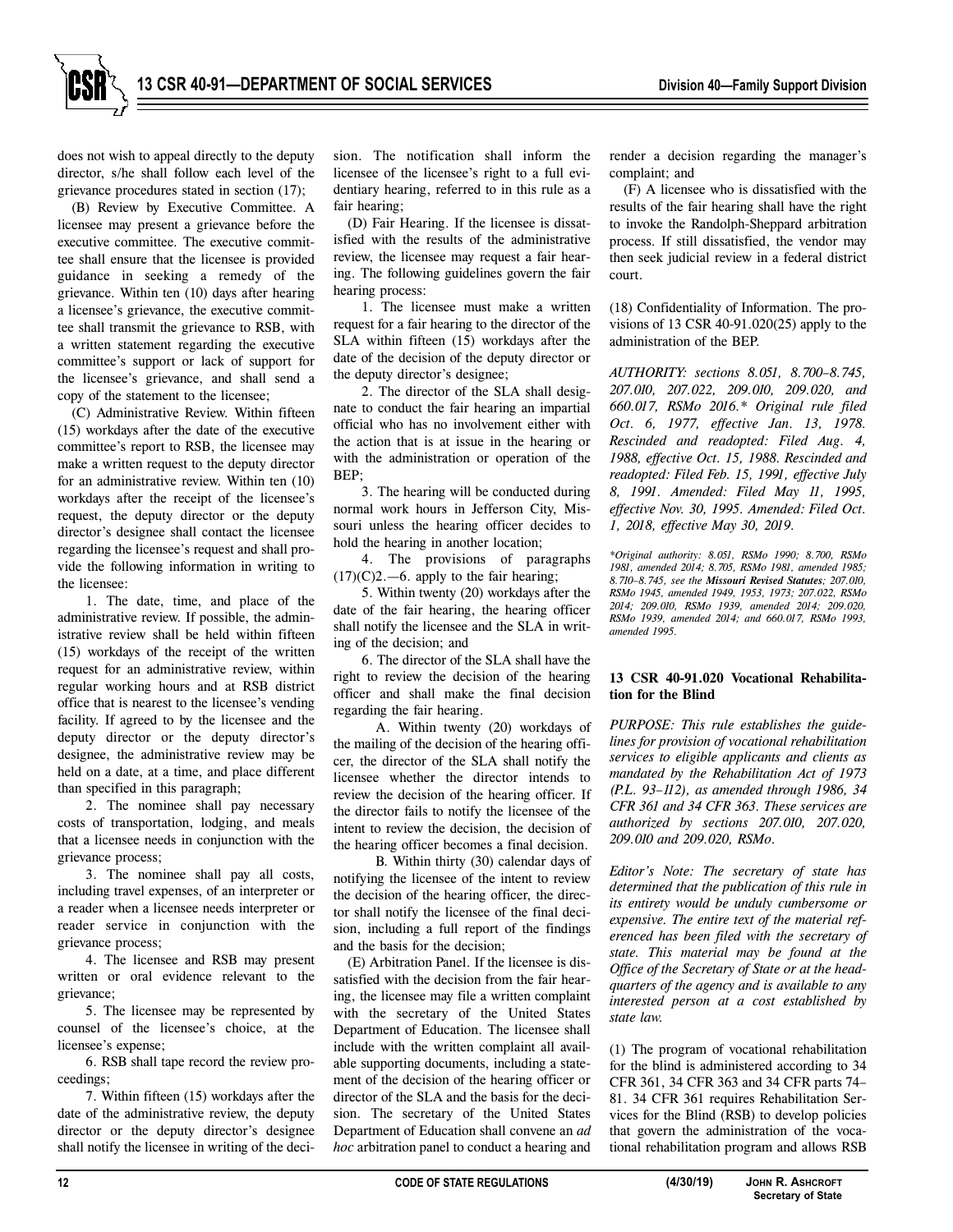

to develop limitations within which it administers some areas of the program. These areas and limitations on each area are identified in this rule, as follows:

(3)(B)1. Basic conditions of eligibility;

(3)(D) Interim determination of eligibility; (10) Vocational rehabilitation services for the individual;

 $(11)(C)1$ . Individualized written rehabilitation program for supported employment placements;

 $(12)(A)$  Training costs, tuition and fees;

(12)(B) Support services associated with training;

 $(13)(C)1$ . -5. Payment for physical or mental restoration;

(14) Support services;

(15)(A)6., (15)(B)—(E) Supported employment services;

(16) Transition services;

(18)(B)—(D) Standards for facilities and other providers of services;

(20)(B) Facilities and services for groups of handicapped individuals;

 $(21)(A)$ ,  $(21)(B)$  Order of selection;

(22)(A), (22)(D)1.L., (22)(D)2.C. Appeal procedures;

(23) Confidentiality of information; and

(24) Forms used in administration of the vocational rehabilitation program.

(2) Definitions. The following definitions are used in this rule:

(A) Applicant is an individual who has applied for vocational rehabilitation services and whose eligibility for services has not been determined;

(B) RSB is the designated state unit that is referred to in  $34$  CFR  $361.1(c)(2)$ , 361.5(b)(3) and 361.6(b) and (c). The designated state unit is referred to in this rule as RSB;

(C) Client is an individual who meets the requirements to receive vocational rehabilitation services under the terms of an individualized written rehabilitation program (IWRP). A client also is an individual who meets the requirements to receive vocational rehabilitation services during a period of extended evaluation in order to determine the individual's rehabilitation potential or an individual who meets the requirements to receive services during an interim period of eligibility. In section (23), client means any person who is referred to RSB for services, who applies for services and who has received services;

(D) Client assistance project is a federallyfunded, statewide program that is available to advise all applicants and clients of all services available from RSB and to assist applicants and clients in their relationships with

RSB and other providers of vocational rehabilitation services, including appropriate remedies to ensure the protection of applicant and client rights;

(E) Deputy director, Division of Family Services/RSB is the state unit director referred to in 34 CFR 361.8. The state unit director is referred to in this rule as the deputy director;

(F) Division of Family Services is the sole state agency referred to in 34 CFR 361.1(a). The sole state agency is referred to in this rule as the division;

(G) Employability is a determination that, with the provision of vocational rehabilitation services, the client is likely to enter or retain full-time employment or, if appropriate, parttime employment that is consistent with the capacities and abilities of the client. The employment may be in the competitive labor market; the practice of a profession; selfemployment; homemaking; farm or family work, including work for which payment is in-kind rather than in cash; sheltered employment; home-based employment; supported employment or other gainful work;

(H) Evaluation of rehabilitation potential is a comprehensive diagnostic study that is carried out for each applicant for vocational rehabilitation, so that RSB is able to determine the applicant's eligibility for services and is able to develop an IWRP for any applicant who is eligible for services;

(I) Extreme medical risk is a risk of substantially increasing functional impairment or risk of death if medical services are not provided promptly;

(J) Impartial hearing officer is an individual who is not an employee of a public agency that is involved in any decision regarding the furnishing or denial of rehabilitation services to an applicant or client; who has not been involved in previous decisions regarding the applicant or client; who has background and experience in the delivery of rehabilitation services and who has no personal or financial conflict of interest in any individual case;

(K) Rehabilitation engineering means the systematic application of technologies, engineering methodologies or scientific principles to meet the needs of and address the barriers confronted by individuals with handicaps in areas that include education, rehabilitation, employment, transportation, independent living and recreation; and

(L) Workshop is a rehabilitation facility, or that part of a rehabilitation facility, that is engaged in production or service operation for the primary purpose of providing gainful employment, as an interim step in the rehabilitation process for those individuals who cannot be absorbed readily into the competi-

tive labor market, or during the time that employment opportunities in the competitive labor market do not exist for them.

(3) Eligibility for Vocational Rehabilitation Services.

(A) General Provisions of Eligibility.

1. RSB shall determine an applicant's eligibility for services without regard to the applicant's sex, race, color or national origin.

2. RSB shall not exclude any group of individuals from services solely on the basis of the type of disability of the members of the group.

3. RSB shall not apply an upper or lower age limit which would result in a decision of ineligibility for any applicant who meets the basic conditions of eligibility stated in subsection  $(3)(B)$ ; and

4. RSB shall not apply any durational or other residence requirement that would exclude from services any applicant or client who is present in the state.

(B) Basic Conditions of Eligibility. An individual's eligibility for vocational rehabilitation for the blind services is based only upon the following criteria:

1. The individual has a physical or mental disability(ies) which, for that individual, constitutes or results in a substantial handicap to employment and the individual meets the visual disability requirements of RSB.

A. Visual disability means that an individual with a nonprogressive eye disease has a central visual acuity of twenty/two hundred (20/200) or less in the better eye with best correction; or, if the central visual acuity with best correction is more than twenty/two hundred (20/200) in the better eye, there is a visual field defect in which the widest diameter of the visual field subtends an angle distance no greater than twenty degrees (20°), or has a visual efficiency that does not exceed twenty percent (20%).

B. Visual disability means that an individual with a progressive eye disease has a central visual acuity of twenty/seventy (20/70) or worse in the better eye with best correction, or has a visual efficiency that does not exceed sixty-four percent (64%), or has near vision that is decreased to the extent that the individual cannot read print that is smaller than Jaeger nine (J9) with best correction; and

2. There must be a reasonable expectation that vocational rehabilitation services may benefit the individual in terms of employability.

(C) Consultation With Missouri Division of Vocational Rehabilitation. The Missouri Division of Vocational Rehabilitation provides vocational rehabilitation services to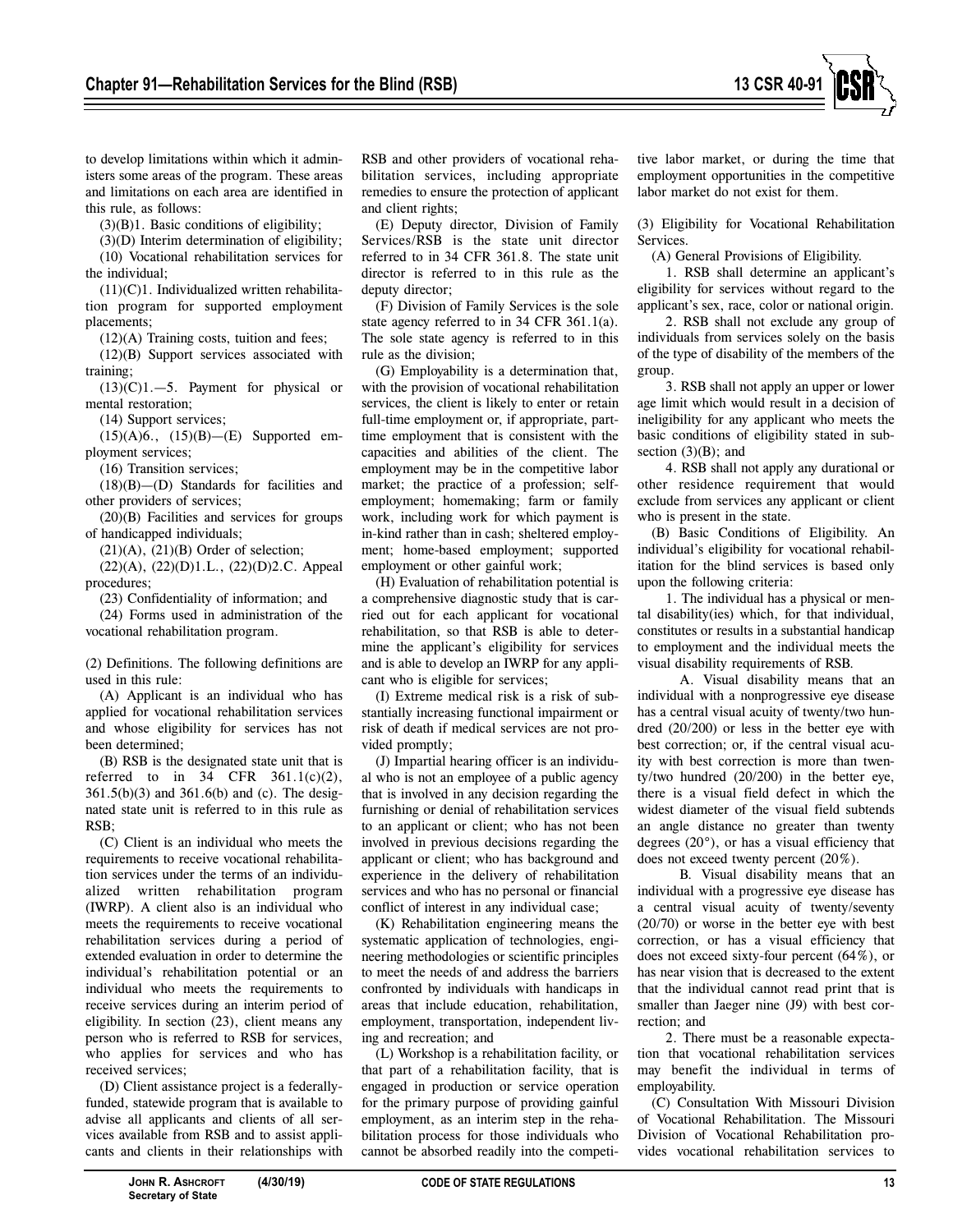

individuals who do not meet visual disability requirements stated in this rule but who are visually impaired and who meet all eligibility requirements of the Missouri Division of Vocational Rehabilitation. RSB and the Missouri Division of Vocational Rehabilita-tion consult regarding individuals for whom there is a question as to which agency should provide vocational rehabilitation services to the individuals.

(D) Interim Determination of Eligibility. RSB may initiate vocational rehabilitation services to an applicant on the basis of an Interim Determination of Eligibility, referred to in this rule as IDE. RSB shall use this process only when it is critical to the applicant's vocational rehabilitation that RSB initiate services sooner than would be possible through the normal eligibility determination process and the applicant, on the basis of available information, is highly likely to be eligible for vocational rehabilitation services. The IDE, under any circumstance, shall not extend beyond ninety (90) days from the date RSB completes a certification of eligibility for the individual to receive services during an interim period. RSB shall implement the IDE process by following these guidelines:

1. In order to make an IDE, RSB shall use information that is available at the time the individual applies for vocational rehabilitation services;

2. RSB shall record the basis for the decision that, after RSB completes a comprehensive diagnostic study, it is highly likely the individual will meet the basic conditions of eligibility for vocational rehabilitation as stated in subsection (3)(B);

3. RSB shall not use the IDE process for any applicant who needs an extended evaluation of rehabilitation potential as discussed in section  $(8)$ :

4. RSB shall complete a comprehensive diagnostic study as soon as possible after RSB completes a certification of eligibility for the individual to receive services during an interim period which, under no circumstance, may exceed ninety (90) days from the date RSB completes the certification of eligibility;

5. RSB and the individual shall develop an IWRP which shall contain the vocational goal, the service objective(s) that the individual will attain during the interim period and the vocational rehabilitation service(s) RSB will provide to meet each objective;

6. As soon as RSB completes a comprehensive diagnostic study, RSB shall complete a certification of eligibility for an individual who is eligible to receive vocational rehabilitation services;

7. If, while obtaining information for

the comprehensive diagnostic study, RSB determines the individual is not eligible for vocational rehabilitation services, RSB shall cease delivery of all services planned for delivery during the ninety (90)-day period and shall close the individual's case immediately; and

8. All terms of this rule apply to an individual who receives services during an IDE.

(4) Authorization of Services. RSB shall not pay for any vocational rehabilitation service unless RSB authorized the service before it was provided. A vendor who provides services that are authorized by RSB must agree not to charge or accept any payment from an applicant or client or from a member of the applicant's or client's family unit unless the amount of the charge or payment is previously known to and approved by RSB.

(5) The Case Record. RSB shall maintain for each client or applicant a case record that includes, to the extent pertinent, documentation of the following factors:

(A) The comprehensive diagnostic study that supports RSB's determination of eligibility, the basis for providing services to a client during an interim period of eligibility or the need for a client to have an extended evaluation of vocational rehabilitation potential and, as appropriate, the nature and scope of vocational rehabilitation services that RSB will provide;

(B) The reasons for a RSB determination of ineligibility and that RSB reviews the ineligibility determination no later than twelve (12) months after RSB made the determination of ineligibility;

(C) RSB's determination that the client's handicaps are severe;

(D) RSB's periodic assessment of the client during an extended evaluation of vocational rehabilitation potential;

(E) An IWRP for each client, including each client who is receiving services during a period of extended evaluation or during an interim period of eligibility;

(F) For each client to whom physical and mental restoration services are provided, documentation that supports RSB's determination that the client's clinical status is stable or slowly progressive;

(G) RSB's decision to provide services to family members;

(H) Client participation in the cost of maintenance as discussed in 13 CSR 40- 91.020(14)(B);

(I) Client eligibility for and use of any comparable service or benefit;

(J) RSB advised the client or applicant of the confidentiality of all information pertaining to the client's case;

(K) The reason for closing a client's case and, if RSB determines the client to be rehabilitated, the basis upon which RSB determined the client's employment is suitable;

(L) Decision to provide post-employment services after the client achieves his/her employment objective, the basis upon which RSB develops the post-employment plan, a description of the services RSB provides and the outcome of the services;

(M) Any action and decision involving a client's or applicant's request for review of RSB determinations, as discussed in section (22); and

(N) Any reviews of RSB's determination that a client to whom RSB has provided vocational rehabilitation services under the terms of an IWRP is no longer capable of achieving a vocational goal.

(6) Comparable Services and Benefits.

(A) Before RSB provides any vocational rehabilitation service to a client or members of the client's family, RSB shall determine whether comparable services and benefits are available under any other program, except when RSB is providing the following services:

1. Evaluation of rehabilitation potential;

2. Counseling, guidance and referral;

3. Vocational and other training services, including personal and vocational adjustment, books, tools and other training materials, that are not provided in institutions of higher education;

4. Job placement;

5. Rehabilitation engineering services; and

6. Post-employment services that include rehabilitation services listed in paragraphs  $(6)(A)1$ . -5.

(B) RSB shall require that if comparable services and benefits are available to a client, the client must utilize the comparable services and benefits to meet, in whole or in part, the cost of the client's vocational rehabilitation services, except in the situation stated in subsection (6)(C).

(C) RSB shall not determine whether comparable services and benefits are available under any other program if the determination of the availability of comparable services and benefits would delay the provision of vocational rehabilitation services to any client who is at extreme medical risk. RSB shall base a determination of extreme medical risk upon medical evidence provided by an appropriate licensed medical professional.

(7) Evaluation of Rehabilitation Potential. (A) RSB shall carry out a comprehensive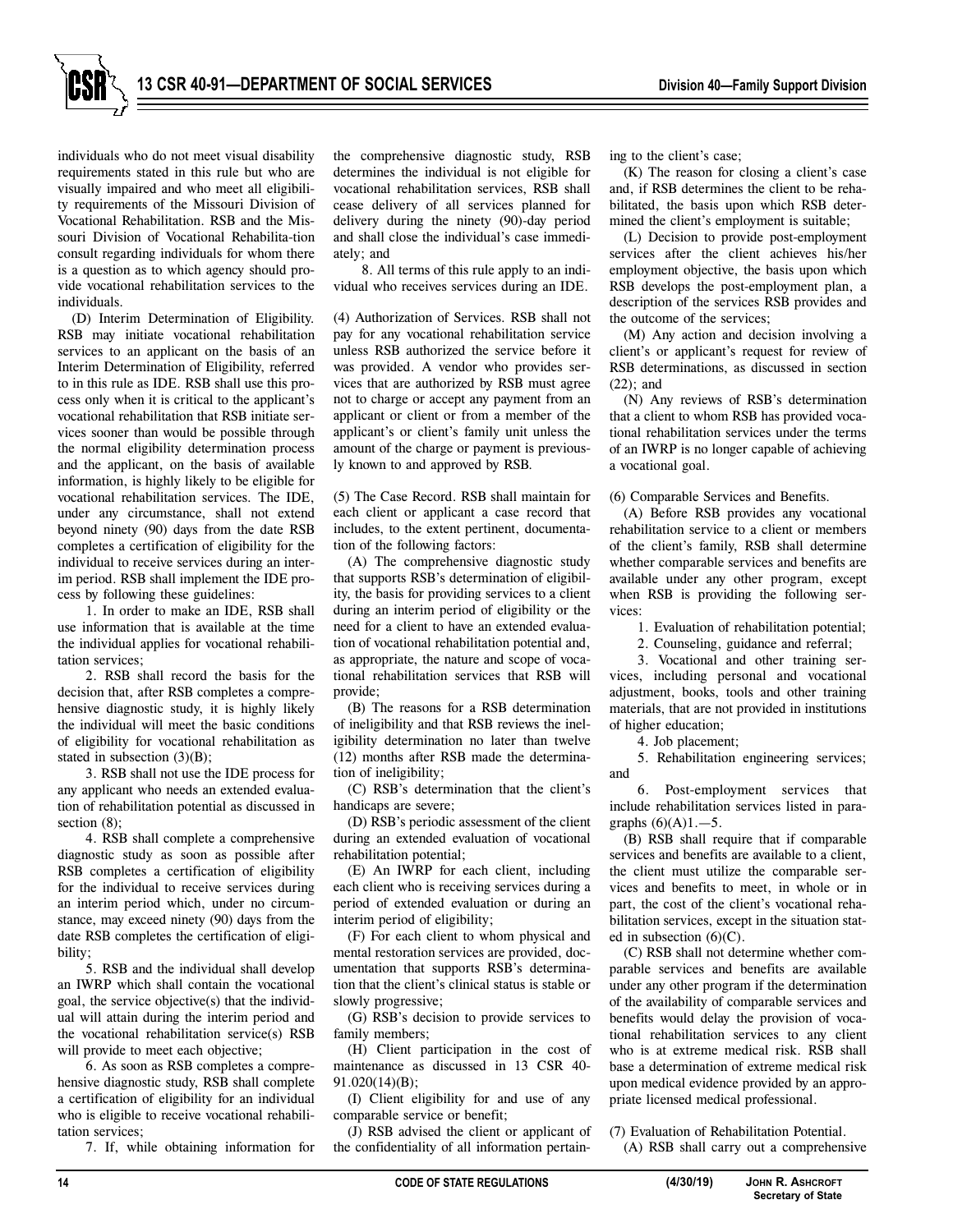

diagnostic study of each applicant for vocational rehabilitation services. The purposes of the comprehensive diagnostic study are to determine whether the applicant meets the basic conditions of eligibility stated in subsection  $(3)(B)$  and to determine the nature and scope of services that RSB will provide if the person is determined to be eligible.

(B) For each applicant, RSB shall obtain and evaluate the following information:

1. Current medical and, when appropriate, psychological evidence of all disabilities and other factors that relate to the applicant's handicap to employment. In each case of mental or emotional disorders, the applicant shall have an examination by a physician skilled in the diagnosis and treatment of mental or emotional disorders, or by a psychologist who is licensed or certified under state law or regulations;

2. Appraisal of the current general health status of the applicant, using all available medical information; and

3. Appraisal of the applicant's intelligence level, personality, vocational adjustment, personal adjustment, social adjustment, educational achievement, ability to acquire occupational skills, capacity for successful job performance, employability, employment opportunities, patterns of work behavior, work experience, need for rehabilitation engineering services and other pertinent information that RSB needs to determine the applicant's eligibility.

(8) Extended Evaluation. RSB shall provide vocational rehabilitation services to an applicant during a period of extended evaluation under the following circumstances:

(A) RSB determines that an applicant has a mental or physical disability(ies) that, for the applicant, constitutes or results in a substantial handicap to employment but RSB cannot determine, from information obtained during the comprehensive diagnostic study described in section (7), that the applicant will benefit in terms of employability from the provision of vocational rehabilitation services;

(B) RSB shall provide only those services that the client must have so that RSB can determine the individual's eligibility for vocational rehabilitation services;

(C) The extended evaluation period shall begin on the date that RSB certifies the applicant for extended evaluation, as discussed in subsection (9)(C), and shall not exceed a total period of eighteen (18) months during the time the applicant's case is open;

(D) RSB shall make a thorough assessment of the client's progress as often as necessary but at least once every ninety (90) days from the date of the certification for extended evaluation services. This assessment shall include periodic reports from each rehabilitation facility or person who is providing services to the client;

(E) RSB shall end the provision of services at any time before the end of the eighteen (18)-month period when RSB is able to determine whether the client is eligible for vocational rehabilitation services;

(F) RSB shall not certify more than one (1) period of extended evaluation during the time the client's case is opened; and

(G) If RSB closes a client's case and the individual reapplies for vocational rehabilitation services, RSB may provide another period of extended evaluation services if the individual needs to receive extended services in order for RSB to determine the individual's vocational potential.

#### (9) Certification.

(A) Certification of Eligibility. As soon as RSB determines that an applicant is eligible for vocational rehabilitation services, RSB shall complete a certification of eligibility. The certification shall include the statement that the applicant meets the basic conditions of eligibility stated in subsection (3)(B). An appropriate RSB staff member shall sign and date the certification.

(B) Certification of Interim Period of Eligibility. As soon as RSB determines that an applicant is eligible to receive vocational rehabilitation services during an interim period of eligibility, RSB shall complete a certificate of interim eligibility. The certification shall state the basis for the determination that, after completion of the comprehensive diagnostic study, the applicant will meet the basic conditions of eligibility stated in subsection (3)(B). An appropriate RSB staff member shall sign and date the certification.

(C) Certification for Extended Evaluation. As soon as RSB determines that an applicant meets the requirements stated in subsection (8)(A), an appropriate RSB staff member shall complete, sign and date a certification for extended evaluation.

(D) Certification of Ineligibility. As soon as RSB determines that the applicant or client is not eligible for vocational rehabilitation services, an appropriate RSB staff member shall complete, sign and date a certification of ineligibility. RSB shall assure that the certification states the reasons for the ineligibility determination. RSB shall carry out all activities stated in subsections (17)(B) and (C).

(10) Vocational Rehabilitation Services for the Individual. As appropriate to the vocational rehabilitation needs of each applicant

or client, RSB shall make available the vocational rehabilitation services that are listed in this section. To the extent possible, within the limitations of 34 CFR 361, 34 CFR 365, 34 CFR parts 74—81, Chapter 34, RSMo and this rule, the applicant or client may select the vendor(s) to provide each service. RSB shall provide services in the most cost-effective manner in order to prepare the client for entry level employment that is consistent with the client's capabilities and abilities. This rule establishes the procedures for the provision of the following services and the limitations on the provision of certain services:

(A) Evaluation of vocational rehabilitation potential, including diagnostic and related services incidental to the determination of eligibility for, and the nature and scope of services RSB will provide so that the eligible person can reach a vocational goal;

(B) Counseling and guidance, including personal adjustment counseling, to maintain a counseling relationship with the applicant or client throughout the program of services, to help the applicant or client secure needed services from other agencies and to advise the applicant or client about the client assistance program;

(C) Physical and mental restoration services, as discussed in section (13);

(D) Vocational and other training services, as discussed in section (12);

(E) Maintenance, as discussed in subsection  $(14)(B)$ ;

(F) Transportation, as discussed in subsection  $(14)(A)$ ;

(G) Services to members of an applicant's or client's family, as discussed in subsection  $(14)(F)$ ;

(H) Interpreter services and note-taking services for deaf applicants or clients, including tactile interpreting for deaf-blind applicants or clients;

(I) Reader services, rehabilitation teaching services, note-taking services and orientation and mobility services for blind applicants and clients;

(J) Telecommunications, sensory and other technological aids and devices;

(K) Recruitment and training services to provide new employment opportunities in the fields of rehabilitation, health, welfare, public safety, law enforcement and other appropriate public service employment;

(L) Placement in suitable employment;

(M) Post-employment services necessary to maintain or regain other suitable employment;

(N) Occupational licenses, including any licenses, permits or other written authority required by a state, city or other governmental unit to be obtained in order to enter an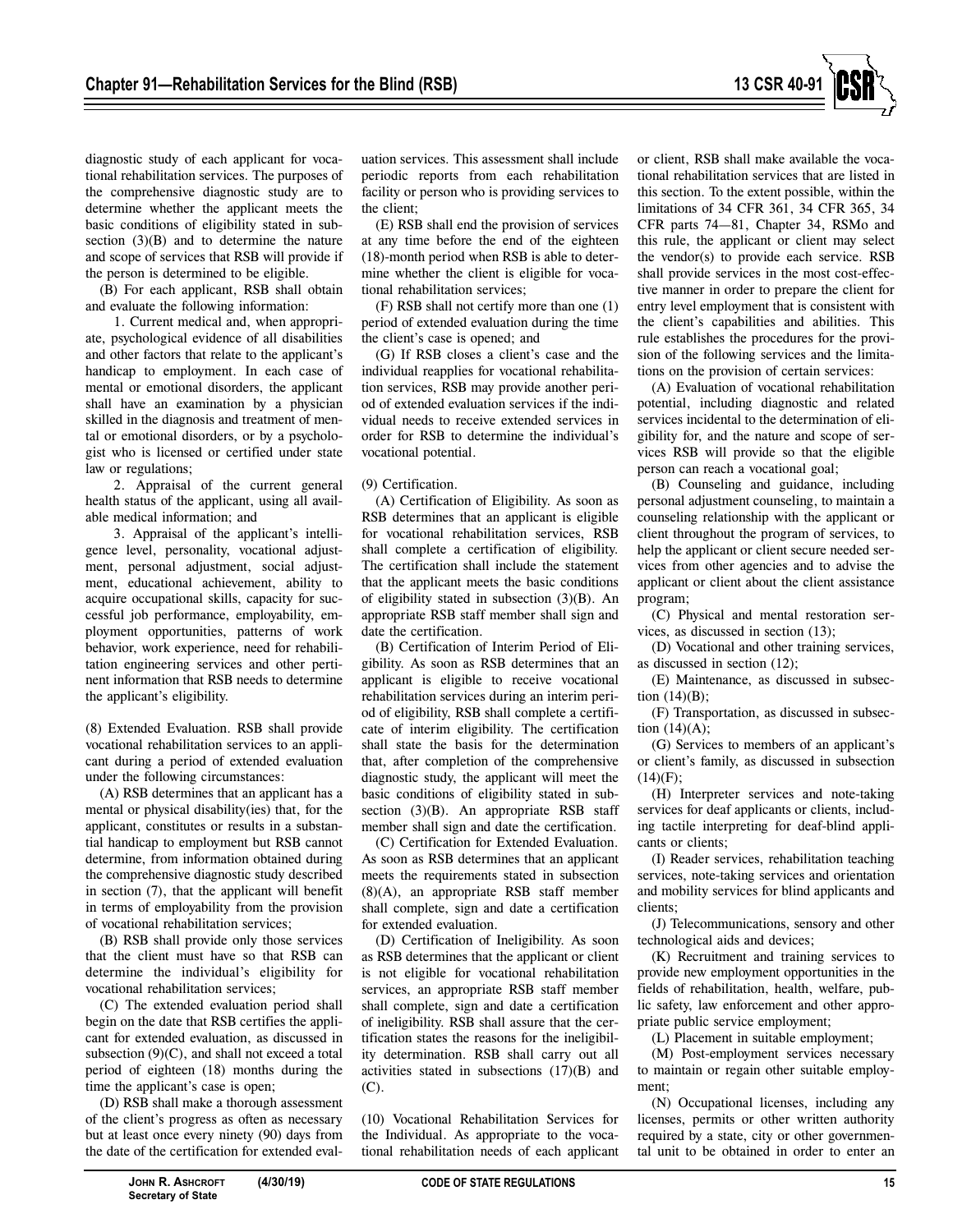

occupation or enter a small business and tools, equipment, initial stocks and supplies; (O) Rehabilitation engineering services; and

(P) Other goods and services that can be expected to benefit a client in terms of employability.

(11) Individualized Written Rehabilitation Program. Throughout this section, the word client means an individual who has been determined to be eligible for vocational rehabilitation services, or who is receiving vocational rehabilitation services during a period of extended evaluation or during a period of interim eligibility.

(A) General Provisions. RSB shall initiate and periodically update for each client an IWRP, referred to in sections  $(11)$ — $(23)$  of this rule as IWRP. A copy of the IWRP, Form R-10, is in section (24). RSB shall adhere to the following procedures regarding the IWRP:

1. RSB shall provide vocational rehabilitation services according to the IWRP and shall not provide any service that is not recorded in the IWRP;

2. RSB shall develop the IWRP jointly with each client or, as appropriate, the client and a parent, guardian, legal custodian or other representative, including other suitable professional and informed advisors;

3. RSB shall provide a copy of the IWRP and all amendments to the IWRP to the client or, as appropriate, to the client and a parent, guardian, legal custodian or other representative;

4. RSB shall advise each client or, as appropriate, the client's parent, guardian, legal custodian or other representative of all RSB procedures and requirements that affect the development and review of the IWRP;

5. RSB shall initiate the IWRP after RSB completes a certification of eligibility for vocational rehabilitation services, as stated in subsection (9)(A), certification of an interim period of eligibility, as stated in subsection (9)(B), or certification for extended evaluation, as stated in subsection (9)(C);

6. RSB shall ensure that a client's IWRP and all amendments to the IWRP become a part of the client's case record;

7. RSB shall have the client or, as appropriate, the client's parent, guardian, legal custodian or other representative sign the IWRP and all amendments to the IWRP, except case closure amendments. The signature indicates the client or, as appropriate, the client's parent, guardian, legal custodian or other representative agrees to the terms of the IWRP and amendments;

8. RSB shall review each client's IWRP

as often as necessary, but at least once every twelve (12) months, and shall review the IWRP of each client who is in a period of extended evaluation or interim period of eligibility as often as necessary, but at least once every ninety (90) days. RSB shall give each client or, as appropriate, the client's parent, guardian, legal custodian or other representative an opportunity to review the IWRP and, if necessary, jointly redevelop the IWRP and agree to its terms;

9. RSB shall amend a client's IWRP when—

A. There is a significant change in the client's existing IWRP;

B. RSB closes a client's case after development of an IWRP; or

C. RSB plans to provide post-employment services to a client;

10. RSB shall prepare a client's IWRP in coordination with the appropriate educational agency whenever RSB plans to provide vocational rehabilitation services to a client who is eligible for services under the Individuals With Disabilities Education Act. RSB shall include with the IWRP a summary of relevant components of the client's individualized education program; and

11. RSB shall meet the following conditions for a client when RSB is terminating services under an IWRP because RSB determines that the client is not capable of achieving a vocational goal and for an applicant when RSB is terminating services because RSB cannot determine that the applicant is eligible for service:

A. RSB shall make a decision of ineligibility only with the full participation of the client or, as appropriate, the client's parent, guardian, legal custodian or other representative unless the client refuses to participate, the client is no longer present in the state or his/her whereabouts are unknown, or the client's medical condition is rapidly progressive or terminal. When RSB obtains the full participation of the client or the client's representative, RSB shall record the views of the client or representative in the IWRP;

B. RSB shall record the rationale for the ineligibility decision as an amendment to the IWRP, certifying that the provision of vocational rehabilitation services has demonstrated the client is not capable of achieving a vocational goal. RSB prepares a certification of ineligibility, as stated in subsection (9)(D); and

C. RSB shall make a periodic review, at least annually, of the ineligibility decision, as stated in subsection (17)(D).

(B) Content of IWRP. RSB shall develop each IWRP for a client on the basis that the client is eligible for vocational rehabilitation

services that will enable the client to achieve a suitable vocational goal, that vocational rehabilitation services are needed during an extended period of evaluation in order to determine whether the applicant is capable of achieving a vocational goal or the applicant meets criteria to receive services during an interim period of eligibility. RSB shall include, as appropriate, statements concerning:

1. The basis on which RSB determined the client is eligible for vocational rehabilitation services, the applicant needs an extended evaluation of vocational rehabilitation potential in order for RSB to make a determination of eligibility or the applicant needs to receive vocational rehabilitation services during an interim period of eligibility;

2. The long range and intermediate rehabilitation objectives for a client;

3. The specific vocational rehabilitation services that RSB will provide so the client will be able to achieve the established rehabilitation objectives;

4. An assessment of the client's expected need for post-employment services;

5. The projected dates for the initiation of each vocational rehabilitation service and the expected duration of each service;

6. A procedure and schedule, based upon objective criteria, for RSB to conduct a periodic review and evaluation of the client's progress toward achieving rehabilitation objectives;

7. A record of RSB's reviews and evaluations of the client's progress toward achieving rehabilitation objectives;

8. RSB's reassessment, prior to case closure, of the client's need for post-employment services;

9. The views of the client or, as appropriate, the client and a parent, guardian, legal custodian or other representative, including other suitable professional and informed advisors, concerning the client's goals and objectives and the vocational rehabilitation services RSB is providing to the client;

10. The terms and conditions for the provision of vocational rehabilitation services, including the client's responsibilities in implementing the IWRP;

11. The extent of the client's participation, if any, in the cost of vocational rehabilitation services;

12. The extent to which comparable services and benefits are available to the client under any other programs;

13. An assurance that RSB has informed the client of the client's rights and means by which the client may express and seek remedy for any dissatisfaction in the administration of his/her vocational rehabilitation case,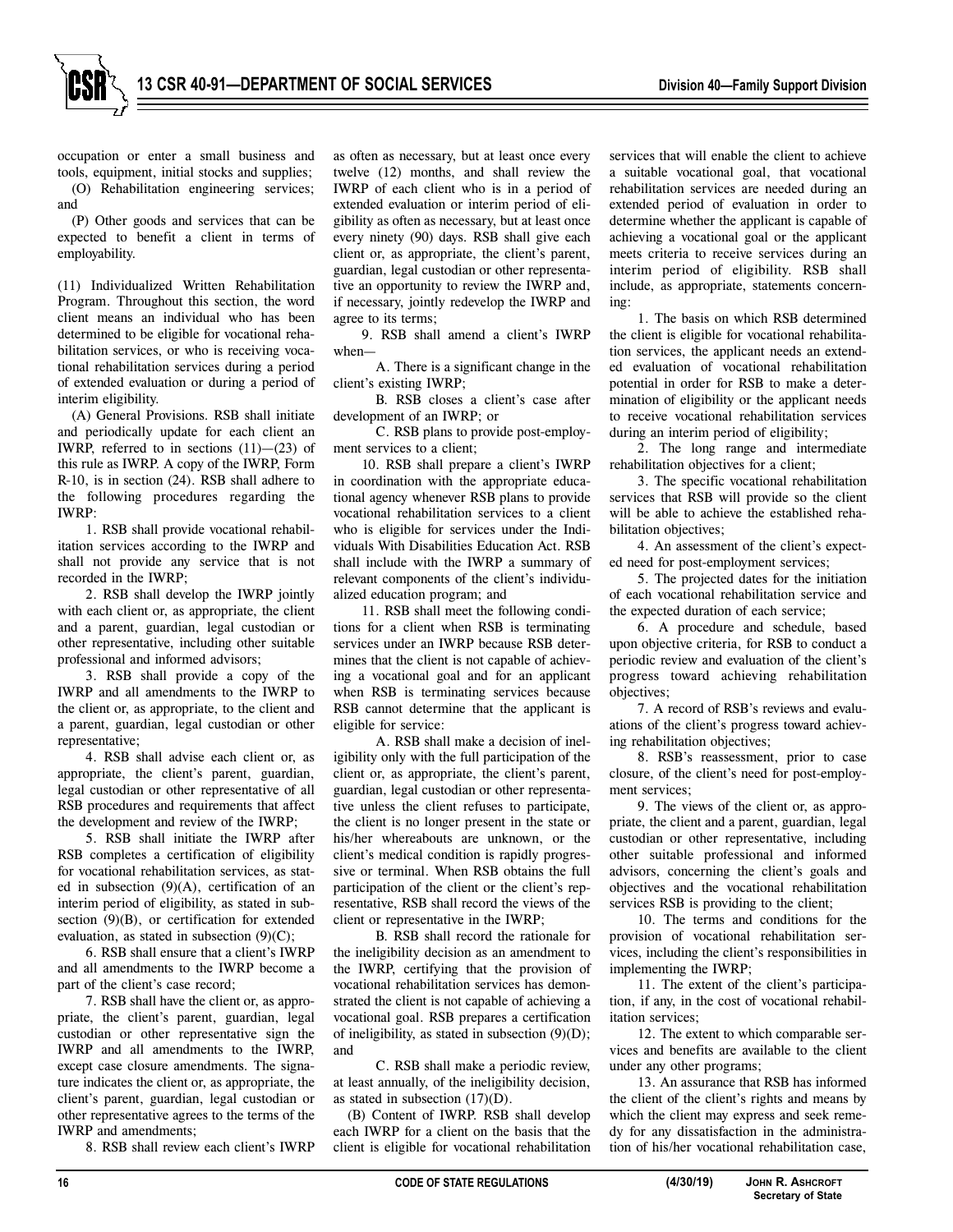

including the opportunity for review of RSB decisions, as discussed in section (22);

14. An assurance that RSB has informed the client of the availability of a client assistance program;

15. The basis on which RSB has determined that the client is rehabilitated; and

16. RSB's plan to provide post-employment services after a client has achieved a suitable vocational goal and the basis upon which RSB develops the plan; and, if appropriate for a client who is severely handicapped, a statement of how RSB will provide these services or will arrange for provision of these services through cooperative agreements with other providers.

(C) Supported Employment Placements. In addition to the requirements stated in subsection (11)(B), for each client for whom RSB determines that supported employment is an appropriate vocational goal, the client's IWRP must contain:

1. A description of the time-limited services, not to exceed nine (9) months in duration, that RSB will provide; and

2. A description of the extended services the client needs, an identification of the state, federal or private programs that will provide the continuing support and a description of the basis for RSB's determination that continuing support is available.

(12) Training Costs. RSB provides training to an eligible client when the client needs training in order to achieve a vocational goal that is recorded in the client's IWRP. Training includes the areas of personal and vocational adjustment, academic training and vocational training.

(A) Tuition and Fees. All grants, other student financial aid and contributions that are available from any source are used to meet in whole, or in part, the costs of training. Monetary merit awards, including scholarships, that a civic, professional or social organization provides directly to a client are exempt from use as a comparable benefit unless the award specifies that the client shall use the funds to meet the cost of tuition or other specific college-related expenses. RSB does not pay any costs associated with training when resources to meet these costs are available from any other source. RSB applies the following additional limitations to payment of tuition and fees:

1. RSB may pay tuition and fees at state or other public colleges and universities in Missouri, vocational schools or rehabilitation facilities at current verified rates;

2. RSB may pay tuition and fees at private college or universities in Missouri and at colleges or universities outside Missouri up

to but not to exceed similar costs at the University of Missouri-Columbia. If a deaf-blind client attends Gallaudet College, RSB may pay the full cost of tuition and fees at Gallaudet College; and

3. RSB limits payment of tuition and fees for academic and vocational training to a client's completion of the academic or training curriculum that the client needs in order to obtain entry-level employment in the occupational area that the client selects, as recorded in the client's IWRP.

(B) Support Services Associated With Training. RSB pays for necessary support services associated with training, according to section (14).

(13) Physical and Mental Restoration.

(A) General Provisions. Within the limitations in 34 CFR 361, 34 CFR parts 74–79 and this rule, RSB may provide the physical and mental restoration services stated in this rule to a vocational rehabilitation client, to correct or substantially modify a physical or mental condition that is stable or slowly progressive and which contributes to the client's handicap to employment.

(B) Types of Physical or Mental Restoration—

1. Medical or corrective surgical treatment;

2. Diagnosis and treatment for mental or emotional disorders;

3. Dentistry;

4. Nursing services;

5. Inpatient or outpatient hospitalization needed in connection with surgery or treatment and clinic services;

6. Convalescent or nursing home;

7. Drugs and supplies;

8. Prosthetic, orthotic or other assistive devices, including hearing aids, essential to obtaining or retaining employment;

9. Eyeglasses and visual services, including visual training, and the examination and services necessary for the prescription and provision of eyeglasses, contact lenses, microscopic lenses, telescopic lenses and other special visual aids that are prescribed by a physician skilled in diseases of the eye or by an optometrist, whichever the client may select;

10. Podiatry;

11. Physical, occupational, speech or hearing therapy;

12. Psychological services;

13. Therapeutic recreation services;

14. Medical or medically related social work services;

15. Treatment of either acute or chronic medical complications and emergencies which are associated with or arise out of the provision of physical and mental restoration services or which are inherent in the condition under treatment;

16. Special services for the treatment of end-stage renal disease, including transplantation, dialysis, artificial kidneys and supplies; and

17. Other medical or medically related rehabilitation services, including art therapy, dance therapy, music therapy and psychodrama.

(C) Payment for Physical or Mental Restoration. All comparable services and benefits that are available from any source to meet, in whole or in part, the cost of a client's physical or mental restoration shall be utilized, unless to utilize these services or benefits would delay the provision of vocational rehabilitation services to any client who is at extreme medical risk as defined in subsection (2)(I). A determination of extreme medical risk shall be based upon medical evidence provided by an appropriate licensed medical professional. Comparable benefits and services shall include, but not be limited to, Title XVIII (Medicare), Title XIX (Medicaid), public or private health insurance, Veterans Administration medical benefits and Worker's Compensation.

1. RSB may pay hospital room and board charges as billed, based on the least expensive standard accommodation charge.

2. RSB may pay for other medical services, including physician services, laboratory and X-ray fees and hospital outpatient care, at a rate that is determined by the Department of Social Services to be reasonable.

3. RSB may pay for medical services received outside Missouri at the rates paid by the vocational rehabilitation agency in that state, unless the provider participates in the Missouri Title XIX program, in which case RSB limits payment to Missouri Title XIX rates.

4. Selection of provider. To the extent possible, RSB shall purchase physical and mental restoration services for clients who are eligible for Title XIX benefits from Title XIX providers who are located in Missouri.

5. When costs of physical and mental restoration services reach twenty-five thousand dollars (\$25,000) regardless of the number of times the client receives services under the terms of an IWRP, requests for additional physical or mental restoration services must be reviewed and approved by the deputy director or designee.

(14) Support Services. RSB may pay the cost of support services to or in behalf of a client in order for the client to benefit from physical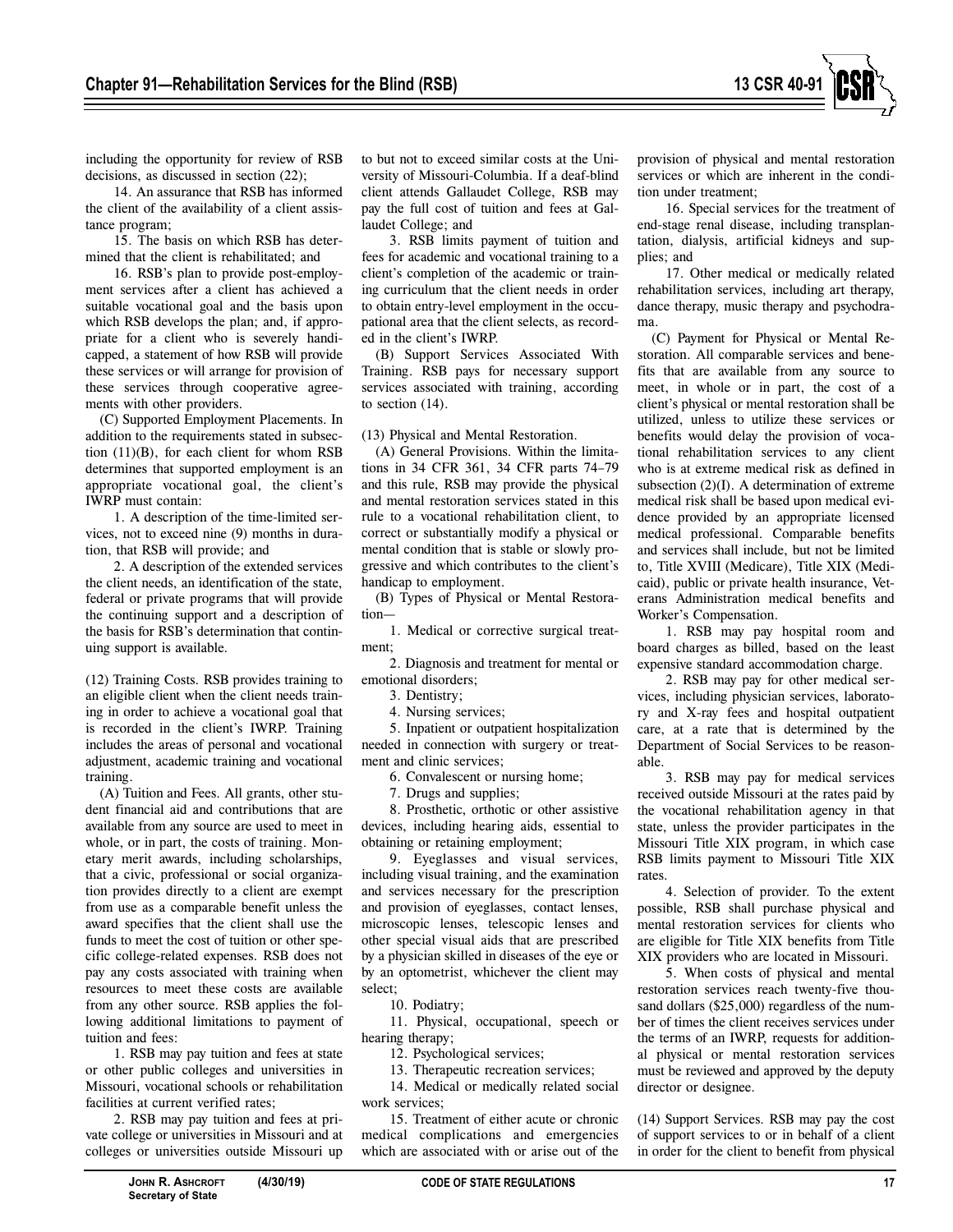

or mental restoration, personal and vocational adjustment evaluation or training, academic training, vocational training or job placement. Support services include, but are not limited to, transportation; books, equipment, tools and supplies; reader service for visually impaired persons; interpreter service for deaf-blind persons; services to members of the client's family and maintenance.

(A) Transportation. RSB shall pay the cost of the most economical source of transportation that meets the client's rehabilitation service needs. RSB pays the cost of mileage traveled by private automobile at the rate per mile currently allowed state employees by the Department of Social of Services; bus fare and train fare at actual charges; and cab fare, only when other methods of transportation are not available, at actual charges. When a client must travel by plane, coach fare at the most feasible travel plan may be paid.

1. Physical or mental restoration. RSB may pay costs of transportation that a client needs in order to obtain physical or mental restoration that is prescribed by a provider who meets the standards in subsection  $(18)(D)$ .

2. Personal and vocational adjustment training. RSB may pay costs of transportation that a client needs in order to participate in personal and vocational adjustment evaluation or training at a rehabilitation facility that meets the standards in subsections (18)(A) and (B).

A. When a client stays in rehabilitation facility residential quarters, RSB shall limit payment to the necessary trips the client makes between the client's home and the rehabilitation facility during the time the client is in evaluation or training activities at the facility. The decision regarding the number of trips that are necessary is made by RSB, the rehabilitation facility and the client.

B. When a client lives at home and commutes, the total monthly payment for transportation and meals, as described in subparagraph (14)(B)2.B., shall not exceed the cost of room and board that is available at or in conjunction with the rehabilitation facility.

3. Academic training and vocational training. RSB may pay costs of transportation that a client needs in order to participate in academic training or vocational training.

A. If a client lives at home and commutes to a public college or university in Missouri that has available dormitories, the total monthly payment for transportation and meals, as described in subparagraph  $(14)(B)2.B., shall not exceed the cost of dou$ ble occupancy dormitory charges at the college or university the client attends.

B. If a client attends a private college

or university in Missouri or a college or university outside of Missouri that has available dormitories, the total monthly payment for transportation and meals shall not exceed the cost of double occupancy dormitory charges at the University of Missouri-Columbia.

4. Job placement. RSB may pay costs of transportation that a client needs in order to seek employment.

5. Relocation expenses. RSB may pay costs of transportation that a client needs in order to relocate after obtaining employment. Payment of relocation expenses is limited to payment of moving expenses from the client's home locale to the location of the client's employment.

(B) Maintenance. RSB may pay maintenance to a client when it is necessary to meet basic living expenses so that the client can derive the full benefit of other vocational rehabilitation services that the client receives. RSB uses Form R-10B, which is in section (24), to compute the amount of the client's maintenance.

1. RSB takes into consideration the following factors in determining the amount of maintenance RSB pays to or in behalf of a client:

A. RSB considers the type of vocational rehabilitation service in which the client participates; the permanent living arrangements of the client; the living arrangements that are available to the client and the living arrangements that the client selects during participation in the vocational rehabilitation service; the cost of the client's living arrangements; the income and financial resources of the client; and the maximum maintenance payments that are stated in this rule;

B. The monthly standard allowance, referred to in this rule as MSA, for a client who is a dependent and who lives with the client's parents while participating in training is the cost of all meals the client must purchase in order to participate in training, not to exceed the limitations stated in subparagraph (14)(B)2.B.;

C. The MSA for a client who lives with the client's spouse or dependents is five hundred dollars (\$500) for the client, plus two hundred fifty dollars (\$250) for each additional member of the client's family unit;

D. For the purpose of determining a client's maintenance payment, RSB shall consider only the client's expenses, income and other resources if the client is emancipated and is the only member of the client's family unit;

E. The maximum maintenance payment for any client is the maximum MSA, less the client's adjusted net income or other

resources available to meet the client's expenses, or five hundred dollars (\$500), whichever is less, except for clients who are attending business enterprise program training or who are attending Gallaudet College, as discussed in subparagraphs (14)(B)3.I. and J.;

F. Independent client leaves home to obtain training—RSB shall consider the client is maintaining two (2) households, the one the client is leaving and the one the client will maintain while in training. RSB shall include an allowance of two thousand dollars (\$2000) per month for the first family member and five hundred dollars (\$500) per month for each additional member of the client's family unit who remains in the household the client is leaving. RSB shall apply the income of the client and any other members of the client's family unit toward meeting the expenses of the members of the family unit who remain at home. RSB shall apply the balance of income, if any, toward the maintenance expenses the client will have while in training;

G. Dependent client leaves home to obtain training—RSB shall consider that two (2) households are being maintained, the one the client is leaving and one the client will maintain while in training. RSB shall include an allowance of two thousand dollars (\$2000) for the first family member and five hundred dollars (\$500) per month for each additional member of the client's family unit who remains in the household the client is leaving. RSB shall apply the income of the members of the client's family unit toward meeting the expenses of the members of the family unit who remain at home. RSB shall apply the balance of the income, if any, of the members of the client's family unit toward the maintenance expenses the client will have while in training;

H. For the purpose of determining a client's maintenance payment, RSB shall consider that any client who is not a dependent of another individual for federal income tax purposes is the head of the client's household;

I. Determination of client's adjusted income—when a client is the only member of the client's family unit and the client must leave home for twelve (12) months or less to participate in training, RSB may deduct from the client's net income the amount of payment on deed of trust on property in which the client is living, real and personal property taxes, rent, property insurance and utilities at vacation rate, at actual costs up to a maximum of five hundred dollars (\$500) per month. RSB shall document these expenses and include them on Form R-10A as a reduction of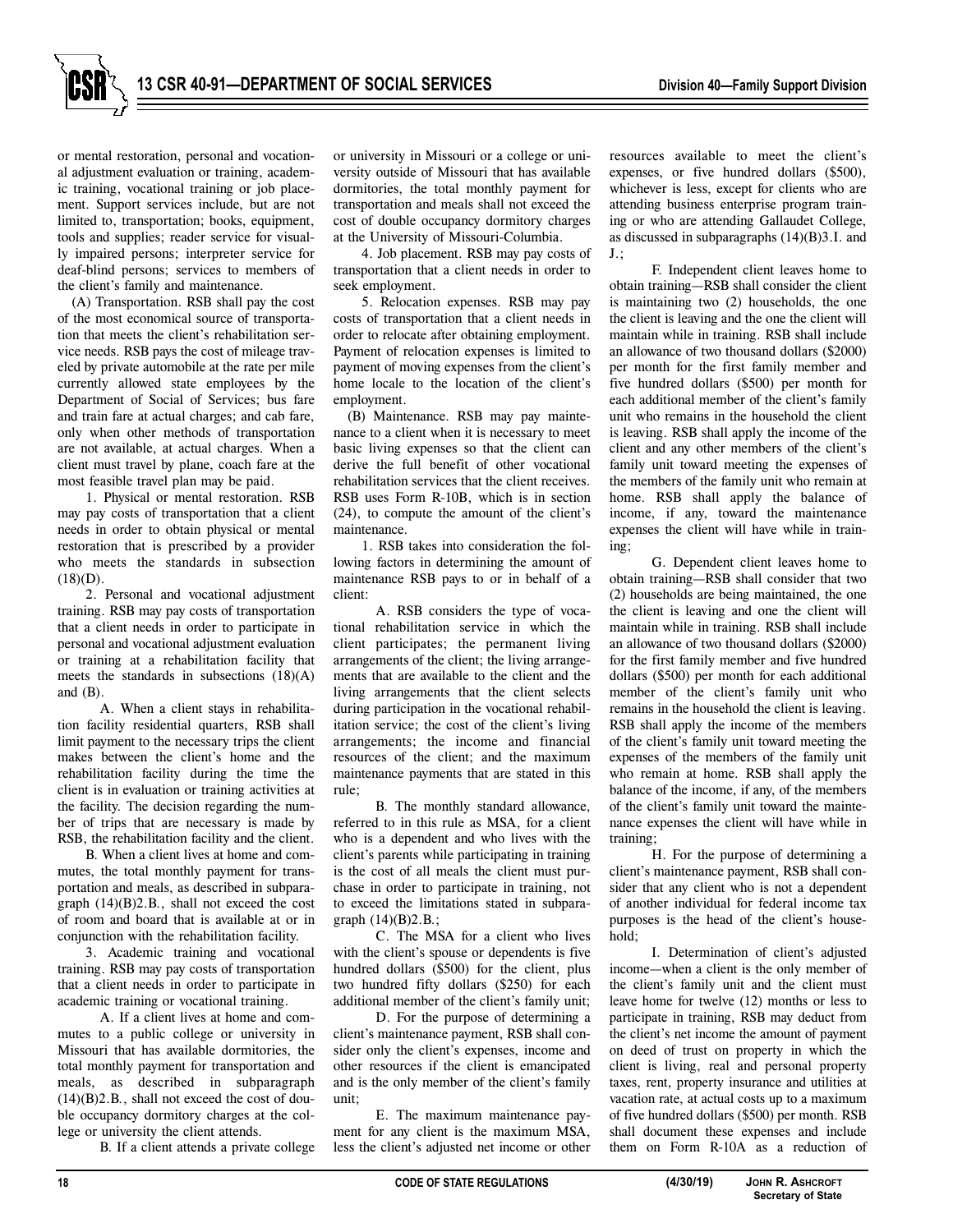

income. If the client's training exceeds a period of twelve (12) months, RSB shall not deduct the cost of maintaining the home the client left in computing the client's total adjusted net income in determining the client's maintenance payment;

J. In computing the amount of a client's adjusted net income, RSB shall deduct the cost of health insurance premiums, court-ordered payments, unreimbursable cost of earning income and, for a client who is in training, the first two hundred dollars (\$200) per month of the client's earned income;

K. In addition to payment of maintenance during semesters or terms to a client who is attending a college or university, RSB may pay maintenance to the client if the client is attending consecutive semesters or terms and the between-semester or between-term break is six (6) weeks or less. In this type of situation, RSB may continue to pay maintenance to the client at the same rate RSB paid during the preceding semester or term. If the break is for a period of more than six (6) weeks, RSB shall not pay maintenance during the break and the client's maintenance may begin again on the first day of the next semester or term that the client attends a college or university; and

L. If two (2) or more clients share the same residence, the maximum monthly maintenance RSB may pay is as follows: two (2) clients, three hundred seventy-five dollars (\$375) each; three (3) clients, three hundred thirty-three dollars (\$333) each; or the deficit shown on Form R-10B, whichever is less.

2. Personal and vocational adjustment training. RSB may pay maintenance to a client who receives personal and vocational adjustment evaluation or training at a rehabilitation facility.

A. If a client lives in a residential rehabilitation facility while receiving personal and vocational adjustment evaluation or training, RSB may pay the contracted costs of room and board at the residential facility. RSB also may pay a maximum of one hundred twenty dollars (\$120) per month for incidental expenses, less the client's adjusted net income and other resources that are available to meet these costs.

B. If a client lives at home while receiving personal and vocational adjustment evaluation or training at a rehabilitation facility, RSB may pay the costs of meals, not to exceed the maximum meal allowance established by the division for employees that are necessary in order for the client to participate in training. The total monthly payment for meals and transportation, as discussed in paragraph  $(14)(A)2$ ., cannot exceed the cost of room and board that is available at or in

conjunction with the rehabilitation facility the client attends.

3. Academic training and vocational training. RSB may pay maintenance that a client needs in order to participate in academic training, evaluation for vocational training or vocational training, which includes vocational skill training that a client may receive at a rehabilitation facility. Subpara-graphs (14)(B)3.A.—I. states the different living situations a client may have while participating in academic or vocational training. The client's MSA is the amount of allowable expenses that are recorded on Form R-10B. The maximum amount of a client's maintenance payment in each living situation is the MSA less the adjusted net income and other resources the client has to help meet the expenses.

A. The dependent client lives with the client's parents while participating in training—RSB may reimburse the client for the cost of all meals the client must purchase in order to participate in training, within the limitation stated in subparagraph (14)(B)2.B. and less monthly adjusted net income and other resources the client has to apply toward the cost of meals.

B. The client lives with spouse or other dependents while the client attends a college or vocational training institution— RSB may pay to the client maximum maintenance in the amount of the client's MSA for maintenance, less adjusted net income and other resources that are available to apply toward these costs, or five hundred dollars (\$500), whichever is less.

C. The client lives in a dormitory at a public college or university in Missouri— RSB may pay the charge for double occupancy room in the least expensive available airconditioned dormitory with the maximum available meal plan, plus the maximum meal allowance established by the division for employees for each meal that is not included in the dormitory charge, plus one hundred twenty dollars (\$120) per month for incidental expenses, less the client's adjusted net income and other resources that are available to help meet these costs.

D. The client lives in a dormitory at a private college or university in Missouri or at an out-of-state college or university—RSB may pay the amount of the charge for a double-occupancy room in the least expensive available air-conditioned dormitory with the maximum available meal plan at the University of Missouri-Columbia, plus the maximum meal allowance established by the division for employees per meal for each meal that is not included in the meal plan, plus one hundred twenty dollars (\$120) per month for

incidental expenses, less the client's adjusted net income and other resources that are available to help meet these costs.

E. A single client lives off-campus at a public college or university in Missouri that has available dormitory rooms—RSB may pay the charge for double occupancy room in the least expensive available air-conditioned dormitory with the maximum available meal plan, plus the maximum meal allowance established by the division for employees for each meal that is not included in the dormitory charge, plus one hundred twenty dollars (\$120) per month for incidental expenses, not to exceed a total of five hundred dollars (\$500) per month, less the client's adjusted net income and other resources that are available to help meet these costs.

F. A single client lives off-campus at a private college or university in Missouri or at an out-of-state college or university that has available dormitory rooms—RSB may pay the amount of the charge for a double occupancy room in the least expensive available air-conditioned dormitory with the maximum available meal plan at the University of Missouri-Columbia, plus the maximum meal allowance established by the division for employees for each meal that is not included in the meal plan, plus one hundred twenty dollars (\$120) per month for incidental expenses, not to exceed a total of five hundred dollars (\$500) per month, less the client's adjusted net income and other resources that are available to meet these costs.

G. The client lives in a dormitory at a residential rehabilitation facility while receiving vocational skill evaluation or training— RSB may pay the cost of room and board plus one hundred twenty dollars (\$120) per month for incidental expenses, less the client's adjusted net income and other resources that are available to help meet these costs.

H. The client lives in rental-based living situation while receiving vocational skill evaluation or training at a training institution that does not have available dormitory rooms—RSB may pay maintenance in the amount of the client's MSA for maintenance, less adjusted net income, or five hundred dollars (\$500), whichever is less.

I. The client is attending Gallaudet College—RSB may pay the full cost of room and board at Gallaudet College plus one hundred twenty dollars (\$120) per month for incidental expenses, less the client's adjusted net income and other resources that are available to help meet these costs.

J. The client is participating in training to become a manager of a vending facility in RSB's business enterprise program—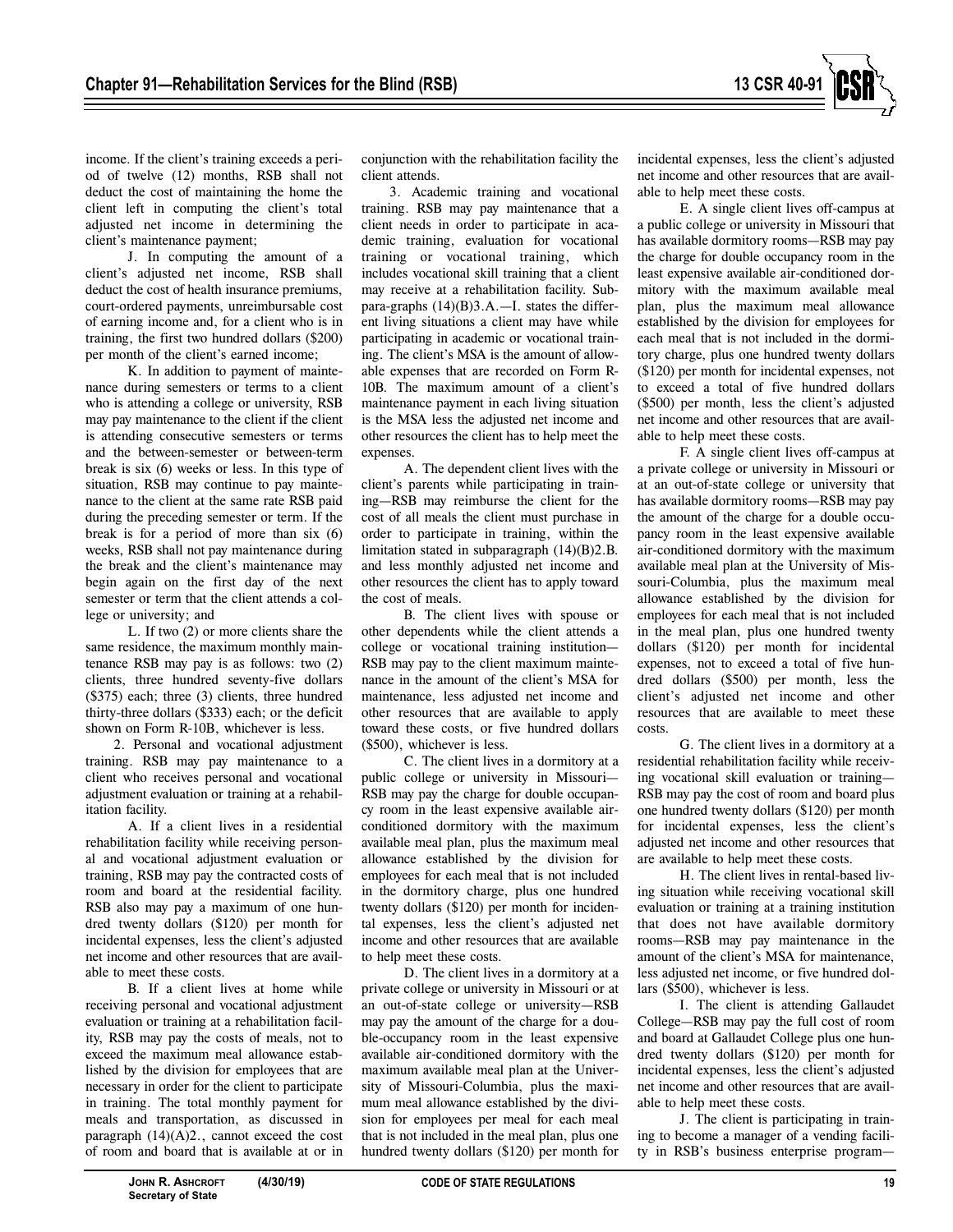

RSB may pay the actual amount of room and board, as arranged by RSB, plus one hundred twenty dollars (\$120) per month for incidental expenses, less the client's adjusted net income and other resources that are available to help meet these costs.

4. Maintenance payments for a client who participates in academic or vocational training are contingent on the following:

A. An undergraduate student must maintain a cumulative grade point average of two-point  $(2.0)$  or above on a four-point  $(4.0)$ scale or an average of C. A graduate student must maintain a cumulative grade point average of three-point (3.0) on a four-point (4.0) scale or an average of B;

B. An undergraduate or a graduate student must carry a full course load for a full-time student as defined by the college, university or other training institution; and

C. A client who attends an institution or facility that does not operate on a semester-hour or quarter-hour system must be enrolled for a full course load as determined by the institution or facility that the client attends.

5. Job placement. RSB may pay maintenance to enable a client to seek employment or to relocate to accept employment.

A. Job seeking. RSB may pay the cost of necessary lodging and meals that a client needs in order to seek employment. Payment for lodging in Missouri is limited to the daily maximum allowances that are established by the division for lodging and payment for meals cannot exceed the limit stated in subparagraph (14)(B)2.B. Payment for lodging and meals outside of Missouri shall not exceed necessary and reasonable costs.

B. Relocation to accept employment. RSB may pay necessary and reasonable costs of relocation for a client who relocates to accept employment. Costs of relocation may be paid only from the date the client initiates relocation, not to exceed two (2) weeks before the date the client's employment begins, until the client's paycheck and other income for the pay period equal a full month's pay or the client's maximum allowable maintenance, whichever is less. Maximum allowable maintenance for the first month of employment is three hundred fifty dollars (\$350) for food and incidentals plus the cost of initiating rent and maintaining the living quarters for the first month.

6. Maintenance to family members. RSB may pay maintenance to members of a client's family when all of the following criteria are met: the client is in training; the family members' financial support, after inclusion of the client's maintenance, is reduced as a direct result of the client's participation in training; and the payment of maintenance to family members is necessary in order for the client to complete training. Payment of maintenance to family members may not exceed two hundred fifty dollars (\$250) per month for each member of the client's family, less adjusted net income or other resources that are available to help meet the living expenses of the client's family members.

(C) Books, Equipment, Tools, Supplies and Start-Up Costs for Small Businesses. RSB may pay for books, equipment, tools, supplies and start-up costs that the client needs to participate in personal and vocational adjustment training, homemaker training, academic or vocational training and to perform required job duties following employment.

1. Personal and vocational adjustment training. RSB may pay the costs of basic equipment that the client needs in order to participate in training.

2. Academic training or vocational training, including homemaker training. RSB may pay the cost of books, equipment, tools and supplies that the client needs to participate in training.

3. Job placement. RSB may pay the cost of equipment, tools and supplies that a client needs in order to perform required job duties. RSB may pay the cost of equipment, tools and supplies as soon as specific job requirements are known and specific equipment needs are identified.

4. Start-up costs for small businesses. RSB may pay no more than seventy-five percent (75%) of a client's start-up costs for establishing a small business. When RSB's payment reaches three thousand seven hundred fifty dollars (\$3750), requests for payment of additional start-up costs must be reviewed and approved by the deputy director or designee. Requests for payment of additional start-up costs beyond one (1) year after the initial payment, must be reviewed and approved by the deputy director or designee. Start-up costs for establishing a small business include, but are not limited to, rent, advertising, utilities and supplies. This rule does not apply to start-up costs for vending facilities that RSB supervises according to 13 CSR 40-91.010.

5. Purchase of equipment. When the cost of training and job placement equipment during a current case reaches ten thousand dollars (\$10,000), requests for purchase of additional equipment must be reviewed and approved by the deputy director or designee. When the cost of equipment purchased for a client who is in post-employment status reaches five thousand dollars (\$5000) regardless of the number of times a client's case is opened for post-employment services, requests for purchase of additional equipment must be reviewed and approved by the deputy director or designee.

(D) Reader Service. RSB may provide reader service that a client needs in order to participate in a rehabilitation program, including orientation to employment. RSB will not pay the cost of reader service for a client who is in post-secondary training until after the client has applied for and used all funds that are available from the State Reader's Fund, as authorized in sections 178.160 and 178.180, RSMo.

(E) Interpreter Service for Deaf-Blind Persons. RSB may pay the cost of interpreter service when a deaf-blind client needs interpreter service in order to participate in a rehabilitation program, including orientation to employment. RSB may pay the rate that is charged by a qualified interpreter who is available to a client.

(F) Services to Family Members. RSB may provide services to members of a client's family, when the provision of such services is necessary in order for the client to become rehabilitated. RSB does not pay maintenance to members of the client's family except when the family member's financial support is reduced as a direct result of the client's participation in training.

(15) Supported Employment. RSB shall provide vocational rehabilitation services that will lead to supported employment for severely handicapped clients who are eligible for these services.

(A) The following definitions apply to the supported employment program:

1. Supported employment is competitive work in an integrated work setting with ongoing support services for any severely handicapped client for whom competitive employment has not occurred traditionally or whose competitive employment has been interrupted or intermittent as a result of the client's severe handicaps. Supported employment also is transitional employment for a client with chronic mental illness. The client needs ongoing support in order to work in the competitive, integrated work setting;

2. Competitive work is work that a client performs on either a full-time or parttime basis that averages at least twenty (20) hours per week for each pay period and for which the client's employer compensates the client in accordance with the Fair Labor Standards Act;

3. Integrated work setting means a job site where—

A. Most of the client's coworkers are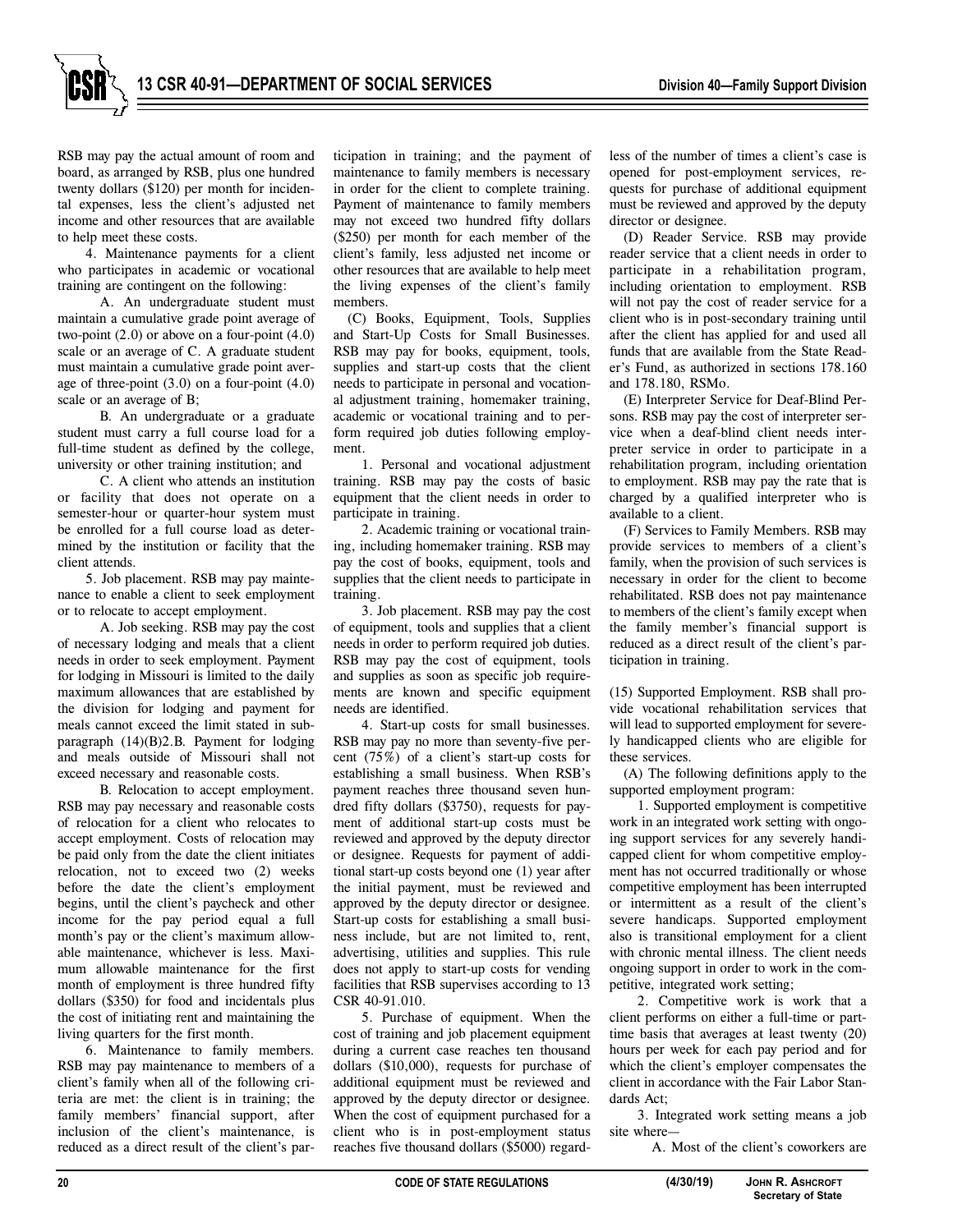

not handicapped and a client is not part of a work group that is comprised solely of other individuals who are handicapped; or

B. Most of the client's coworkers are not handicapped and, if a job site described in subparagraph (15)(A)3.A. is not possible, the client is part of a work group of no more than eight (8) individuals who are handicapped; or

C. If the client works alone or if the client's only coworkers are members of a work group of no more than eight (8) individuals who are handicapped, the client must be able to have regular contact with individuals, other than personnel who provide support services, in the immediate work setting who are not handicapped;

4. Ongoing support services means continuous or periodic skill training services that a job coach provides to a client at least two (2) times per month at the job site, to enable the client to perform the work. Ongoing support services also may include, in conjunction with skill training services, other support services the client receives away from his/her work site, such as transportation, personal care services or counseling to members of the client's family;

5. Transitional employment for a client with chronic mental illness means competitive work in an integrated work setting. The client may need support services, either at the work site or away from the work site, in order to perform the work. The job placement may not be a permanent employment outcome for the client;

6. Traditionally time-limited postemployment services means services that RSB provides to support and maintain a severely handicapped client in employment. RSB shall base the services on RSB's assessment of the client's needs as recorded in the client's IWRP and shall not provide time-limited post-employment services for more than nine (9) months from the date the client obtains employment;

7. Individual with severe handicaps means a client who has one (1) or more severe physical or mental handicap that severely limit one (1) or more capacities the client needs in order to work, such as mobility, communication, self-care, work tolerance or work skills, and whose vocational rehabilitation can be expected to require multiple services over an extended period of time;

8. Job coaching means a service that includes, but is not limited to:

A. Intensive on-the-job training that the client needs in order to learn job duties and job-related responsibilities, such as transportation or coworker relationships;

B. Advocacy with employers, supervi-

sor and coworkers to assure integration of the supported employee; and

C. Long-term services that include spot checking of client performance, employer satisfaction, job coaching or training in new duties;

9. Service provider means a rehabilitation facility or other community-based agency that will provide supported employment placement services to and provide ongoing job support to a client. The services provided by the facility or agency may include, but are not limited to:

A. Functional assessment;

B. Survey of businesses and assurance of potential work sites suited to the needs of the client;

C. Analysis of all relevant job-related variables, such as transportation, job restructuring and tax credit for employers;

D. Provision of direct training at employment sites until client is working to the employer's standards;

E. Development of internal advocacy system;

F. Gradual decrease in job coach assistance, to be replaced with employer supervision; and

G. Provision of long-term follow-up service as necessary; and

10. Community service agency means the Department of Mental Health, Senate Bill 40 Boards authorized by sections 205.968— 205.972, RSMo, relatives, employers and other public and private agencies that are perceived as the long-term support system for clients who have severe handicaps due to developmental disabilities, sensory impairments or chronic illness.

(B) RSB shall provide a number of rehabilitation services through the use of regular vocational rehabilitation case service funds in order to facilitate the delivery of services to severely handicapped blind or visually impaired clients under the provisions of the supported employment program. These services include:

1. Evaluation of rehabilitation potential, to determine an individual's eligibility for regular vocational rehabilitation services and eligibility for services through the supported employment program;

2. Counseling and guidance;

3. Personal and vocational adjustment evaluation and training;

4. Physical and mental restoration; and

5. Adaptive equipment that a client may need prior to participating in supported employment activities.

(C) RSB shall use supported employment case service funds for purchase of supported employment services from rehabilitation

facilities with which Missouri has contracts for the provision of supported employment services. The services RSB purchases from rehabilitation facilities will consist primarily of job placement services that include development of job sites; contacts with potential employers to encourage them to accept severely disabled blind or visually impaired clients; and on-the-job skill training and support during the nine (9)-month period following job placement. RSB may use supported employment case service funds to provide these services.

(D) At the end of the nine (9)-month period following the client's job placement during which supported employment case service funds may be used to meet the cost of on-thejob skill training and support, the responsibility for providing ongoing support to the client is transferred to the local funding agency that has contracted with rehabilitation facilities to provide this support. RSB cannot spend either regular vocational rehabilitation case service funds or supported employment case service funds for supported employment activities after the end of the nine (9)-month period.

(E) After a client has been determined to be eligible to receive supported employment services, RSB shall meet the cost of those services with supported employment case service funds. If RSB exhausts the supported employment case service funds that are available to it, RSB may meet the cost of supported employment services for a client with regular vocational rehabilitation case service funds up to, but not exceeding, the nine (9) month period following the client's job placement.

(16) Transition Services. RSB shall provide transition services, as needed by a client to promote the client's movement from school to post-secondary education, vocational training or suitable employment. RSB shall provide transition services through cooperative efforts with the Department of Elementary and Secondary Education, the Missouri School for the Blind and local education agencies.

(17) Case Closure. RSB shall close an applicant's or client's vocational rehabilitation case at any time in the vocational rehabilitation process when—RSB has determined that an applicant is not eligible for vocational rehabilitation services; the client has completed vocational rehabilitation services that RSB planned to provide and additional vocational rehabilitation services are either unnecessary or inappropriate, except services that RSB may provide as post-employment services; or an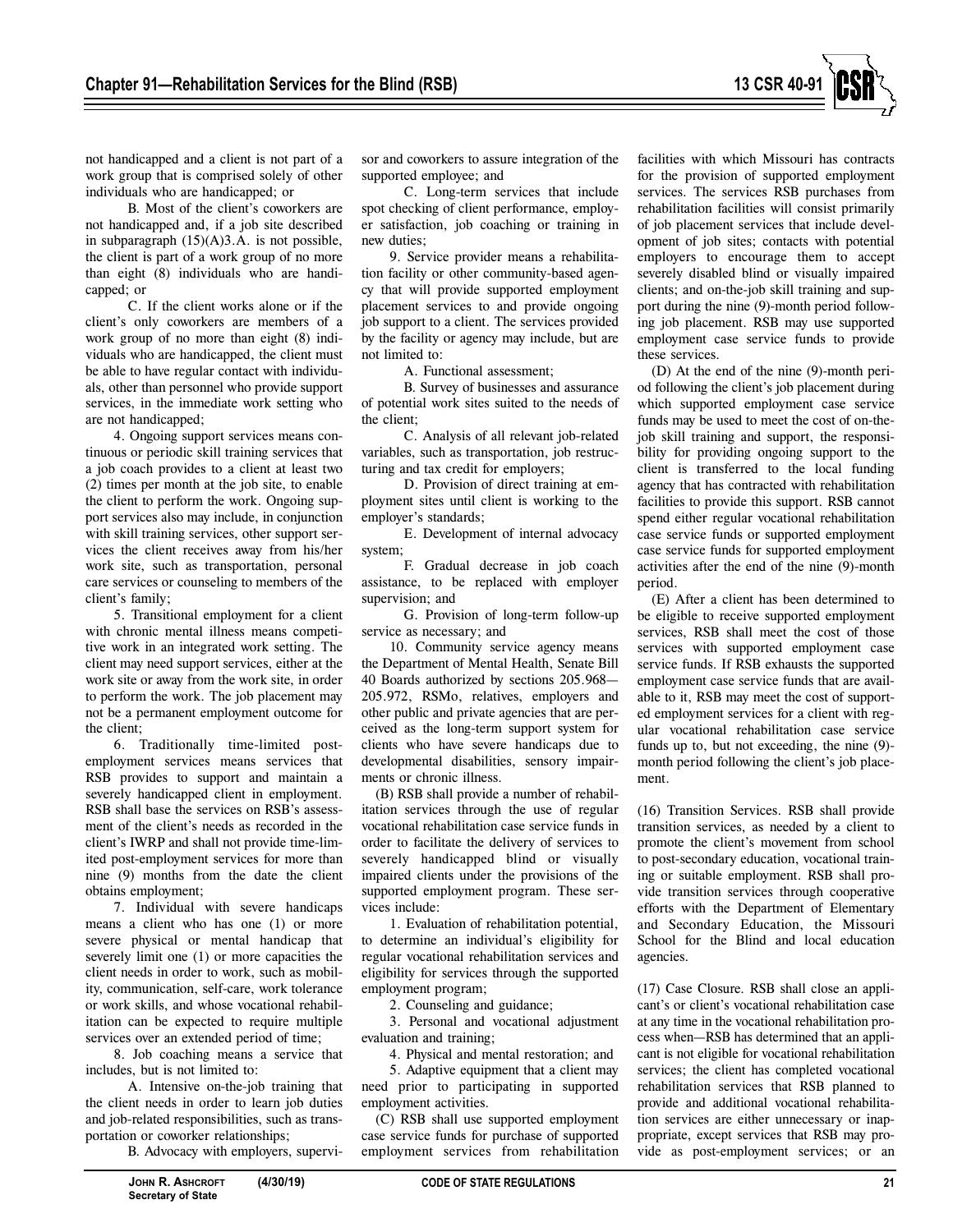applicant or client is not available to receive vocational rehabilitation services.

(A) Case Closure Without an Eligibility Determination. RSB shall close an applicant's case without a determination of eligibility when the applicant is unavailable during an extended period of time to complete an evaluation of vocational rehabilitation potential and RSB has made repeated, reasonable effort to contact the applicant or, as appropriate, the applicant's representative, and to encourage the applicant's participation.

(B) Case Closure Due to a Determination of Ineligibility Before IWRP Development. When RSB determines, on the basis of clear evidence, that an applicant does not meet one (1) or more of the basic conditions of eligibility for vocational rehabilitation services or that a client no longer meets one (1) or more of the basic conditions of eligibility, RSB shall close the applicant's or client's case. RSB shall carry out the following activities in regard to case closure:

1. RSB shall make the ineligibility determination only after full consultation with the applicant or client or, as appropriate, the applicant's or client's parent, guardian, legal custodian or other representative, or after giving a clear opportunity for such consultation. RSB shall document in the case file the consultation, or the opportunity for the consultation;

2. RSB shall complete a certification of ineligibility which indicates the reasons the applicant or client is ineligible for vocational rehabilitation services. The appropriate RSB staff member shall sign and date the certification; and

3. RSB shall notify the applicant or client in writing of the action RSB has taken. The notification shall include information regarding the applicant's or client's appeal rights and the assistance that is available from the client assistance program. As appropriate, RSB shall refer the applicant or client to other agencies or programs.

(C) Case Closure Due to a Determination of Ineligibility After IWRP Development. When RSB decides to terminate vocational rehabilitation services that RSB is providing to a client because of a determination that the client is not capable of achieving a vocational goal, RSB shall amend the client's IWRP and shall close the client's case. RSB shall carry out the following activities in regard to case closure:

1. RSB shall make the ineligibility determination only after full consultation with the client or, as appropriate, the client's parent, guardian, legal custodian or other representative, or after giving a clear opportunity for such consultation, except under the

following circumstances: the client has refused to participate, the client is no longer present in Missouri, the client's whereabouts are unknown or the client's medical condition is rapidly progressive or terminal. When the client or, as appropriate, the client's parent, guardian or other representative has consulted with RSB, RSB shall record the views of the individual regarding the decision; and

2. RSB shall record in an amendment to the IWRP the rationale for the ineligibility decision, which certifies that the provision of vocational rehabilitation services has demonstrated the client is not capable of achieving a vocational goal. The appropriate RSB staff member shall sign and date the certification.

A. If the amendment to the IWRP and the certification are in the form of a letter to the client, RSB shall identify the letter as an amendment to the IWRP.

B. RSB shall notify the client in writing of the action RSB is taking. The notification shall include information regarding the client's appeal rights and the assistance that is available from the client assistance program. RSB does not need to send written notification to the client when the client is deceased, the address is unknown or the client cannot be located.

C. When RSB determines a client is not eligible for additional vocational rehabilitation services because the client cannot be expected to benefit from vocational rehabilitation services in terms of employability, RSB shall refer the client for possible services under RSB's independent living rehabilitation program and, as appropriate, to other agencies or programs.

(D) Annual Review of Certain Case Closures. When RSB determines an applicant or client is ineligible for vocational rehabilitation services because the applicant or client cannot be expected to achieve a vocational goal, RSB shall review the ineligibility decision within twelve (12) months. During the review, RSB gives the applicant or client or, as appropriate, the applicant's or client's parent, guardian, legal custodian or other representative the opportunity for full consultation in the reconsideration of the decision of ineligibility.

1. RSB shall initiate the first review of a decision of ineligibility. The applicant or client or, as appropriate, the applicant's or client's parent, guardian, legal custodian or other representative shall initiate any subsequent review.

2. RSB shall not carry out the first annual review of a decision of ineligibility when the applicant or client refuses the review, the applicant or client has refused vocational rehabilitation services, the applicant or client

is no longer present in the state or whereabouts are unknown, or the applicant's or client's medical condition is rapidly progressive or terminal.

(E) Case Closure as Successfully Rehabilitated. In order for RSB to determine that a client has been successfully rehabilitated, the client must have been provided an evaluation of rehabilitation potential, determined to be eligible for vocational rehabilitation services, provided counseling and guidance as essential vocational rehabilitation services, provided appropriate and substantial vocational rehabilitation services in accordance with the client's IWRP, and determined to have achieved and maintained suitable employment for at least sixty (60) days. The client's case record must contain the following information:

1. The basis on which RSB determined the client's employment is suitable;

2. The contribution of vocational rehabilitation services to the client's rehabilitation;

3. The involvement of the client or, as appropriate, the client's parent, guardian or other representative in the decision to close the client's case; and

4. Written notice to the client of the closure decision and the availability and purpose of post-employment services. The text of the written notice must identify it as an amendment to the client's IWRP.

(18) Standards for Facilities and Other Providers of Services. RSB requires providers from which RSB purchases vocational rehabilitation services to meet the standards stated in this section of this rule.

(A) Rehabilitation Facilities. A rehabilitation facility is a facility that is operated for the purpose of providing vocational rehabilitation services to clients and applicants. A rehabilitation facility must have the capability to provide, singly or in combination, one (1) or more of the following vocational rehabilitation services:

1. Vocational rehabilitation services, including under one (1) management: medical, psychiatric, psychological, social and vocational services;

2. Testing, fitting or training in the use of prosthetic or orthotic devices;

3. Prevocational conditioning or recreational therapy;

- 4. Physical and occupational therapy;
- 5. Speech and hearing therapy;

6. Psychiatric, psychological and social services;

7. Evaluation of rehabilitation potential;

- 8. Personal and work adjustment;
- 9. Vocational training with a view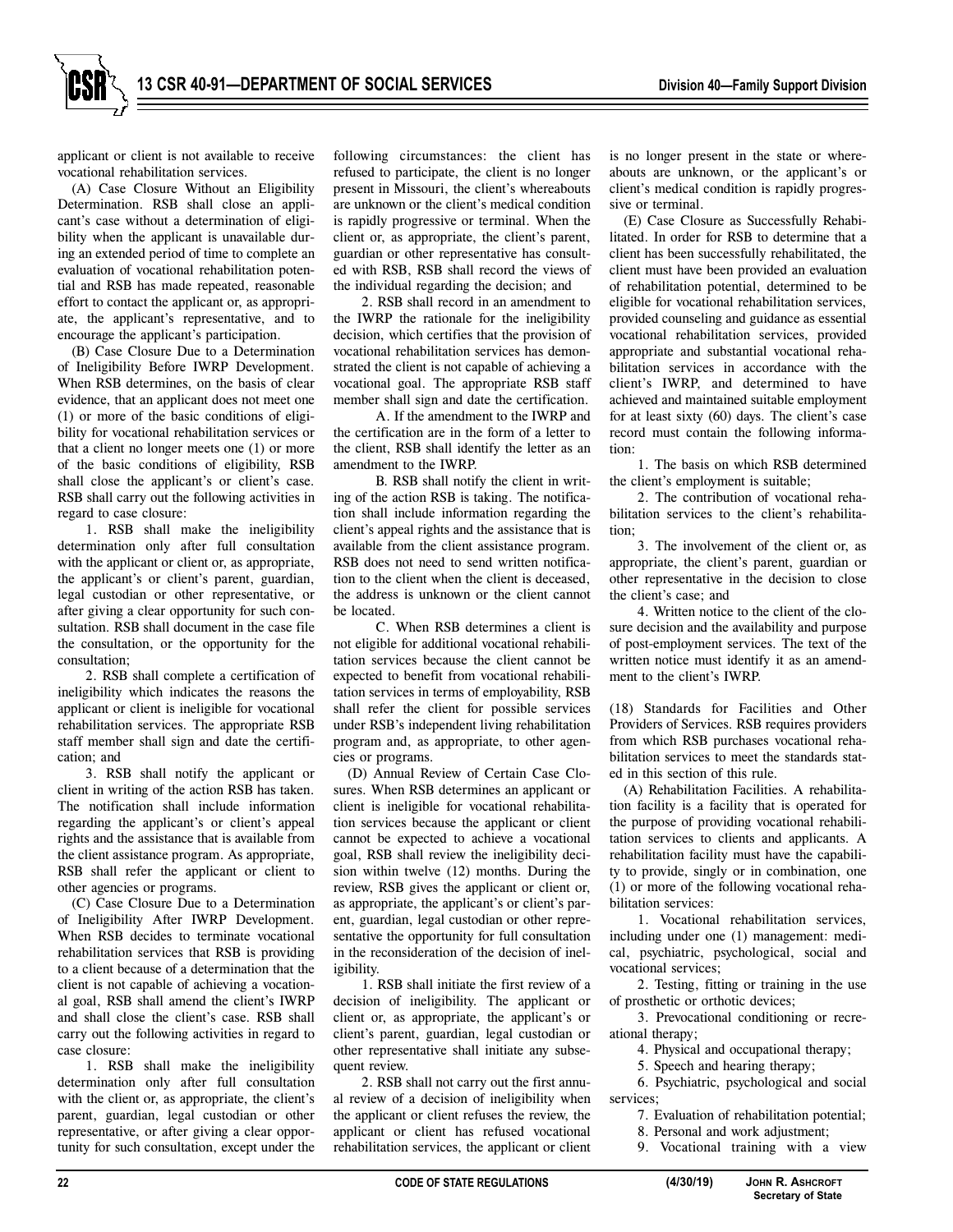

toward career advancement, which is provided in combination with other rehabilitation services;

10. Evaluation or control of specific disabilities;

11. Orientation and mobility services and other adjustment services to blind individuals;

12. Transitional or extended employment for those individuals with handicaps who cannot be absorbed readily into the competitive labor market;

13. Psychosocial rehabilitation services for clients and applicants with chronic mental illness; and

14. Rehabilitation engineering services. (B) Rehabilitation Facility Accreditation. A rehabilitation facility must comply with the rehabilitation facility standards of RSB. These standards are in section (18).

(C) Academic or Vocational Training Accreditation. An agency or institution that provides academic or vocational training services must be accredited or licensed by the accrediting or licensing agency that is appropriate to the training curriculum that the agency or institution provides.

(D) Physical or Mental Restoration Provider Accreditation. A physician or any other health care provider must be certified or accredited to perform the specific service that the applicant or client requires and must be licensed to perform the service in the state in which the service is performed.

(19) Small Business Enterprises. Through the business enterprise program, which is administered according to 13 CSR 40-91.010, RSB establishes small business enterprises that are operated by severely handicapped, legally blind individuals who have received vocational rehabilitation services. RSB provides management services and supervision to the operators of the small business enterprises.

(20) Facilities and Services for Groups of Handicapped Individuals.

(A) RSB provides vocational rehabilitation services through the facilities and services for groups of handicapped individuals' grant authority. This authority is used when vocational rehabilitation services are not directly related to the individualized written rehabilitation program of an individual client but are expected to contribute to the vocational rehabilitation of a group of handicapped individuals.

(B) Prior to use of the facilities and services to groups of handicapped individuals grant authority, RSB documents the need for the services that will be provided.

**Secretary of State**

1. Whenever an agency other than RSB

provides vocational rehabilitation services through this grant authority, RSB will procure services through a contractual agreement between that agency and RSB.

2. Whenever RSB provides vocational rehabilitation services directly through this grant authority, RSB describes the nature and scope of the services that will be provided and the manner in which they will be provided, identifies the client population to which services will be provided and describes the evaluation process that will be used to measure the effectiveness of the services.

(21) Order of Selection. According to 34 CFR 361.36, if RSB is unable to provide vocational rehabilitation services to all eligible individuals who apply for services, RSB will implement an order of selection to ensure that those individuals with the most severe handicaps are provided services.

(A) Implementation of Order of Selection. If the deputy director decides that RSB needs to implement an order of selection, RSB will submit an amendment to the vocational rehabilitation state plan, which will initiate the order of selection.

(B) Guidelines for Delivery of Services Under an Order of Selection. RSB will provide vocational rehabilitation services to clients who require purchased services in the order stated in this subsection. RSB's provision of purchased services to a client is based entirely on the availability of funds. RSB will serve each client in each priority group in the order of his/her date of eligibility for services. According to 34 CFR 361.36(c), RSB will give special consideration to any client within each priority group whose handicapping condition is a result of disabilities sustained while the client was performing his/her duties as a public safety officer.

1. Priority group I—Every client for whom an IWRP has been developed and signed by RSB and the client and who is in case status ten (10) or above on the date the order of selection becomes effective, regardless of the severity of the client's handicap.

2. Priority group II—Every client who is legally blind or who has a visual efficiency that does not exceed twenty percent (20%) and who has one (1) or more additional disabilities that are stated in 34 CFR  $361.1(c)(2)$ in the definition of individual with severe handicaps.

3. Priority group III—Every client who is legally blind or has a visual efficiency that does not exceed twenty percent (20%) and who does not have one (1) or more additional disabilities that are stated in 34 CFR  $361.1(c)(2)$  in the definition of individual with severe handicaps.

4. Priority group IV—Every client who has a progressive eye disease and whose central visual acuity is twenty/seventy (20/70) or worse in the better eye with best correction, whose visual efficiency does not exceed sixty-four percent (64%) or whose near vision is decreased to the extent that the individual cannot read print that is smaller than Jaeger nine (J9) with best correction, and who has one (1) or more additional disabilities that are stated in 34 CFR 361.1(c)(2) in the definition of individual with severe handicaps.

5. Priority group V—Every client who has a progressive eye disease and whose central visual acuity is twenty/seventy (20/70) or worse in the better eye with best correction, whose visual efficiency does not exceed sixty-four percent (64%) or whose near vision is decreased to the extent that the individual cannot read print that is smaller than Jaeger nine (J9) with best correction and who does not have one (1) or more additional disabilities that are stated in  $34$  CFR  $361.1(c)(2)$ in the definition of individual with severe handicaps.

(22) Appeal Procedures. An applicant for or recipient of services through RSB's vocational rehabilitation program has the right to appeal any action regarding the furnishing or denial of services. The appeal process may consist of three (3) stages, in which the procedures provide the individual and RSB the opportunity to submit additional evidence and information. Throughout the appeal procedures stated in this section, the words applicant or client also mean, if appropriate, the individual's parent, guardian, legal custodian or other representative.

(A) Administrative Review. An administrative review is not a mandatory part of the appeal process. RSB should encourage the applicant or client to have an administrative review, in an effort to resolve the disputed issue in an informal setting. If an applicant or client elects to have an administrative review, it is the first step in the appeal process. The designee of the deputy director conducts the administrative review.

(B) Fair Hearing. If an administrative review is held, the fair hearing is the second step in the appeal process. If the applicant or client does not wish to have an administrative review, the fair hearing is the first step in the appeal process. In either situation, the fair hearing must be held within forty-five (45) calendar days from the date RSB receives from the applicant or client the initial written request for a review of RSB's decision, unless the applicant or client and RSB agree to waive the forty-five (45)-day time limit. The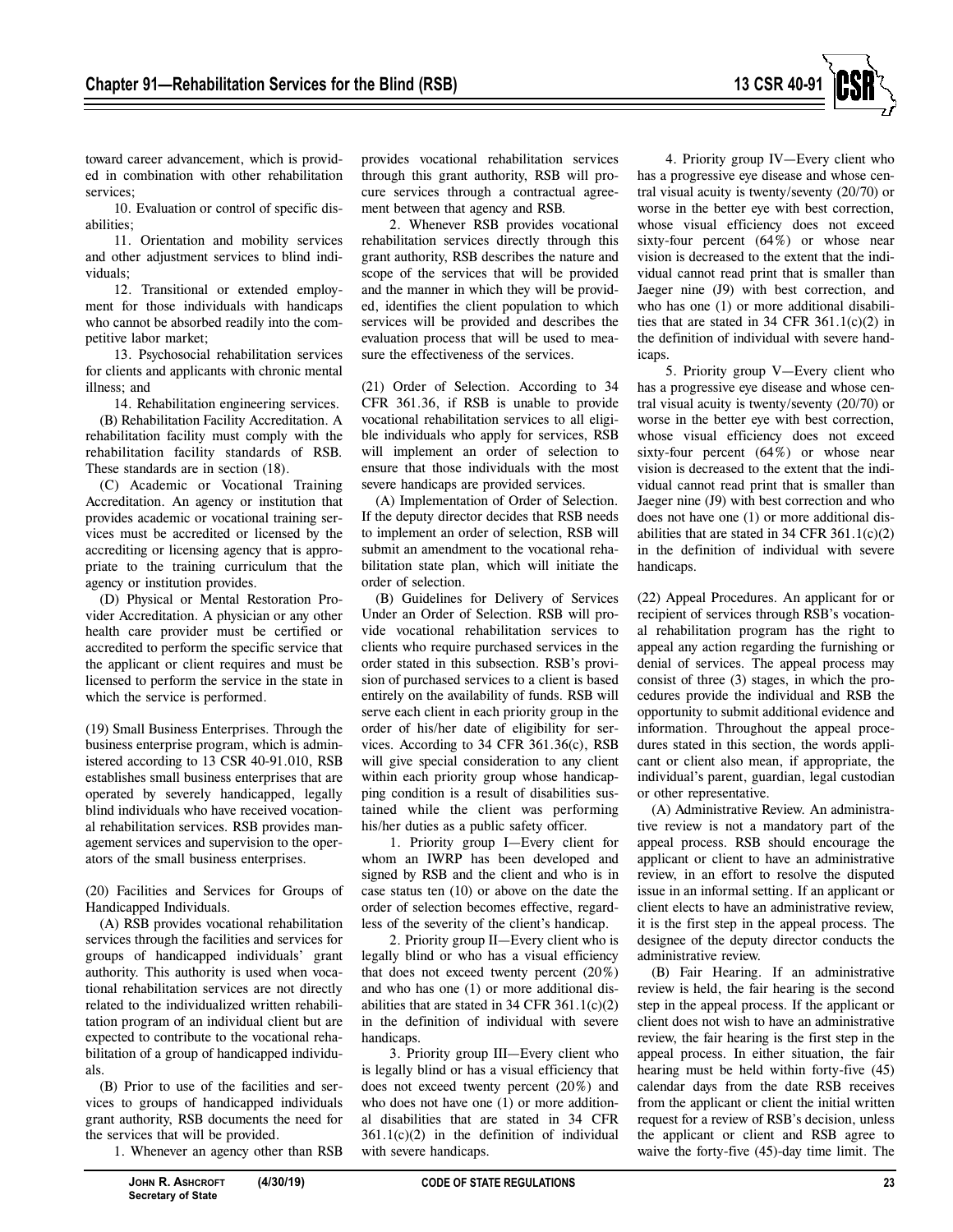

impartial hearing officer conducts the fair hearing.

(C) Review by Deputy Director. The deputy director may decide to review the decision of the impartial hearing officer.

(D) General Guidelines. RSB staff and an applicant or client must follow these guidelines throughout the appeal procedures.

1. Administrative review and fair hearing.

A. RSB service delivery, supervisory and administrative staff inform an individual of the right to an administrative review and fair hearing at the time RSB receives an application for services during the development of an IWRP at each time the client disputes an action involving the provision or denial of services and at the time of case closure for any reason other than death.

B. RSB staff inform the applicant or client of the right to present additional evidence, information and witnesses, to be represented by counsel or other appropriate advocate and to examine all witnesses and other relevant sources of information and evidence.

C. RSB staff inform the applicant or client that the applicant or client must make a written request to the deputy director for an administrative review. If dissatisfied with the decision of the administrative review, the applicant or client must make a written request to the deputy director for a fair hearing.

D. The appropriate RSB staff schedules the administrative review or the impartial hearing officer schedules the fair hearing. The date is agreed to by RSB staff and the applicant or client.

E. The administrative review or fair hearing is held during normal working hours, at the district office where the applicant's or client's case record is located.

F. RSB staff members who are involved in case activities that led to the disputed decision are available for testimony.

G. The applicant or client may present additional evidence, information and witnesses during the administrative review or fair hearing and may be represented by counsel or other appropriate advocate.

H. The deputy director's designee or the impartial hearing officer informs all persons present of the purpose of the administrative review or fair hearing and of the confidentiality of all matters that will be discussed.

I. Before the review or hearing begins, the applicant or client must present written authorization to discuss confidential information in the presence of counsel and witnesses.

J. Following the administrative review, the deputy director's designee sends by certified mail to the applicant or client and to the deputy director a full written report of the findings and the basis for the decision. The letter from the deputy director's designee advises the applicant or client of the right to request a fair hearing and of the right to present additional evidence, information and witnesses, to be represented by counsel or other appropriate advocate and to examine all witnesses and other relevant sources of information and evidence.

K. Within thirty (30) calendar days of the completion of the fair hearing, the impartial hearing officer makes a decision and sends by certified mail to the applicant or client and to the deputy director a full written report of the findings and the basis for the decision.

L. Necessary travel and subsistence costs incurred to attend an administrative review or fair hearing may be paid from vocational rehabilitation case service funds for the following individuals, if RSB gives prior authorization for payment: the applicant or client; a parent of an unemancipated applicant or client up to the age of twenty-one (21) years, the guardian or legal custodian of an applicant or client, or a private individual who provides needed transportation because public transportation is not available or feasible. RSB does not pay the expenses of any other individual, including legal counsel or other advocate, who appears in behalf of an applicant or client at an administrative review or fair hearing.

2. Review by the deputy director. Within twenty (20) calendar days of the mailing of the decision of the impartial hearing officer, the deputy director shall notify the applicant or client whether the deputy director intends to review the decision of the impartial hearing officer. If the deputy director fails to notify the applicant or client of the intent to review the decision as required, the decision of the impartial hearing officer becomes a final decision. If the deputy director decides to review the decision of the impartial hearing officer, the deputy director shall notify the applicant or client of the right to submit additional evidence and information.

A. Within thirty (30) calendar days of notifying the applicant or client of the intent to review the decision of the impartial hearing officer, the deputy director shall notify the applicant or client by certified mail of the final decision, including a full report of the findings and the basis for the decision.

B. The deputy director may not delegate responsibility to make the final decision to any other employee of RSB.

C. Necessary travel and subsistence incurred to attend review by the deputy director may be paid from vocational rehabilitation case service funds in accordance with subparagraph (22)(D)1.L.

#### (23) Confidentiality of Information.

(A) Need to Collect Personal Information. RSB maintains a record on each client who is referred for, applies for, receives or has received services from RSB. RSB informs each client or, as appropriate, parent or guardian, service provider, cooperating agency and other interested persons of RSB's need to collect personal information and the conditions for accessing and releasing this information.

1. All client records are the property of RSB and all contracts, grants, agreements and other documents entered into by the division/RSB state this fact. RSB does not make confidential records available to the general public and does not share these records with advisory groups or other bodies that do not have official responsibility for administration of the program.

2. Except as provided in this rule, RSB discloses no confidential information obtained concerning a client, orally, in writing or by any other means, without the written consent of the client or, as appropriate, parent, guardian or legal custodian.

3. If the client is an unemancipated minor, RSB also obtains the written consent of a parent, guardian or legal custodian. If a client is eighteen (18) years of age or older or is legally emancipated, RSB discloses information regarding that client only with the consent of the client or, if the client has been declared to be incompetent, the client's guardian.

4. Except as provided in this rule, each client who is eighteen (18) years of age or older or, as appropriate, the guardian has full access to all records that contain the client's confidential information. A parent, guardian or legal custodian of a client who is under the age of eighteen (18) years has full access to the confidential information contained in the case record of that client.

5. At the time of first personal contact, RSB advises the client or, as appropriate, parent, guardian or legal custodian of the authority under which information is collected; the principal purposes for which the information will be used or released; whether the client's provision of the information is mandatory or voluntary and the effects of refusing to provide requested information; those situations in which RSB does and does not require the written consent of the client before information may be released; identification of other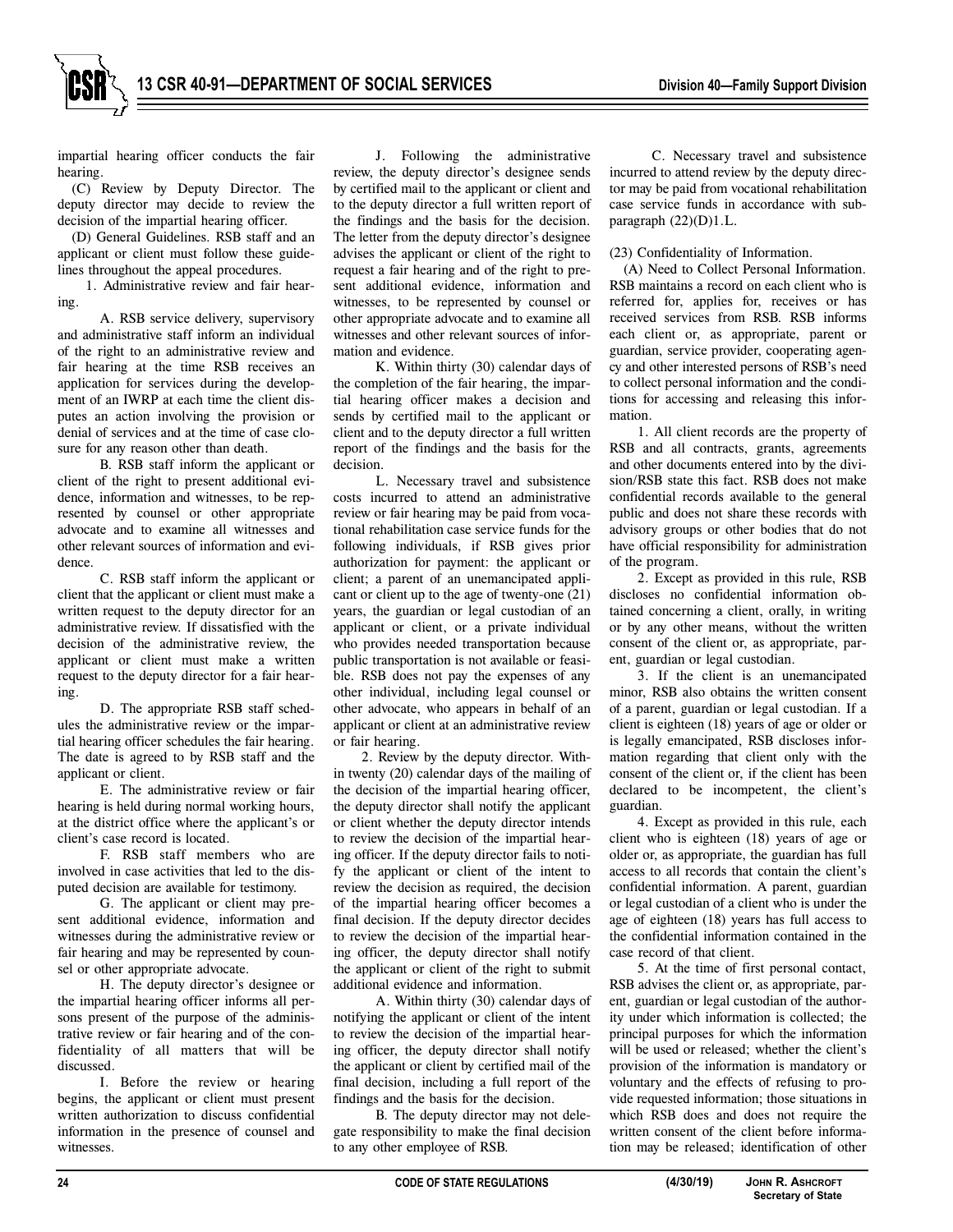

agencies to which information is routinely released; and the types of information that are released. All explanations to the client or, as appropriate, to the parent, guardian or legal custodian of the client must be in the individual's primary language or, if indicated, must be through a special mode of communication, including braille.

(B) Use of Client Personal Information. RSB uses all client personal information only for purposes directly connected with the administration of the program through which the client has applied for services.

(C) Removal of Case Records. RSB shall remove any case record from the appropriate RSB office only with the approval of the deputy director and, when not in use by RSB staff, each case record is filed in a file cabinet.

(D) Disclosure of Information to Entity Other Than Client. Whenever RSB discloses personal information to any person or entity other than the client or, as appropriate, parent, guardian or legal custodian, RSB advises the person or entity of the confidential nature of the information and that federal and state law and regulations prohibit disclosure of the information without the informed written consent of the client or, as appropriate, the client's parent or guardian.

(E) Release of Confidential Information With Written Consent. When a client or, as appropriate, parent, guardian or legal custodian makes a written request for release of confidential information to the client or to the client's parent, guardian or legal custodian, RSB may release all confidential information, except the following:

1. Unless RSB has purchased it, information obtained from another individual, agency or organization is released only by the providing individual, agency or organization or under conditions established by it. When release of information is prohibited by the provider of the information, RSB informs the client or, as appropriate, parent, guardian or legal custodian of the originator of the information and the client or, as appropriate, parent or guardian is informed that s/he may access it directly from the originator;

2. Information that RSB receives from or that is developed for the Social Security Administration is controlled by that agency's regulations governing confidentiality. Information in the records of the disability determination unit of the Missouri Division of Vocational Rehabilitation is available for use in delivery of services to the client. If a client requests this information, RSB tells the client to contact either the originating source of the information or the Social Security Administration. Federal law authorizes a member of congress to obtain this information. Confidentiality of this information is governed by 20 CFR part 401. This policy applies to all active and closed cases of RSB;

3. Information that RSB purchases may be released according to the terms of this rule;

4. Regardless of its source, RSB does not release to the client any information, including medical or psychological information, that RSB concludes may be harmful to the client. RSB may release such information to the client's parent, guardian, legal custodian or other legal representative or to a physician or licensed psychologist. When it releases such information, RSB informs the recipient of the information that it may be harmful to the client and that the recipient is responsible for use of the information; and

5. When the client makes a written request for release of information to another individual, agency or organization, RSB releases only that information that may be released to the client and only to the extent that the other individual, agency or organization demonstrates that the requested information is necessary for its program. RSB releases information that it determines is harmful to the client only when the other individual, agency or organization provides written assurance to RSB that the information will be used only for the purpose for which it is requested and that it will not be released to the client.

(F) Release of Confidential Information Without Written Consent. Under the following circumstances, RSB may release confidential information without the written consent of the client or, as appropriate, parent, guardian or legal custodian:

1. A RSB employee may disclose confidential information to other RSB employees in the course of providing services to the client;

2. With authorization of the deputy director, RSB may release confidential information to an organization, agency or individual who is engaged in audit, evaluation or research. With authorization of the deputy director, RSB may release confidential information in cases involving employee disciplinary action. RSB may release the information only for purposes directly connected with the administration of the program from which the client receives services or for purposes that would improve substantially the quality of life for handicapped persons, and only if the organization, agency or individual assures that the information will be used only for the purposes for which it is provided. The information will be released only to persons officially connected with the audit, evaluation, research or employee disciplinary action. The information will not be released to the client and it will be managed in a manner to safeguard confidentiality. The final product will not reveal any personal identifying information without the informed written consent of the client;

3. On a need-to-know basis, RSB may share confidential information with its trainees, interns and volunteers in the same manner as employees;

4. On a need-to-know basis, RSB may share confidential information with individuals, institutions and agencies with which RSB contracts in order to determine eligibility or to provide services under the terms of an IWRP; and

5. RSB may release confidential information without the written consent of the client, under the following circumstances: to protect the client or others, when the client poses a threat to the safety of the client or others; if required by federal law; in response to investigations in connection with law enforcement, fraud or abuse; or in response to judicial order.

(G) Release of Information Regarding Client Appeals. When a client has appealed a decision regarding denial or delivery of services, in accordance with section (22), and appeals the decision of an administrative review to the impartial hearing officer, RSB provides the officer with a copy of all case record information that has a bearing on the appeal issue, including all material relative to the administrative review.

(H) Subpoenas.

1. When a client is involved in litigation or in an administrative proceeding and a RSB employee receives a subpoena to testify, the employee appears according to the terms of the subpoena and testifies if written consent is given by the client. If no written consent is given, the employee informs the court or administrative body of the requirements of the law and regulations concerning confidentiality and testifies only upon order.

2. If a subpoena for client records only is received and if a written consent from the client for release of information is on file, confidential information may be released in accordance with this rule and with the terms of the subpoena.

3. If no written consent from the client is on file and the subpoena is from the client's attorney, RSB shall contact the attorney immediately and request a written consent for release of information from the client. If the subpoena is not from the client's attorney, RSB contacts the client or the client's attorney, if known, and requests a written consent from the client. Information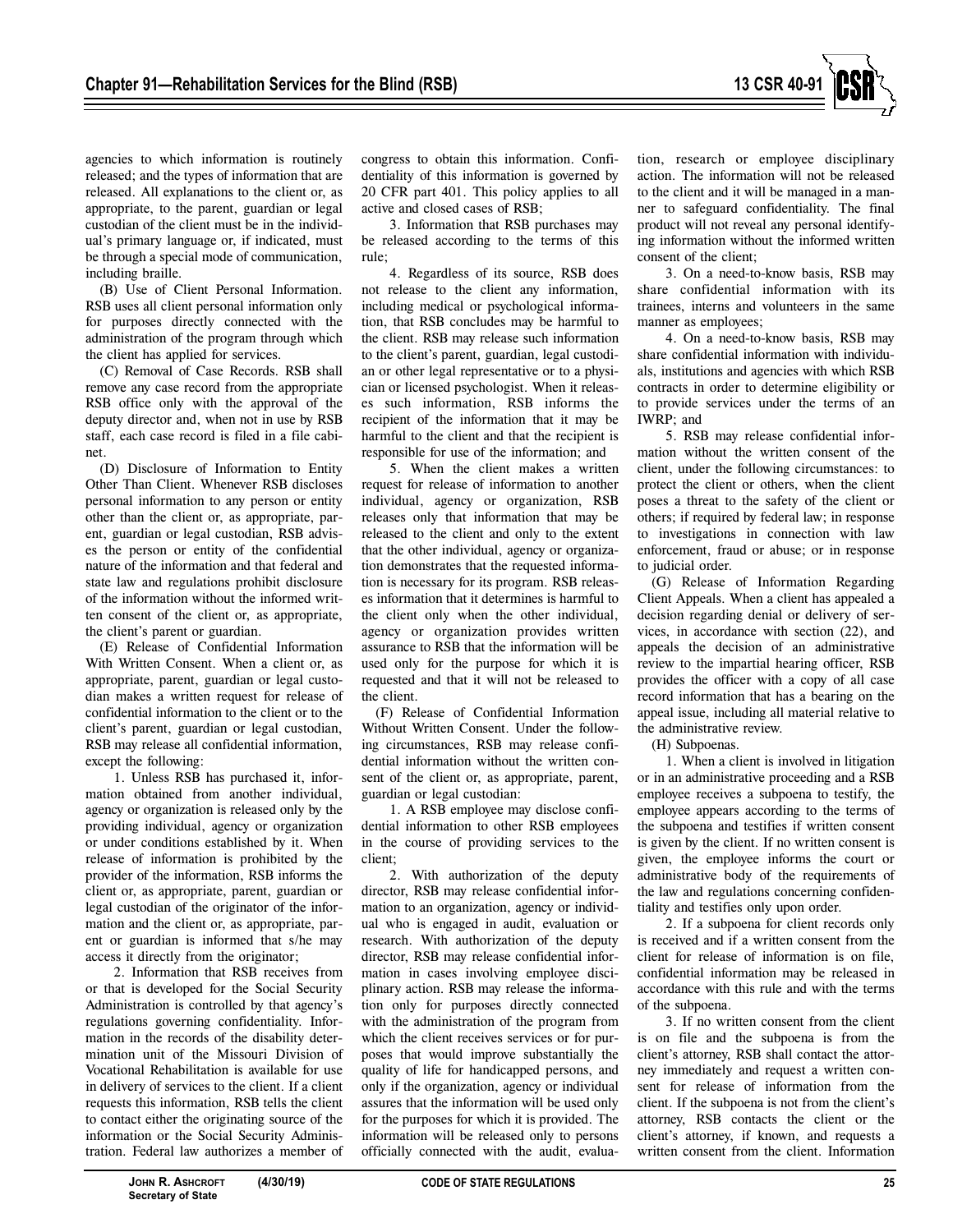

4. Whenever a RSB employee's or client's records have been subpoenaed, the client has not given written consent for release of information and the employee is ordered to testify or release information, the division may file a motion to quash, particularly in those cases in which the client is not represented by counsel.

5. Information governed by paragraphs  $(23)(E)1$ . and 2. is removed from the case record before the record is released, if the release occurs other than in court. A notice accompanies the record, identifying the material that has been removed and directing the person issuing the subpoena for records to the proper source for release of information. If the subpoena requires a court appearance, the information is segregated in the case record and the employee follows the order of the court, after informing the court of the federal laws and regulations governing confidentiality of information.

(I) Case Record Procedures.

1. A client or, as appropriate, the client's parent, guardian or legal custodian may submit a written request to add, delete or amend information that is contained within the client's case record. Within thirty (30) days of the receipt of the request, RSB decides whether to amend the record.

2. If the record is to be amended, RSB amends any portion of the record that is not accurate, relevant, timely or complete by making appropriate notations in the record or inserting corrective material into the case record. RSB provides a copy of the amended or corrective material to the client.

3. If RSB decides not to amend the case record, RSB informs the client in writing of the decision, the reason for the decision and the procedures the client may follow in placing the statements in the record. The client may submit a written statement of the reasons the client disagrees with the disputed information. RSB places this statement in the case record. RSB identifies any portion of the case record that is disputed and makes available a copy of the client's statement to any agency or person to whom the disputed portion of the record is disclosed.

4. Within ten (10) workdays of the receipt of a request for client information, RSB decides whether to comply with the request and informs the person who requested the information, unless an extension is made by mutual consent or due to the following circumstances: RSB may extend the time for initial determination on a request for an additional ten (10) workdays if it is necessary to search for, collect and examine a number of separate records or if there is need to consult with another agency that has an interest in the decision regarding the request. RSB makes extensions by sending a written notice to the person who makes the request, stating the reason for the extension and the date that a decision is expected. If RSB has not notified the person who requested the information by the end of the first or second ten (10) workday period, RSB immediately informs the person of the reason for the delay of the date on which a decision may be expected.

(J) Responses to Requests.

1. When a requested case record is available, RSB notifies the person who requested the case record of the date and place that the record is available for inspection or the date that copies are available. RSB advises of any fees for copying the requested information. If the person who requested the information is unable to pick up the copied information, RSB may mail the information to the person.

2. If RSB denies a written request for a case record, RSB sends written notification to the person who requested the case record. The notification includes the identification of the person who is responsible for the denial and a reference to the specific law or regulations that authorize the withholding of the record.

3. If RSB cannot locate a requested case record or RSB knows that the record has been destroyed, RSB sends written notification to the person who requested the case record.

(K) Statement of Consent for Release of Information. A consent for release of information must be in writing and must contain the name of the client; the name and title of the person or organization to which the information is to be released; the extent or nature of the information to be released; a statement that the consent is valid for a period not to exceed thirty (30) days from the date the consent is signed, unless otherwise specified in writing by the client; a statement that the consent is subject to revocation at any time; the signature of the client; and the date of signature.

(L) Access to Case Record Information. The original case record may not be removed from the control of RSB, but may be viewed in the RSB office in compliance with this rule. A designated RSB employee is present throughout the period of time that the case

record is being reviewed. All releases that require copies are provided through photocopies. RSB may charge its actual cost for copies.

(M) Case Record Memorandum. When confidential information is released or release is denied, the RSB employee who makes or denies the release records in the case record—the name of the person who made the request for information; the name of the person to whom the information was released; the date the information was reviewed or otherwise released; and the basis for release of information or denial of the request.

(24) Forms Used in Administration of the Vocational Rehabilitation Program. RSB uses the following forms and documents to administer the vocational rehabilitation program:

(A) Form R-1—Rehabilitation of the Blind Application;

(B) Form R-2—Client Data Record;

(C) Form R-3—General Medical Examination Record;

(D) Form R-9—Visual Disability Examination Report;

(E) Form R-10—Individualized Written Rehabilitation Program;

(F) Form R-10A—Financial Inventory;

(G) Form R-10B—Maintenance Eligibility; (H) Form R-14—Equipment Ownership Agreement; and

(I) Rehabilitation Facility Standards.

*AUTHORITY: sections 207.010, 207.020, 209.010 and 209.020, RSMo 1994.\* Original rule filed Aug. 11, 1978, effective Nov. 11, 1978. Amended: Filed Nov. 5, 1979, effective Feb. 11, 1980. Amended: Filed Dec. 10, 1980, effective March 12, 1981. Emergency amendment filed Feb. 23, 1982, effective March 8, 1982, expired June 10, 1982. Amended: Filed Feb. 23, 1982, effective June 11, 1982. Emergency amendment filed July 13, 1982, effective Aug. 1, 1982, expired Oct. 10, 1982. Amended: Filed July 13, 1982, effective Oct. 11, 1982. Emergency amendment filed Jan. 15, 1985, effective Feb. 1, 1985, expired May 14, 1985. Amended: Filed Jan. 15, 1985, effective April 11, 1985. Emergency amendment filed Jan. 15, 1986, effective Jan. 25, 1986, expired May 15, 1986. Amended: Filed Jan. 15, 1986, effective June 12, 1986. Emergency rescission and emergency rule filed Jan. 21, 1987, effective Jan. 31, 1987, expired May 21, 1987. Rescinded and readopted: Filed Jan. 21, 1987, effective May 11, 1987. Emergency amendment filed July 8, 1987, effective July 18, 1987, expired Nov. 15, 1987. Amended: Filed July 8, 1987, effective Oct. 11, 1987. Amended: Filed Nov. 4, 1988, effective Jan.*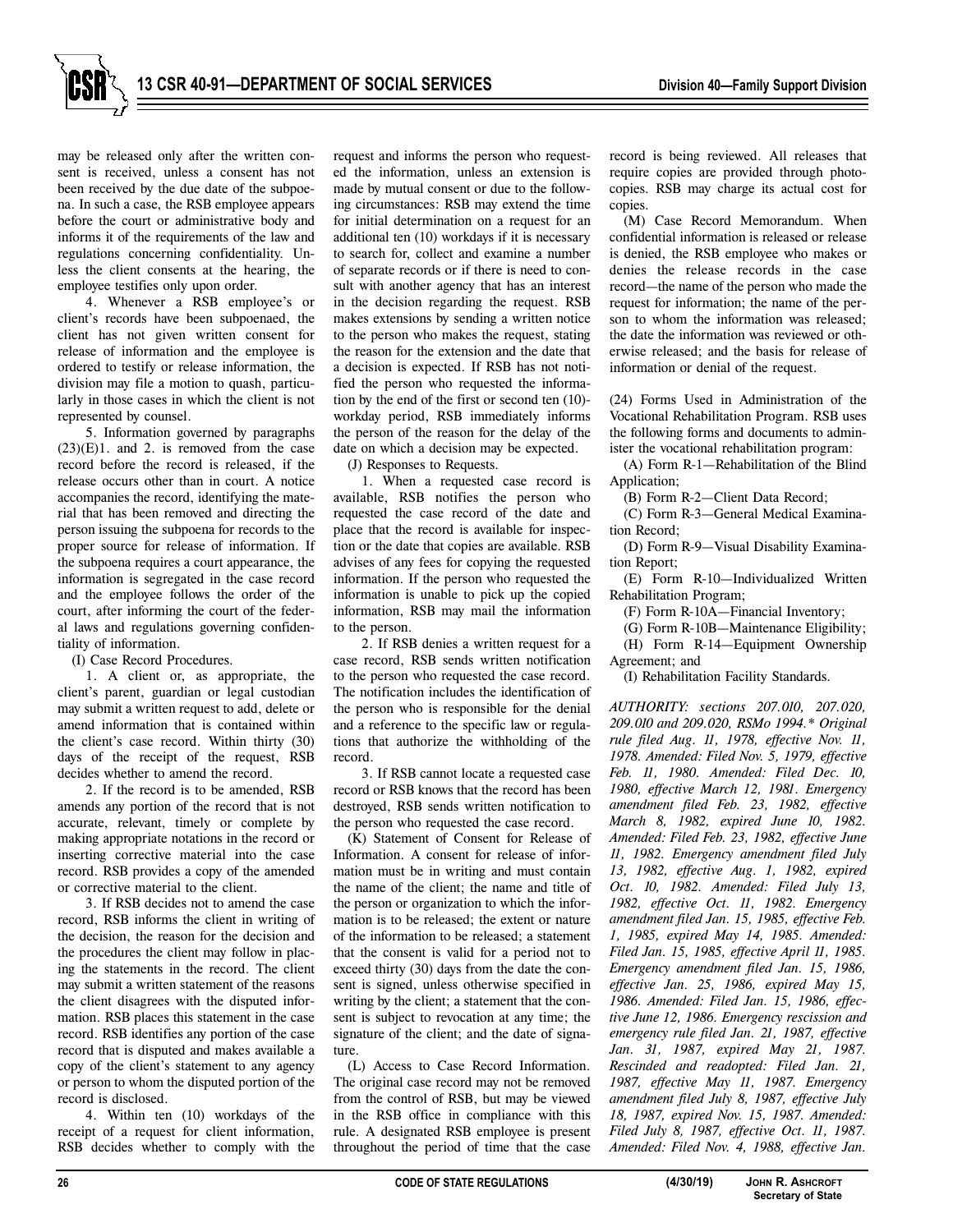

*27, 1989. Amended: Filed April 3, 1989, effective July 1, 1989. Rescinded and readopted: Filed June 6, 1991, effective Oct. 31, 1991. Emergency amendment filed Oct. 18, 1991, effective Oct. 31, 1991, expired Feb. 27, 1992. Amended: Filed Sept. 13, 1994, effective March 30, 1995.*

*\*Original authority: 207.010, RSMo 1945, amended 1949, 1953, 1973; 207.020, RSMo 1945, amended 1961, 1965, 1977, 1981, 1982, 1986; and 209.010 and 209.020, RSMo 1939.*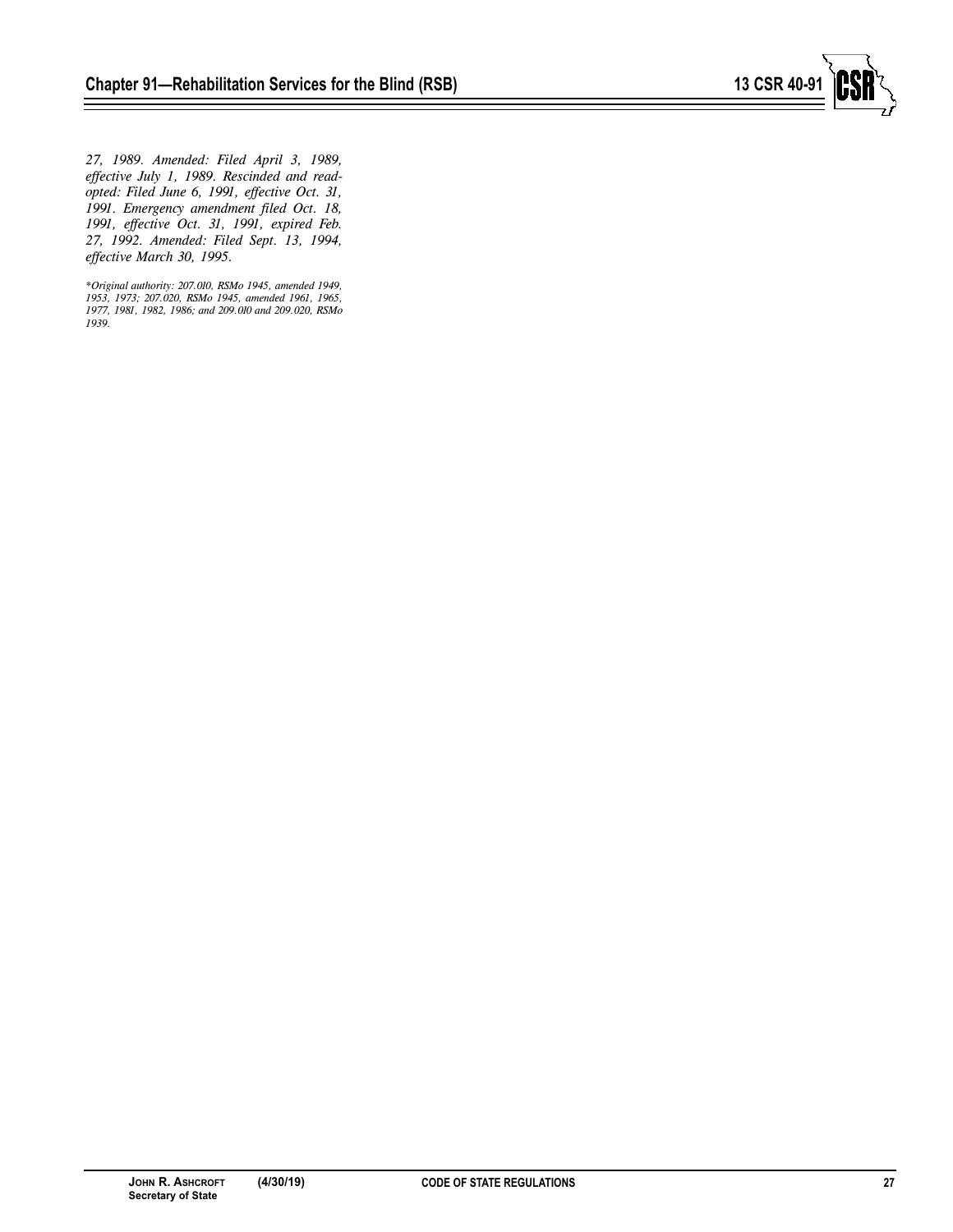

| Ł.          | APPLICANT NAME (LAST, FIRST, MIDDLE)                                     |                                                                                                                                                                                                                                                                                  |
|-------------|--------------------------------------------------------------------------|----------------------------------------------------------------------------------------------------------------------------------------------------------------------------------------------------------------------------------------------------------------------------------|
|             |                                                                          | . HEREBY APPLY FOR SERVICES.                                                                                                                                                                                                                                                     |
|             | VOCATIONAL REHABILITATION                                                | INDEPENDENT LIVING REHABILITATION                                                                                                                                                                                                                                                |
|             | Family Services.                                                         | Administered by the Bureau for the Blind, Missouri Division of                                                                                                                                                                                                                   |
|             | APPLICANT ADDRESS (STREET, P.O. BOX NO., RFD NO., CITY, STATE, ZIP CODE) |                                                                                                                                                                                                                                                                                  |
|             |                                                                          |                                                                                                                                                                                                                                                                                  |
|             | DIRECTIONS TO HOME                                                       |                                                                                                                                                                                                                                                                                  |
|             |                                                                          |                                                                                                                                                                                                                                                                                  |
|             |                                                                          |                                                                                                                                                                                                                                                                                  |
| amended.    |                                                                          | of Family Services, are in compliance with the Civil Rights Act<br>of 1964 and/or Section 504 of the Rehabilitation Act of 1973, as<br>Discrimination against any person on the basis of race, national origin,                                                                  |
|             |                                                                          | All information given by me to a representative of the Bureau for the                                                                                                                                                                                                            |
|             |                                                                          | Blind is confidential and may be used only for the purpose of carrying<br>out my rehabilitation program, except in situations where Federal or<br>State laws take precedence over the Rehabilitation Act of 1973.                                                                |
|             |                                                                          | The provision of services is dependent upon my eligibility for the<br>services and upon the availability of Federal and State funds to<br>meet the cost of services. I agree to have the necessary eye and/or<br>medical examinations so that my eligibility for services can be |
|             | acted upon promptly.                                                     | I have the right of appeal if my application is denied or if it is not                                                                                                                                                                                                           |
|             | are shown below.                                                         | religion, political preference, or handicapping condition is prohibited.<br>I can obtain further information on my rights to appeal by contacting<br>the Bureau representative whose name, address, and telephone number<br>MISSOURI BUREAU FOR THE BLIND                        |
|             |                                                                          |                                                                                                                                                                                                                                                                                  |
| determined. |                                                                          | ATTN Bureau                                                                                                                                                                                                                                                                      |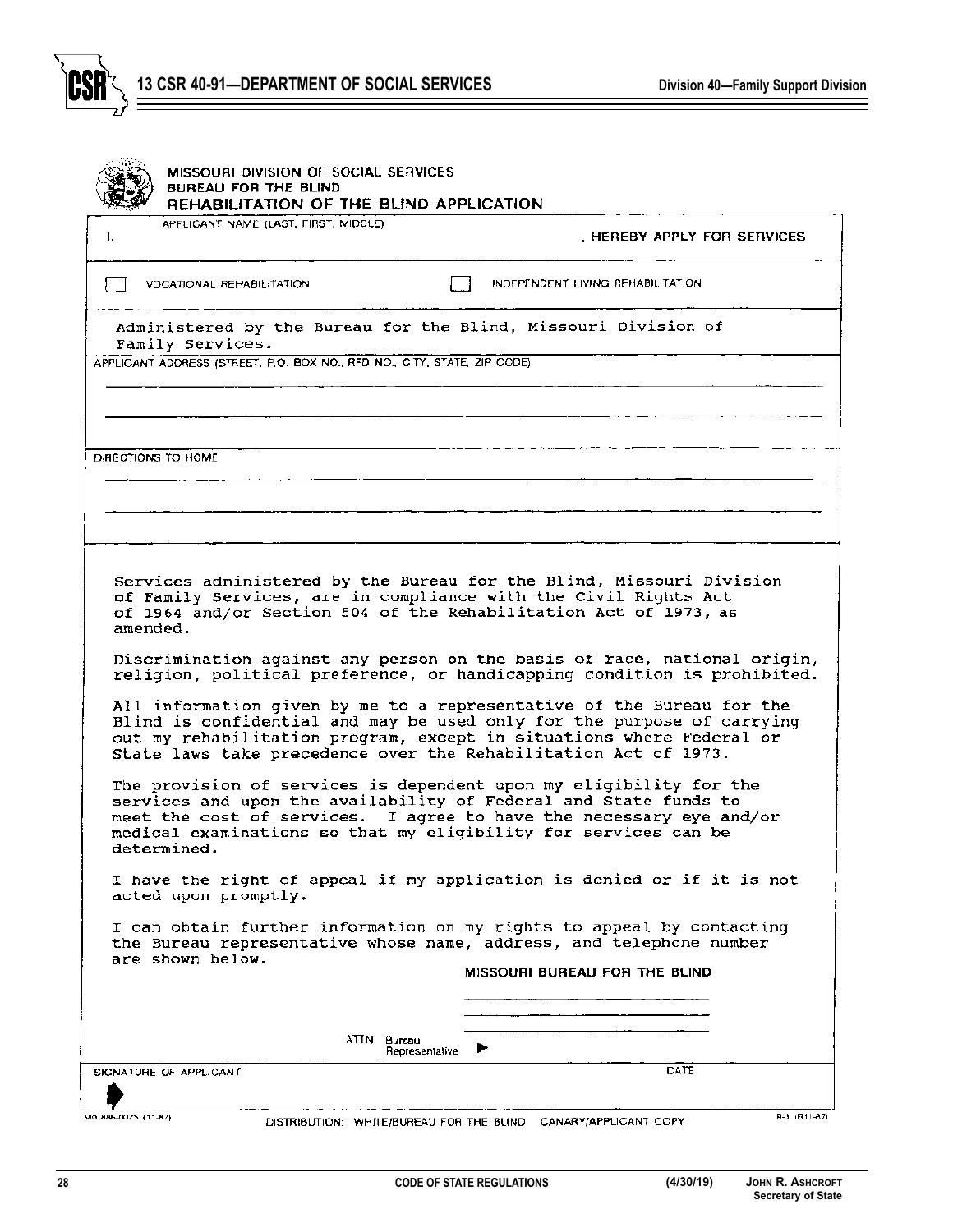

Missouri Protection and Advocacy Services operates a Client Assistant Program which may be of interest and help to you. The Client Assistance Program provides several services including assistance in pursuing legal, administrative, or other solutions to protect your rights under the Rehabilitation Act of 1973, as amended. They also provide information about other agencies and programs in Missouri which offer rehabilitation services to persons with disabilities.

You may contact the Client Assistance Program by writing or telephoning:

> Missouri Protection and Advocacy Services 211B Metro Drive Jefferson City, Missouri 65101

Telephone: 1-800/392-8667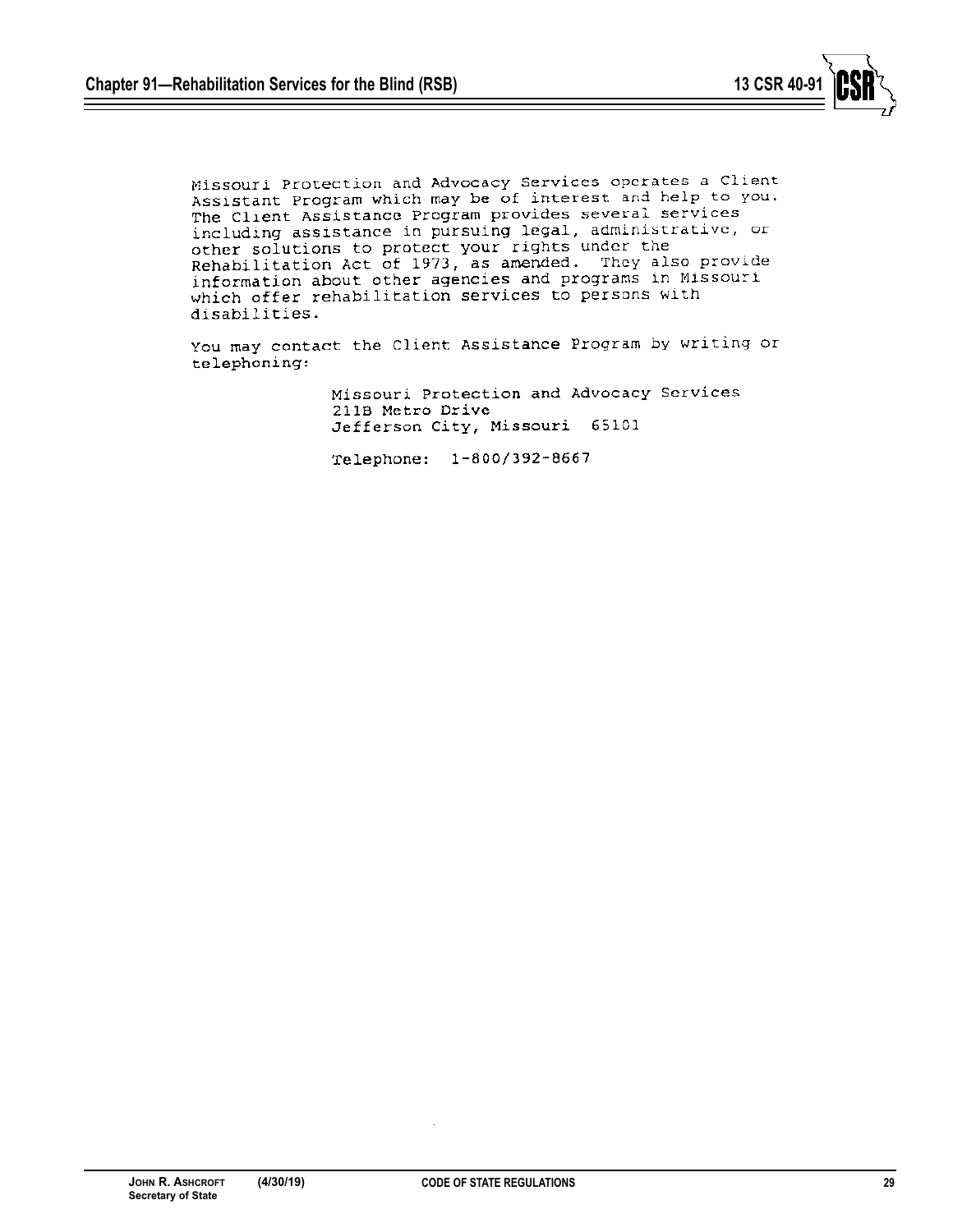

MISSOURI DIVISION OF FAMILY SERVICES

BUREAU OF THE BLIND **CLIENT DATA RECORD** 

| SECTION I PERSONAL AND STATISTICAL INFORMATION    |                                  |                 |                     |                                                               |
|---------------------------------------------------|----------------------------------|-----------------|---------------------|---------------------------------------------------------------|
| CLIENT'S NAME ILAST, FIRST, MIDDLE)               |                                  |                 | CASE NUMBER         |                                                               |
| ADDRESS ISTREET PIC BOX VO RED NO.                |                                  |                 | COUNTY              |                                                               |
|                                                   |                                  |                 |                     |                                                               |
| $C^{\ast\tau}Y$                                   | $\overline{\mathsf{s}}$ * ATE    | ZIP COOL        | PHONE NUMBER        |                                                               |
| DATE OF BIRTH                                     | <b>SEX</b>                       | MAFI 1AL STATUS | <b>HACE</b>         |                                                               |
|                                                   |                                  |                 |                     |                                                               |
| DATE OF REFERRAL                                  | METHOD OF REFERRAL               |                 |                     | NFORMATION RECORDED BY                                        |
| REFERRAL SOURCE                                   | ADDRESS                          |                 |                     | PHONE NUMBER                                                  |
|                                                   |                                  |                 |                     |                                                               |
| <b>LCONTACT PERSON</b>                            |                                  | PHONE NUMBER    |                     | CLIENT AWARE OF REFERRAL?<br>$\Box$ $\forall cs$<br>$\Box$ No |
| MI CARD PRESENT                                   | DATE VFB CASE CLOSED             |                 | CASE CLOSURE STATUS |                                                               |
| $\Box$ ves<br>∃ мо                                |                                  |                 |                     |                                                               |
| VCR NO<br>DATE                                    | RT NQ                            | DATE            | 01468               | DATE                                                          |
| <b>VEDICARE NO INJUBER AND SUFFIX</b>             | MEDICAID NO. (PREFIX AND NUMBER) |                 | H/C CLINIC & NO     |                                                               |
|                                                   |                                  |                 |                     |                                                               |
| VA NC                                             | SOCIAL SECURITY NO               |                 | 55DI                |                                                               |
| SS.                                               | WAGE LARNER NAME                 |                 |                     | SOC-AL SECURITY NO                                            |
|                                                   |                                  |                 |                     |                                                               |
| SECTION II REFERRAL INFORMATION<br>VISUAL PROBLEM |                                  |                 |                     |                                                               |
|                                                   |                                  |                 |                     |                                                               |
|                                                   |                                  |                 |                     |                                                               |
|                                                   |                                  |                 |                     |                                                               |
|                                                   |                                  |                 |                     |                                                               |
|                                                   |                                  |                 |                     |                                                               |
| VISCAL ACUITY                                     | VISLA: FIELDS                    |                 | DATE OF ONSET       |                                                               |
|                                                   |                                  |                 |                     |                                                               |
| FUNCTIONAL LIMITATIONS                            |                                  |                 |                     |                                                               |
|                                                   |                                  |                 |                     |                                                               |
|                                                   |                                  |                 |                     |                                                               |
|                                                   |                                  |                 |                     |                                                               |
|                                                   |                                  |                 |                     |                                                               |
| LEYE SPECIALIST                                   |                                  |                 | DATELAST SEEN       |                                                               |
| ADORESS                                           |                                  |                 | P-IONE NUMBER       |                                                               |
|                                                   |                                  |                 |                     |                                                               |
| OTHER HEALTH PROBLEMS                             |                                  |                 |                     |                                                               |
|                                                   |                                  |                 |                     |                                                               |
|                                                   |                                  |                 |                     |                                                               |
|                                                   |                                  |                 |                     |                                                               |
|                                                   |                                  |                 |                     |                                                               |
|                                                   |                                  |                 |                     |                                                               |
|                                                   |                                  |                 |                     |                                                               |
|                                                   |                                  |                 | DATE OF ONSET       |                                                               |
| MO 886-0104 (3-88)                                |                                  |                 |                     | $B - 2$ ( $B - 3 - B6$                                        |

 $R - 2 (R - 3 - B)$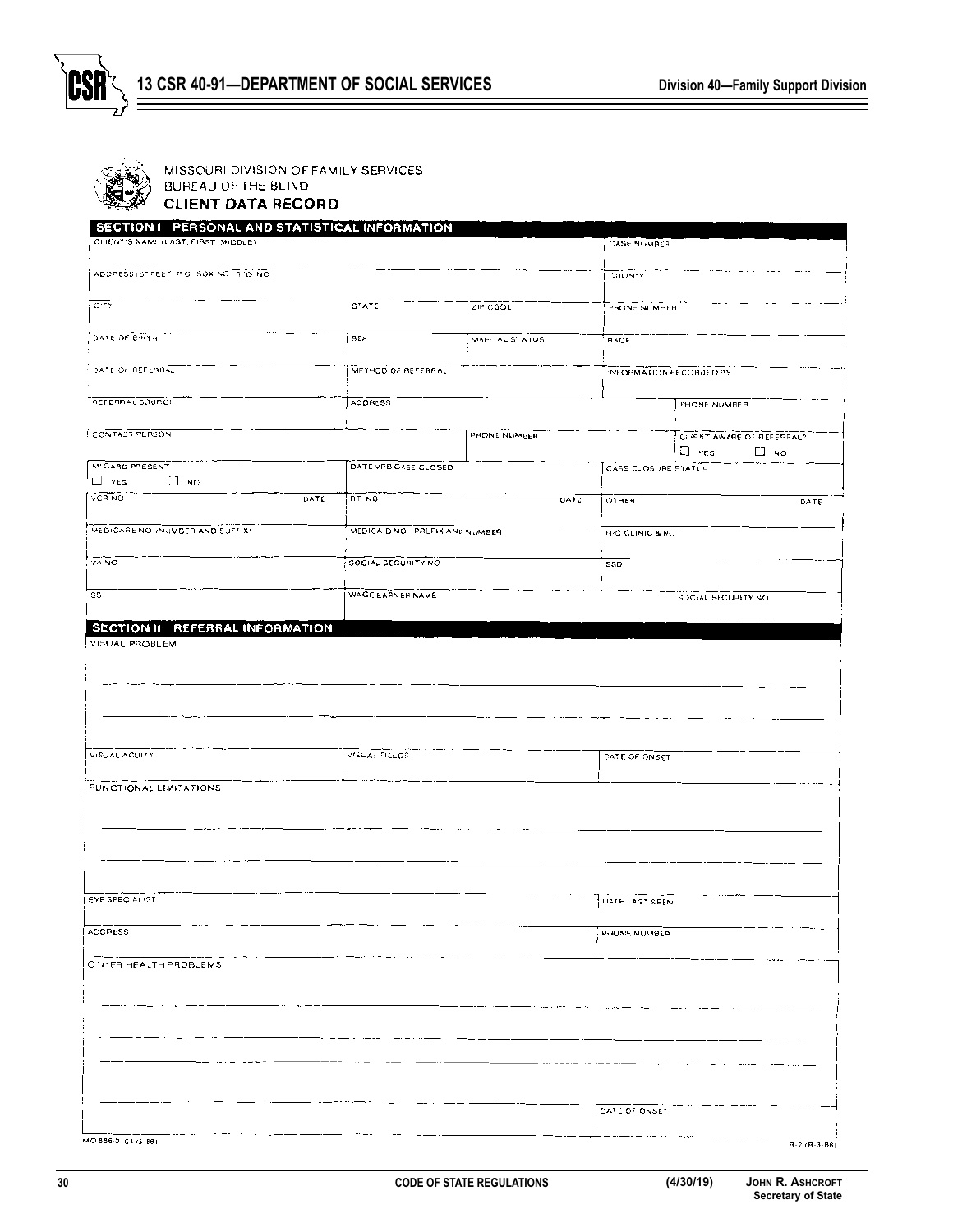| <b>FUNCTIONAL LIMITATIONS</b>           |                                 |                           |
|-----------------------------------------|---------------------------------|---------------------------|
|                                         |                                 |                           |
|                                         |                                 |                           |
|                                         |                                 |                           |
|                                         |                                 |                           |
|                                         |                                 |                           |
|                                         |                                 |                           |
|                                         |                                 |                           |
| <b>PHYSICIAN</b>                        |                                 | DATE LAST SEEN            |
|                                         |                                 | PHONE NUMBER              |
| <b>ADDRESS</b>                          |                                 |                           |
| SERVICES REQUESTED                      |                                 |                           |
|                                         | E PERSONAL ADJUSTMENT           | [] JOB PLACEMENT          |
| $\Box$ FYE CARE                         |                                 | <b>NOMEMAKER</b>          |
| O OTHER HEALTH CARE                     | <b>DE VOCATIONAL ADJUSTMENT</b> |                           |
| C COMMUNICATIONS                        | <b>E</b> VOCATIONAL TRAINING    | <b>INDEPENDENT LIVING</b> |
| U MOBILITY                              | <b>LE VOCATIONAL EVALUATION</b> |                           |
| EI OTHER (SPECIFY)                      |                                 |                           |
| RECEIVING SERVICES FROM ANOTHER AGENCY? | $T$ YES $T$ NO                  | (IF YES, COMPLETE BELOW)  |
| AGENCY NAME                             | <b>ADDRESS</b>                  | PHONE NUMBER              |
|                                         |                                 |                           |
| <b>TYPE OF SERVICES</b>                 |                                 |                           |
|                                         |                                 |                           |
| DIRECTIONS TO HOME                      |                                 |                           |
|                                         |                                 |                           |
|                                         |                                 |                           |
|                                         |                                 |                           |
|                                         |                                 |                           |
|                                         |                                 |                           |
| <b>COMMENTS</b>                         |                                 |                           |
|                                         |                                 |                           |
|                                         |                                 |                           |
|                                         |                                 |                           |
|                                         |                                 |                           |
|                                         |                                 |                           |
|                                         |                                 |                           |
|                                         |                                 |                           |
|                                         |                                 |                           |
|                                         |                                 |                           |
|                                         |                                 |                           |
|                                         |                                 |                           |
|                                         |                                 |                           |
|                                         |                                 |                           |
|                                         |                                 |                           |
| <b>ACTIONS NEEDED</b>                   |                                 |                           |
|                                         |                                 |                           |
|                                         |                                 |                           |
|                                         |                                 |                           |
|                                         |                                 |                           |
|                                         |                                 |                           |
|                                         |                                 |                           |
|                                         |                                 |                           |
|                                         |                                 |                           |
|                                         |                                 |                           |
|                                         |                                 |                           |
|                                         |                                 |                           |
|                                         |                                 |                           |
| MO 886-0104 (3-88).                     |                                 | $B-2(B-3-8B)$             |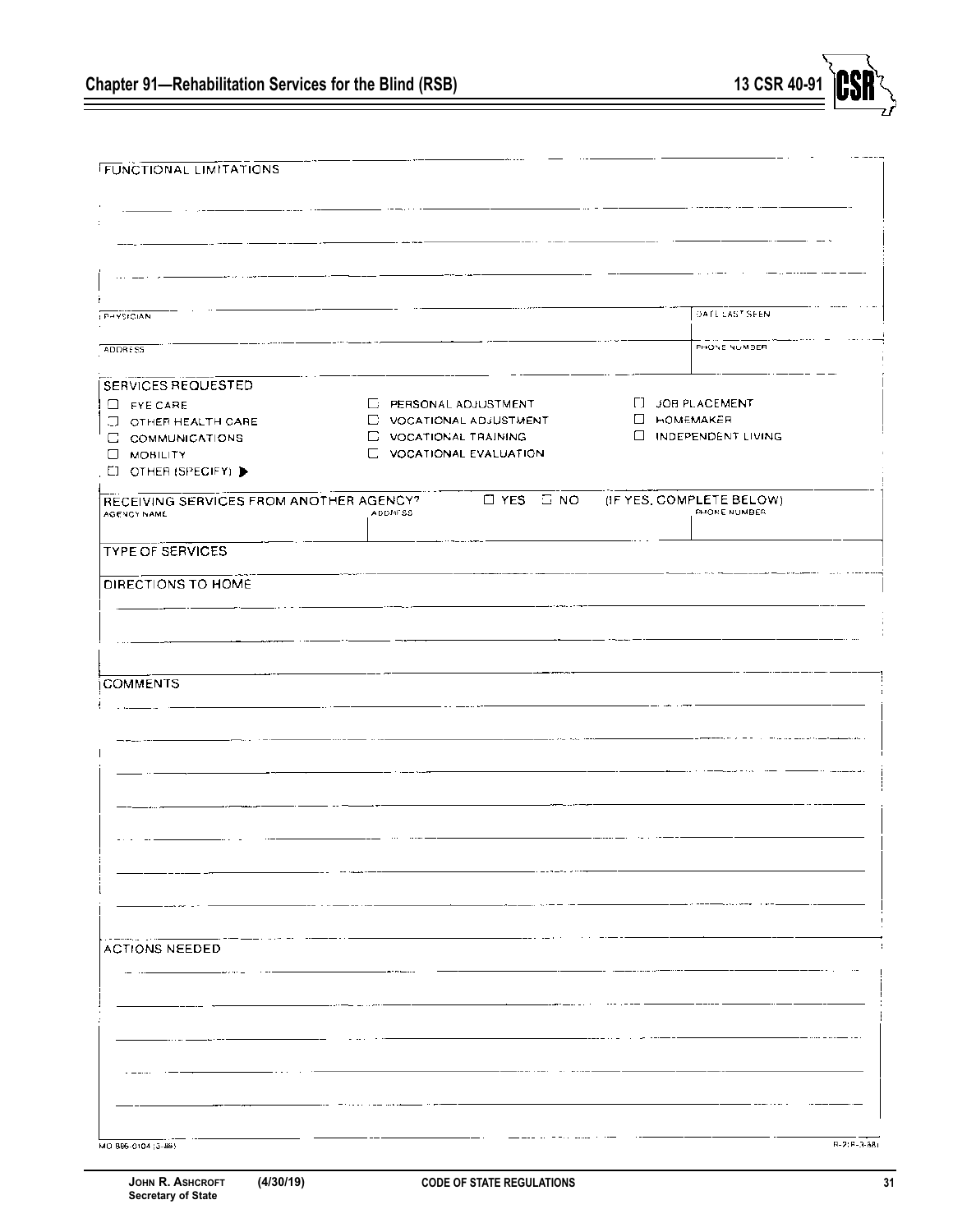

| <b>SECTION III</b>           | <b>INITIAL INTERVIEW</b>           |                                               |                                |              |                      |                  |                    |
|------------------------------|------------------------------------|-----------------------------------------------|--------------------------------|--------------|----------------------|------------------|--------------------|
| STAFF MEMBER                 |                                    |                                               |                                | $-$ DATE     |                      | LOCATION         |                    |
| PART CIPANTS                 |                                    |                                               |                                |              |                      |                  |                    |
| $\Box$ GUENT                 | LJ SPOUSE                          |                                               | $\Box$ OTHERS (SPECTRY) $\Box$ |              |                      |                  |                    |
| <b>IN NG QUARTERS</b>        |                                    |                                               |                                |              |                      |                  |                    |
| <b>C</b> OWNSHOME            |                                    | <b>REVTED QUARTERS</b>                        |                                | HOUSE        |                      | $\Box$ APARTMENT |                    |
| <b>MEMBERS OF HOUSEHOLD</b>  | NAME                               |                                               | D.O.B                          | RELATIONSHIP | HIGHEST<br>FDUCATION |                  | PRESENT EMPLOYMENT |
|                              |                                    |                                               |                                |              |                      |                  |                    |
| İ1.                          |                                    |                                               |                                |              |                      |                  |                    |
| 2.                           |                                    |                                               |                                |              |                      |                  |                    |
| $\mathbf{3}$                 |                                    |                                               |                                |              |                      |                  |                    |
| : 4.                         |                                    |                                               |                                |              |                      |                  |                    |
| 5                            |                                    |                                               |                                |              |                      |                  |                    |
| 6.                           |                                    |                                               |                                |              |                      |                  |                    |
|                              |                                    |                                               |                                |              |                      |                  |                    |
| ; 8                          |                                    |                                               |                                |              |                      |                  |                    |
| COMMENTS                     |                                    |                                               |                                |              |                      |                  |                    |
|                              |                                    |                                               |                                |              |                      |                  |                    |
| <b>FINANCIAL INFORMATION</b> |                                    |                                               |                                |              |                      |                  |                    |
|                              |                                    | <b>SOURCE</b>                                 |                                |              |                      | AMOUNT           |                    |
|                              |                                    | CLIENT EARNINGS (WEEK PRIOR TO REFERRAL)      |                                |              |                      |                  |                    |
|                              |                                    | TOTAL FAMILY INCOME (MONTH PRIOR TO REFERRAL) |                                |              |                      |                  |                    |
|                              | TOTAL FAMILY P.A. (CURRENT)        | I TYPE                                        |                                |              |                      |                  |                    |
| CLIENT P.A. (CURRENT)        |                                    | TYPE                                          |                                |              |                      |                  |                    |
|                              | LENGTH OF TIME CLIENT ON P.A.      |                                               |                                |              |                      |                  |                    |
| <b>CURRENT INCOME</b>        |                                    |                                               |                                |              |                      |                  |                    |
|                              | TYPE                               |                                               | <b>CLIENT</b>                  |              | <b>SPOUSE</b>        | CHILDREN         | PARENTS            |
|                              | SOCIAL SECURITY DISABILITY         |                                               |                                |              |                      |                  |                    |
|                              | SUPPLEMENTAL SECURITY (SSI)        |                                               |                                |              |                      |                  |                    |
| <b>AFDC</b>                  |                                    |                                               |                                |              |                      |                  |                    |
| GENERAL RELIEF (GR)          |                                    |                                               |                                |              |                      |                  |                    |
| SALARY/WAGES                 |                                    |                                               |                                |              |                      |                  |                    |
| ' VA                         |                                    |                                               |                                |              |                      |                  |                    |
| GRANT/ANNUITY                | TYPE                               |                                               |                                |              |                      |                  |                    |
| INVESTMENT INCOME            |                                    |                                               |                                |              |                      |                  |                    |
| OTHER (TYPE)                 |                                    |                                               |                                |              |                      |                  |                    |
|                              | CLIENT'S PRIMARY SOURCE OF SUPPORT |                                               |                                |              |                      |                  |                    |
| COMMENTS AND ACTIONS NEEDED  |                                    |                                               |                                |              |                      |                  |                    |
|                              |                                    |                                               |                                |              |                      |                  |                    |
|                              |                                    |                                               |                                |              |                      |                  |                    |
|                              |                                    |                                               |                                |              |                      |                  |                    |
|                              |                                    |                                               |                                |              |                      |                  |                    |
| MO 886-0104 (3-RS)           |                                    |                                               |                                |              |                      |                  | R 2 (R-3-86)       |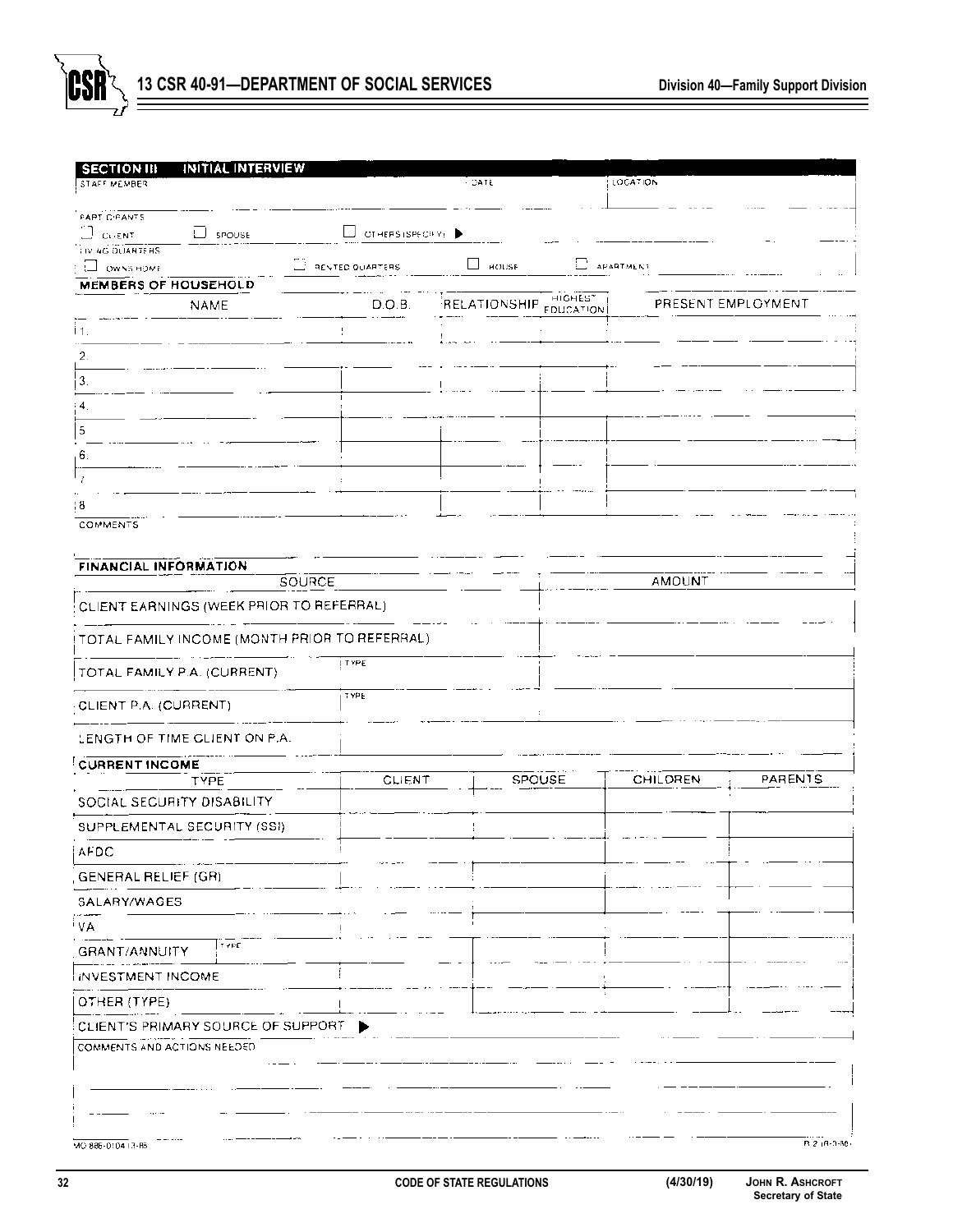| <b>DIAGNOSTIC INFORMATION</b><br><b>SECTION IV</b><br>A. MEDICAL |     |              |      |                         |            |                        |
|------------------------------------------------------------------|-----|--------------|------|-------------------------|------------|------------------------|
| VISUAL PROBLEM, ACUITY, FIELDS (2004) 2004 2004 2004 2004 2004   |     |              |      |                         |            |                        |
|                                                                  |     |              |      |                         |            |                        |
|                                                                  |     |              |      |                         |            |                        |
|                                                                  |     |              |      |                         |            |                        |
| OTHER HEALTH PROBLEMS [199] [199] [199]                          |     |              |      |                         |            |                        |
|                                                                  |     |              |      |                         |            |                        |
|                                                                  |     |              |      |                         |            |                        |
|                                                                  |     |              |      |                         |            |                        |
|                                                                  |     |              |      |                         |            |                        |
|                                                                  |     |              |      |                         |            |                        |
| <b>COMMENTS</b>                                                  |     |              |      |                         |            |                        |
|                                                                  |     |              |      |                         |            |                        |
|                                                                  |     |              |      |                         |            |                        |
| B. PERSONAL/VOCATIONAL ADJUSTMENT                                |     |              |      |                         |            |                        |
| DAILY ACTIVITIES (MEETS NEEDS OF SELF AND DEPENDENT OTHERS).     |     | ADEQUATE FOR |      |                         |            |                        |
|                                                                  | YES | NEEDS<br>NQ. | YES. | HAS HAD TRAINING.<br>NO | <b>YES</b> | WANTS TRAINING.<br>5V. |
| READING: RP LP B.                                                |     |              |      |                         |            |                        |
| WRITING: STB.                                                    |     |              |      |                         |            |                        |
| EATING TECHNIQUES                                                |     |              |      |                         |            |                        |
| GROOMING TECHNIQUES                                              |     |              |      |                         |            |                        |
| DIAL TELEPHONE                                                   |     |              |      |                         |            |                        |
| MONEY IDENTIFICATION                                             |     |              |      |                         |            |                        |
| CLOTHING IDENTIFICATION                                          |     |              |      |                         |            |                        |
| MEAL PREPARATION                                                 |     |              |      |                         |            |                        |
| LAUNDRY-WASH IRON                                                |     |              |      |                         |            |                        |
|                                                                  |     |              |      |                         |            |                        |
| HOUSECLEANING                                                    | ÷   |              |      |                         |            |                        |
| : MARKETING                                                      |     |              |      |                         |            |                        |
| CHILD CARE                                                       |     |              |      |                         |            |                        |
| SEWING - HAND MACHINE                                            |     |              |      |                         |            |                        |
| <b>TRAVEL - METHOD</b><br>INDEPENDENT/NO AIDS                    |     |              |      |                         |            |                        |
|                                                                  |     |              |      |                         |            |                        |
| SIGHTED GUIDE                                                    |     |              |      |                         |            |                        |
| LONG CANE                                                        |     |              |      |                         |            |                        |
| DOG GUIDE                                                        |     |              |      |                         |            |                        |
| <b>COMMENTS</b>                                                  |     |              |      |                         |            |                        |
|                                                                  |     |              |      |                         |            |                        |
|                                                                  |     |              |      |                         |            |                        |
|                                                                  |     |              |      |                         |            |                        |
| MO 886 0104 (3-88)                                               |     |              |      |                         |            |                        |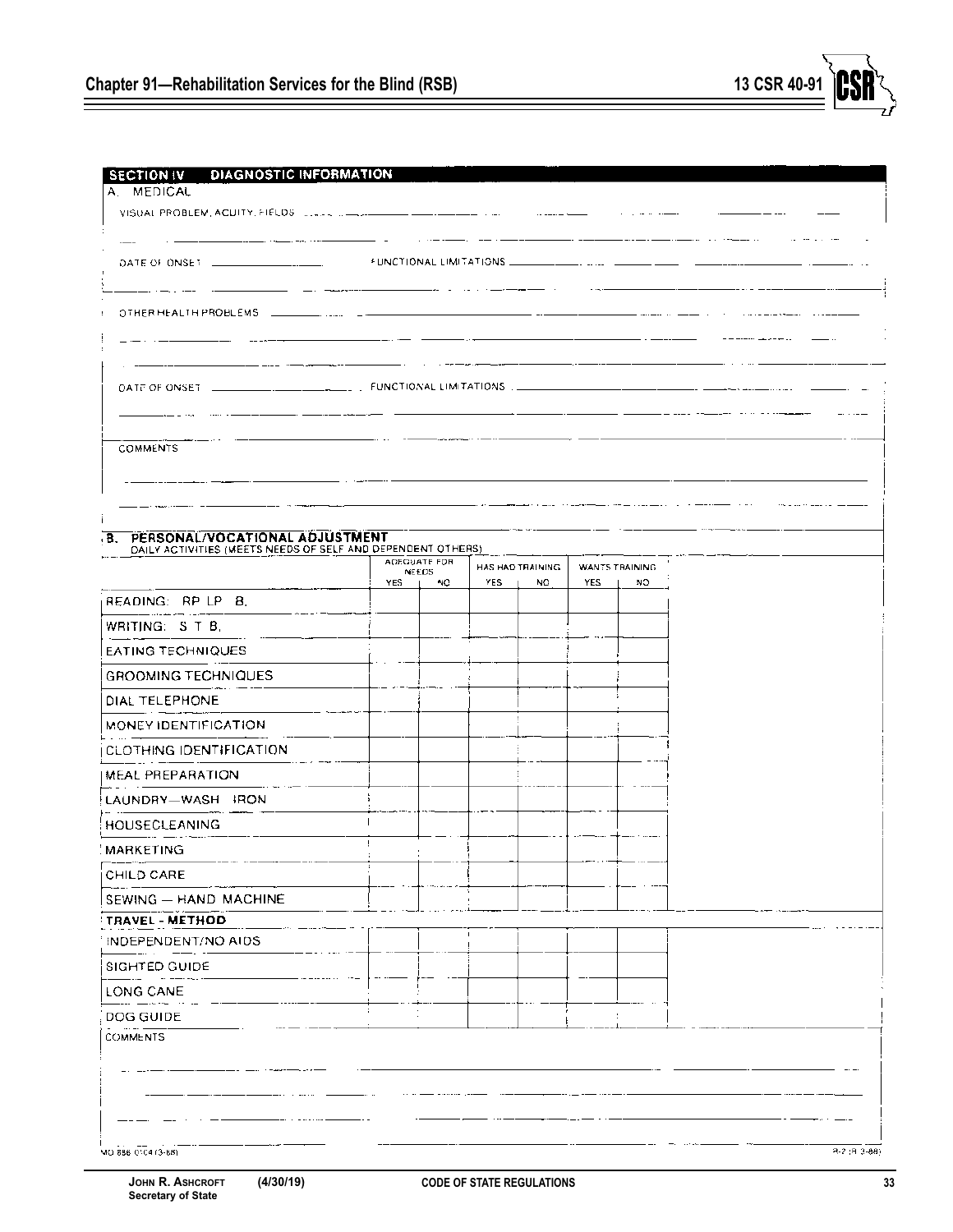

| C. EDUCATIONAL HISTORY - ACADEMIC                                                     |                                                                 |
|---------------------------------------------------------------------------------------|-----------------------------------------------------------------|
| <b>NSTITUTION</b>                                                                     | DATE ATTENDED<br>10                                             |
|                                                                                       |                                                                 |
| ADDRESS.                                                                              | <b>GHADE COMP_ETED</b>                                          |
|                                                                                       | 2 <sup>2</sup><br>-3<br>$\mathbf{1}$<br>4<br>5.<br>6<br>8<br>Ť. |
| TELOR MINOR APEAS                                                                     | <b>SECCNOARY</b><br>$-2$<br>GED<br>$\mathbf{1}$<br>4            |
| <b>DIPLOMA DEGREE</b>                                                                 | 3<br><b>COLLEGE</b>                                             |
|                                                                                       | $\bullet$ .<br>6.<br>2.<br>з.<br>5.<br>6.<br>4                  |
| Мба сорявев нач                                                                       | SF CONDARY CLASS RANK OR GPA                                    |
|                                                                                       |                                                                 |
| FAVORITE SÜBLECTS (mS)                                                                | SP ZD CLASSES                                                   |
|                                                                                       | - Eines Dindi<br>TYPE ▶                                         |
| D. VOCATIONAL TRAINING - BUSINESS, TRADE, TECHNICAL                                   |                                                                 |
| <b>INSTITUTION</b>                                                                    | DATES ATTENDED                                                  |
|                                                                                       | TO                                                              |
| ADDRESS                                                                               | COMPLETED.                                                      |
|                                                                                       | $\square$ yes $\square$ no                                      |
| COURSE OF STUDY                                                                       | REASON FOR LEAVING                                              |
|                                                                                       |                                                                 |
| JOB SKILLS                                                                            | <b>CERTIFICATE</b>                                              |
|                                                                                       | $\Box$ YES $\Box$ NO                                            |
| NET TOTALN                                                                            | DATES ATTENDED.                                                 |
|                                                                                       | ΤO                                                              |
| <b>ADDRESS</b>                                                                        | COMPLETED                                                       |
|                                                                                       | $C$ yes $C$ NO                                                  |
| COUPSE OF STUDY                                                                       | REASON FOR LEAVING                                              |
|                                                                                       |                                                                 |
| <b>LOB SK LLS</b>                                                                     | CERTIFICATE<br>$\Box$ YES $\Box$ NO                             |
|                                                                                       |                                                                 |
| E. PERSONAL/VOCATIONAL ADJUSTMENT-REHABILITATION FACILITY OR AGENCY.<br><b>AGENCY</b> | El YES El NO<br>DATES ATTENDED                                  |
|                                                                                       | 10                                                              |
| ADDRESS                                                                               | COMPLETED                                                       |
|                                                                                       | $E$ YFS $E$ NO                                                  |
| <b>DRIININHT 1C BAJPA!</b>                                                            | REASON FOR LEAVING                                              |
|                                                                                       |                                                                 |
| AGENCY                                                                                | DATES ATTENDED.                                                 |
|                                                                                       | 70                                                              |
| AODRESS                                                                               | <b>COMPLETED</b>                                                |
|                                                                                       | $\Box$ YFS $\Box$ NO                                            |
|                                                                                       |                                                                 |
| AREAS OF TRAINING                                                                     | <b>REASON FOR LEAVING</b>                                       |
|                                                                                       |                                                                 |
| <b>COMMUNICATION AIDS -- VOCATIONAL TRAINING AND JOB PLACEMENT</b><br>F.              |                                                                 |
| PROFICIENT IN USE<br>AVAILABLE FOR USE                                                |                                                                 |
| YES.<br>NO.<br>YES<br>NO.                                                             |                                                                 |
| TYPEWRITER                                                                            |                                                                 |
| <b>SLATE/STYLUS</b>                                                                   |                                                                 |
| BRAILLER                                                                              |                                                                 |
| <b>CASSETTE RECORDER</b>                                                              |                                                                 |
| ABACUS                                                                                |                                                                 |
| OTHER (SPECIFY)                                                                       |                                                                 |
|                                                                                       |                                                                 |
| COMMENTS                                                                              |                                                                 |
|                                                                                       |                                                                 |
|                                                                                       |                                                                 |
|                                                                                       |                                                                 |
|                                                                                       |                                                                 |

**Secretary of State**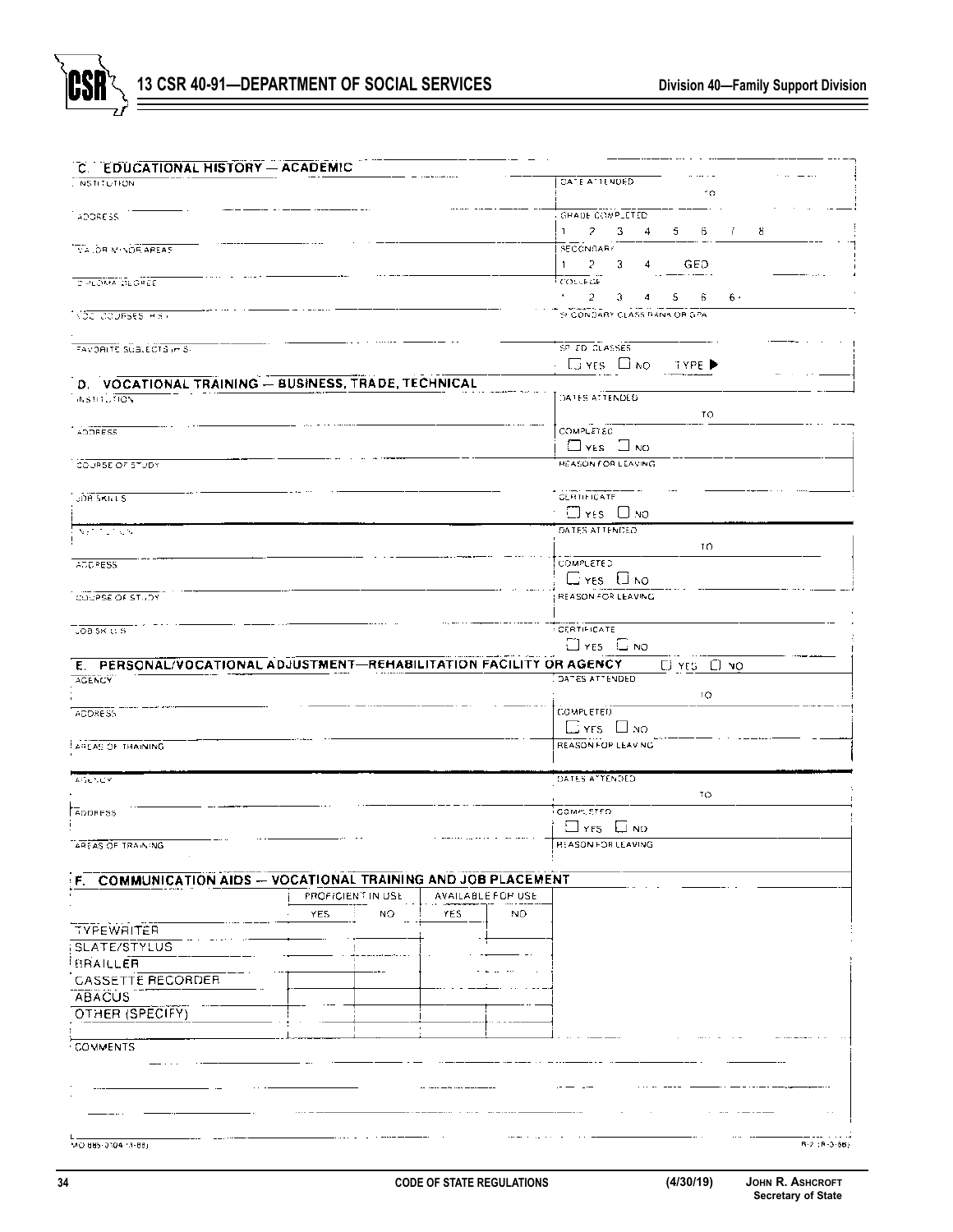

| G. EMPLOYMENT HISTORY (RECORD LAST EMPLOYMENT FIRST)          |                            |                                  |                                                                   |
|---------------------------------------------------------------|----------------------------|----------------------------------|-------------------------------------------------------------------|
| NO EMPLOYMENT                                                 | $\Box$<br><b>НОМЕМАКЕЯ</b> | □<br>PAID EMPLOYMENT (SEE BELOW) |                                                                   |
| <b>EMPLOYER</b>                                               |                            |                                  | <b>EMPLOYED</b>                                                   |
| <b>ADDRESS</b>                                                |                            |                                  | TС<br>SALARY AT TERMINATION                                       |
|                                                               |                            |                                  |                                                                   |
| REASON FOR LEAVING                                            |                            |                                  |                                                                   |
| JOB DUTIES                                                    |                            |                                  |                                                                   |
| OCCUPATIONAL SKILLS                                           |                            |                                  |                                                                   |
|                                                               |                            |                                  |                                                                   |
| <b>LMPLOYER</b>                                               |                            |                                  | <b>EMPLOYED</b><br>īО                                             |
| ADDRESS                                                       |                            |                                  | SALARY AT TERMINATION                                             |
|                                                               |                            |                                  |                                                                   |
| REASON FOR LEAVING                                            |                            |                                  |                                                                   |
| JOB DUTIES                                                    |                            |                                  |                                                                   |
| OCCUPATIONAL SKILLS                                           |                            |                                  |                                                                   |
|                                                               |                            |                                  |                                                                   |
|                                                               |                            |                                  | ADDITIONAL EMPLOYMENT HISTORY SHOULD BE REPORTED ON ATTACHED PAGE |
| COMMENTS                                                      |                            |                                  |                                                                   |
|                                                               |                            |                                  |                                                                   |
|                                                               |                            |                                  |                                                                   |
|                                                               |                            |                                  |                                                                   |
|                                                               |                            |                                  |                                                                   |
|                                                               |                            |                                  |                                                                   |
|                                                               |                            |                                  |                                                                   |
|                                                               |                            |                                  |                                                                   |
| H. ADJUSTMENT TO BLINDNESS<br>ATTITUDES REGARDING VISUAL LOSS |                            |                                  |                                                                   |
|                                                               |                            |                                  |                                                                   |
|                                                               |                            |                                  |                                                                   |
|                                                               |                            |                                  |                                                                   |
|                                                               |                            |                                  |                                                                   |
|                                                               |                            |                                  |                                                                   |
|                                                               |                            |                                  |                                                                   |
| RELATIONSHIPS WITH OTHERS                                     |                            |                                  |                                                                   |
|                                                               |                            |                                  |                                                                   |
|                                                               |                            |                                  |                                                                   |
|                                                               |                            |                                  |                                                                   |
|                                                               |                            |                                  |                                                                   |
|                                                               |                            |                                  |                                                                   |
|                                                               |                            |                                  |                                                                   |
|                                                               |                            |                                  |                                                                   |
|                                                               |                            |                                  |                                                                   |
| MO 886-0104 (3-88)                                            |                            |                                  | $H-2$ ( $H-3-58$ )                                                |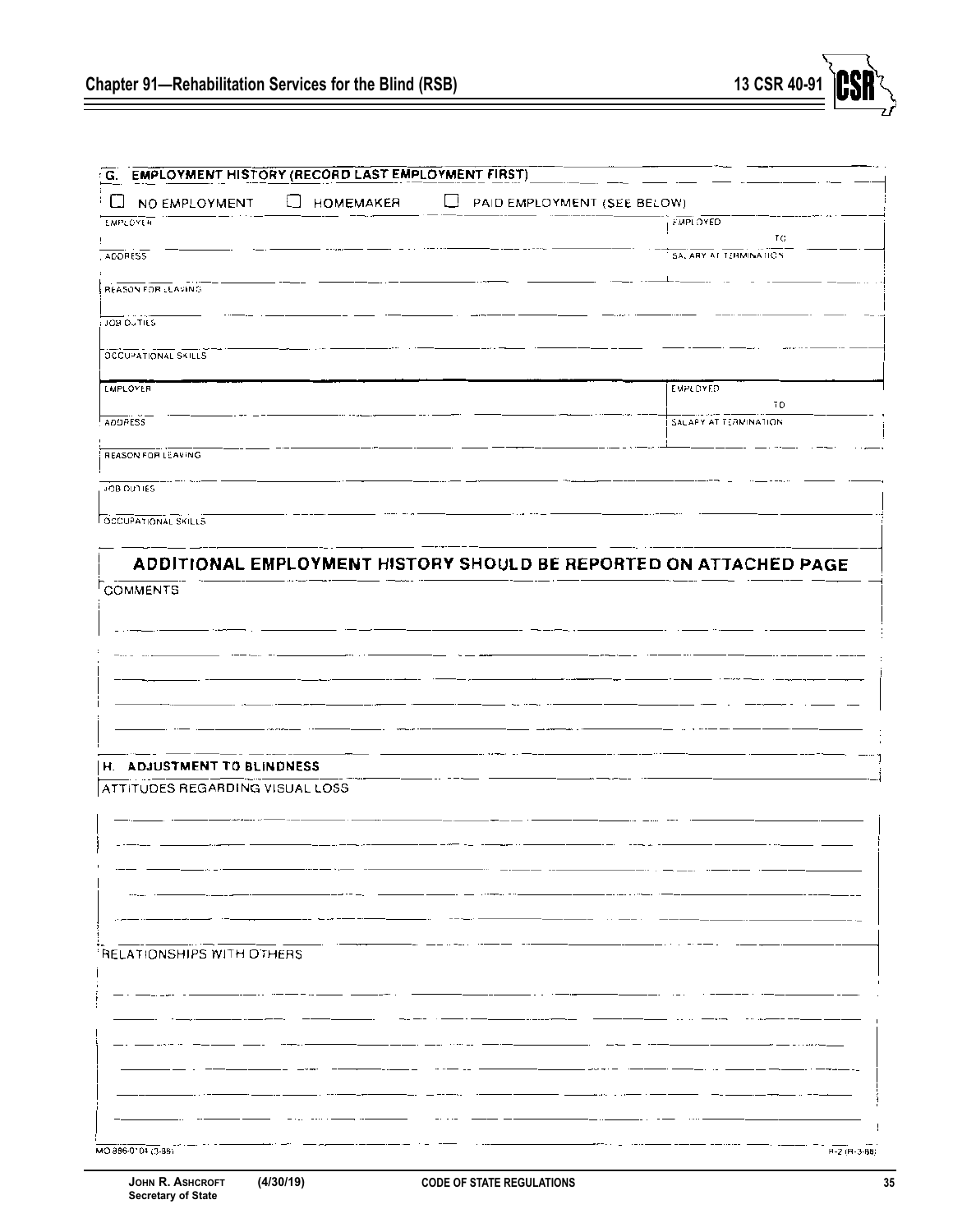

|                               | MISSOURI DEPARTMENT OF SOCIAL SERVICES<br>DIVISION OF FAMILY SERVICES | <b>GENERAL MEDICAL EXAMINATION RECORD</b>                                                                         |                           |     | BUREAU FOR THE BLIND.<br>VOCATIONAL REHABILITATION |             |
|-------------------------------|-----------------------------------------------------------------------|-------------------------------------------------------------------------------------------------------------------|---------------------------|-----|----------------------------------------------------|-------------|
| APPLICANT NAME LAST HIRST MIL |                                                                       | THIS RECORD IS CONFIDENTIAL                                                                                       |                           | SFX | DATE OF BIRTH                                      |             |
|                               | HOME ADDRESS (STREET NUMBER, RED. CLIM. STATE Z-PL                    |                                                                                                                   |                           |     |                                                    |             |
|                               | PHYSICAL EXAMINATION (TO BE COMPLETED BY PHYSICIAN)                   |                                                                                                                   |                           |     |                                                    |             |
| <b>HEIGHT</b>                 | <b>WEIGHT</b>                                                         | INSTRUCTIONS. PLEASE COMPLETE THIS FORM IN ITS ENTIRETY AND CHECK ALL APPROPRIATE BOXES<br><b>BLOOD PRESSIJAE</b> | PULSE                     |     | RESPIRATION                                        |             |
| FFET.<br><b>DYSENEA</b>       | <b>INCHES</b><br>LJ EDEMA                                             | GENERAL AFPEARANCE                                                                                                |                           |     |                                                    |             |
| C CYANGSIS                    | WHERE?<br>(-41)                                                       |                                                                                                                   |                           |     |                                                    |             |
|                               | <b>NORMAL ABNORMAL</b>                                                |                                                                                                                   | EXPLAIN ALL ABNORMALITIES |     |                                                    |             |
| SKIN                          |                                                                       |                                                                                                                   |                           |     |                                                    |             |
| <b>HEAD</b>                   |                                                                       |                                                                                                                   |                           |     |                                                    |             |
| <b>NECK</b>                   |                                                                       |                                                                                                                   |                           |     |                                                    |             |
| <b>EYES</b>                   |                                                                       |                                                                                                                   |                           |     |                                                    |             |
| EARS)                         |                                                                       |                                                                                                                   |                           |     |                                                    |             |
| <b>HEARING</b>                |                                                                       |                                                                                                                   |                           |     |                                                    |             |
| <b>NOSE</b>                   |                                                                       |                                                                                                                   |                           |     |                                                    |             |
| <b>MOUTH</b>                  |                                                                       |                                                                                                                   |                           |     |                                                    |             |
| THROAT                        |                                                                       |                                                                                                                   |                           |     |                                                    |             |
| CHEST/<br><b>BREASTS</b>      |                                                                       |                                                                                                                   |                           |     |                                                    |             |
| <b>HEART</b>                  |                                                                       |                                                                                                                   |                           |     |                                                    |             |
| $\sim$ $\sim$<br>LUNGS        |                                                                       |                                                                                                                   |                           |     |                                                    |             |
| ABDOMEN                       |                                                                       |                                                                                                                   |                           |     |                                                    |             |
| GENITO-<br>URINARY            |                                                                       |                                                                                                                   |                           |     |                                                    |             |
| GYNECOL-<br>OGICAL            |                                                                       |                                                                                                                   |                           |     |                                                    |             |
| ANO-RECTAL                    |                                                                       |                                                                                                                   |                           |     |                                                    |             |
| EXTREMITIES                   |                                                                       |                                                                                                                   |                           |     |                                                    |             |
| : SPINE                       |                                                                       |                                                                                                                   |                           |     |                                                    |             |
| <b>NERVOUS</b><br>SYSTEM      |                                                                       |                                                                                                                   |                           |     |                                                    |             |
|                               |                                                                       |                                                                                                                   |                           |     |                                                    |             |
|                               |                                                                       |                                                                                                                   |                           |     |                                                    |             |
|                               |                                                                       |                                                                                                                   |                           |     |                                                    |             |
| MO 886-0072 (13-88)           |                                                                       | <b>CONTINUE ON REVERSE SIDE</b>                                                                                   |                           |     |                                                    | RC (R10 88) |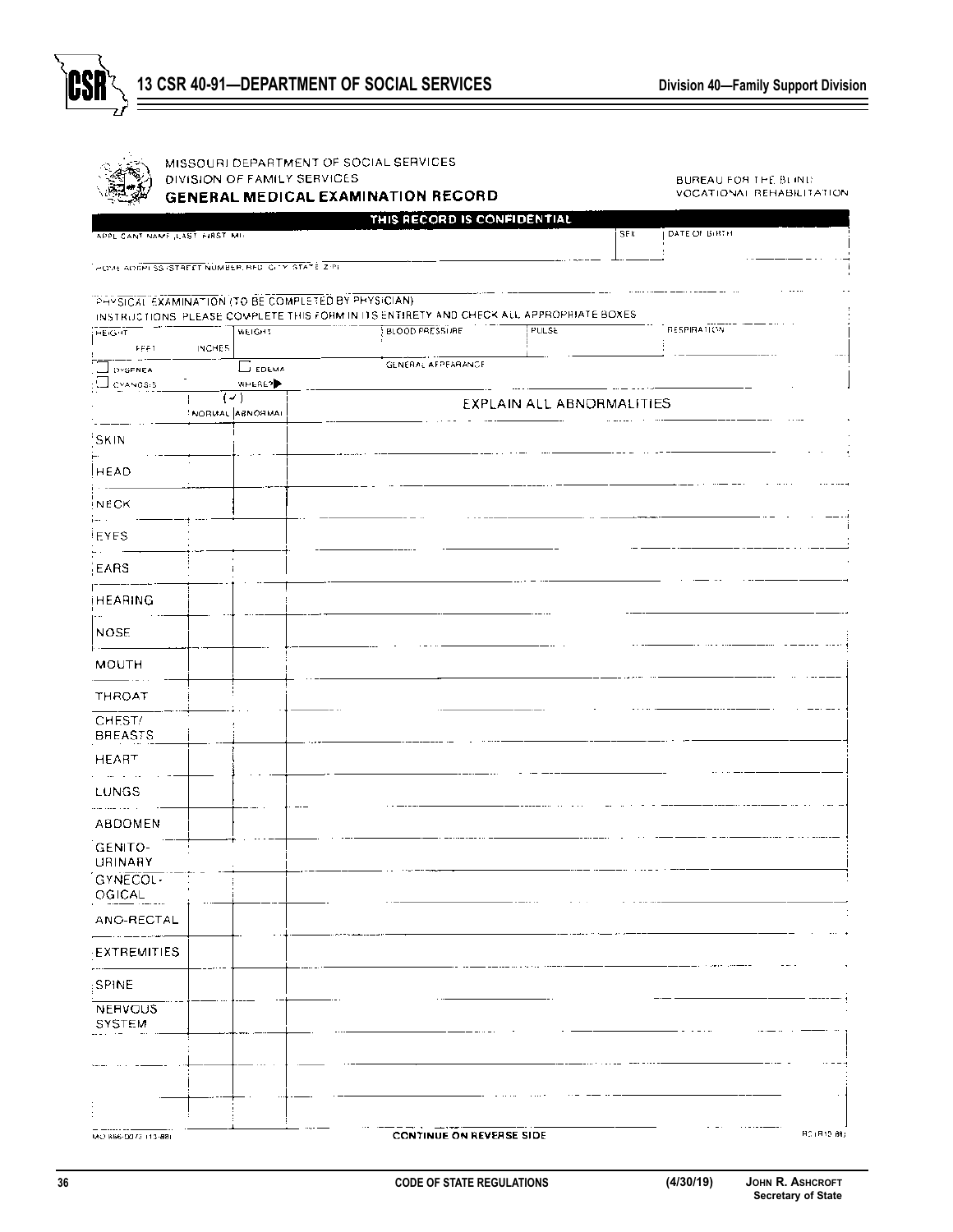|                                                    | IS THERE EVIDENCE OF ARTERIOSCLEROSIS |                                                                                                                                                                       |     |                                       | $\Box$ YES | ∐ no                                                                                                           |
|----------------------------------------------------|---------------------------------------|-----------------------------------------------------------------------------------------------------------------------------------------------------------------------|-----|---------------------------------------|------------|----------------------------------------------------------------------------------------------------------------|
|                                                    | DOES PATIENT HAVE HYPERTENSION?       |                                                                                                                                                                       |     |                                       | $\Box$ YES | ∃ NO                                                                                                           |
| IF NO, PLEASE EXPLAIN.                             | IS HYPERTENSION UNDER GOOD CONTROL?   |                                                                                                                                                                       |     |                                       | $\Box$ yes | ш но                                                                                                           |
|                                                    |                                       |                                                                                                                                                                       |     |                                       |            |                                                                                                                |
|                                                    |                                       |                                                                                                                                                                       |     |                                       |            |                                                                                                                |
| IS THE PATIENT DIABETIC?<br>IF NO. PLEASE EXPLAIN: | IS PATIENT INSULIN DEPENDENT?         | $\Box$ YES $\Box$ NO<br>$\Box$ YES $\Box$ NO<br>IF DIABETIC, WHEN WAS PATIENT LAST EXAMINED FOR THIS CONDITION?<br>IS DIABETES CURRENTLY UNDER GOOD CONTROL? EVES ENO |     |                                       |            | MONTH/YEAR                                                                                                     |
|                                                    |                                       |                                                                                                                                                                       |     |                                       |            |                                                                                                                |
|                                                    |                                       | A URINALYSIS MAY BE PERFORMED FOR THIS PATIENT IF YOUR FINDINGS INDICATE A NEED.                                                                                      |     |                                       |            |                                                                                                                |
|                                                    | <b>DATE</b>                           | SP GP                                                                                                                                                                 |     |                                       |            | <b>MICRO</b>                                                                                                   |
|                                                    |                                       |                                                                                                                                                                       | ALB | <b>SUGAR</b>                          |            |                                                                                                                |
|                                                    |                                       | IS PATIENT CURRENTLY ON MEDICATION? $\Box$ YES $\Box$ NO                                                                                                              |     | IF YES, PLEASE LIST MEDICATION BELOW: |            |                                                                                                                |
|                                                    |                                       |                                                                                                                                                                       |     |                                       |            |                                                                                                                |
|                                                    |                                       | TREATMENT OR HOSPITALIZATIONS WHICH YOU FEEL ARE NECESSARY FOR THIS PATIENT:                                                                                          |     |                                       |            | PLEASE DESCRIBE BELOW ANY SPECIALITY CONSULTATIONS, EVALUATIONS, DIAGNOSTIC PROCEDURES,                        |
|                                                    |                                       |                                                                                                                                                                       |     |                                       |            |                                                                                                                |
|                                                    |                                       |                                                                                                                                                                       |     |                                       |            |                                                                                                                |
|                                                    |                                       | LIMITATIONS, OTHER THAN VISUAL, WHICH SHOULD BE CONSIDERED?                                                                                                           |     | $\Box$ YES                            |            | AS A RESULT OF YOUR EXAMINATION OF THIS INDIVIOUAL, ARE THERE ANY PHYSICAL RESTRICTIONS OR<br>L NO LIMITATIONS |
|                                                    |                                       |                                                                                                                                                                       |     |                                       |            |                                                                                                                |
|                                                    |                                       |                                                                                                                                                                       |     |                                       |            |                                                                                                                |
|                                                    |                                       |                                                                                                                                                                       |     |                                       |            |                                                                                                                |
| URINALYSIS<br>IF YES, PLEASE LIST BELOW            |                                       |                                                                                                                                                                       |     |                                       |            |                                                                                                                |

13 CSR 40-91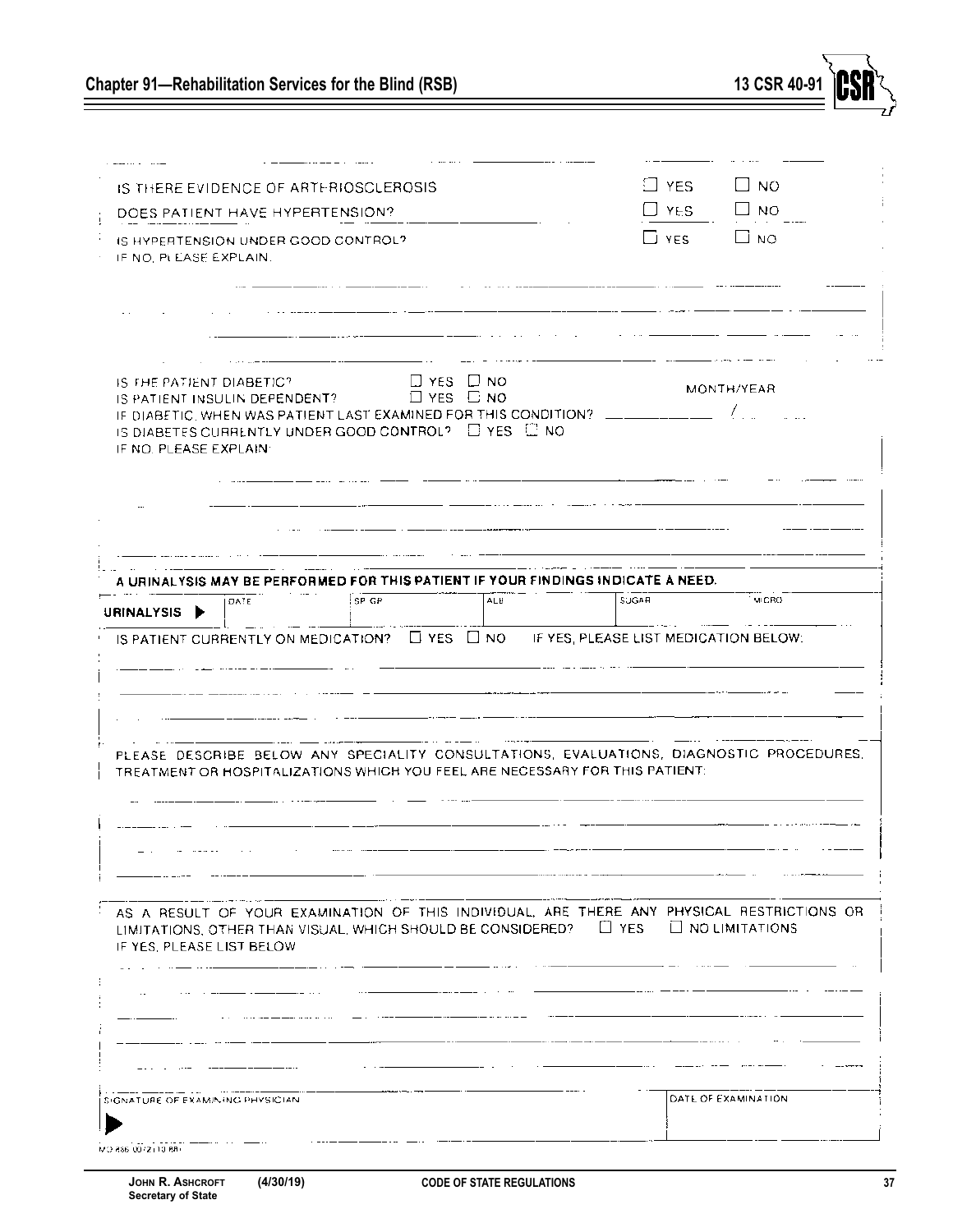

| TO EXAMINER: COMPLETE THIS SIDE OF FORM ONLY                                                                                                                                     |                                                                                       |            |                     |                         |                                          |
|----------------------------------------------------------------------------------------------------------------------------------------------------------------------------------|---------------------------------------------------------------------------------------|------------|---------------------|-------------------------|------------------------------------------|
| CLIENT'S NAME                                                                                                                                                                    |                                                                                       |            |                     |                         | DATE OF BIRTH                            |
| <b>ADDRESS</b>                                                                                                                                                                   |                                                                                       |            |                     | <b>PHONE NO</b>         |                                          |
|                                                                                                                                                                                  |                                                                                       |            |                     |                         |                                          |
| <b>NEAR</b>                                                                                                                                                                      | <b>VISUAL ACUITY</b><br><b>DISTANCE</b>                                               | <b>IOP</b> | PRESENT : ABSENT    | <b>BINOCULAR VISION</b> | <b>COLOR VISION</b><br>PRESENT<br>ABSENT |
| इ<br>Ĉ.                                                                                                                                                                          | $\overline{\mathbb{S}}$                                                               | ⋷          |                     |                         |                                          |
| OD                                                                                                                                                                               |                                                                                       |            |                     |                         |                                          |
| $\overline{\text{os}}$                                                                                                                                                           |                                                                                       |            |                     |                         |                                          |
| VISUAL FIELDS(CHECK)                                                                                                                                                             |                                                                                       |            |                     |                         |                                          |
| NOPMAL BY CONFRONTATION                                                                                                                                                          | A RESTRICTED (TIF RESTRICTED, SEND GOLDMAN III 4E ISOPTER OR EQUIVALENT FIELD REPORT) |            |                     |                         |                                          |
| <b>DIAGNOSIS</b>                                                                                                                                                                 |                                                                                       |            |                     |                         |                                          |
|                                                                                                                                                                                  |                                                                                       |            |                     |                         |                                          |
|                                                                                                                                                                                  |                                                                                       |            |                     |                         |                                          |
|                                                                                                                                                                                  |                                                                                       |            |                     |                         |                                          |
|                                                                                                                                                                                  |                                                                                       |            |                     |                         |                                          |
|                                                                                                                                                                                  |                                                                                       |            |                     |                         |                                          |
|                                                                                                                                                                                  |                                                                                       |            |                     |                         |                                          |
|                                                                                                                                                                                  |                                                                                       |            |                     |                         |                                          |
| <b>CONDITION (CHECK ALL THAT ARE APPLICABLE)</b>                                                                                                                                 |                                                                                       |            |                     |                         |                                          |
|                                                                                                                                                                                  |                                                                                       |            |                     |                         |                                          |
|                                                                                                                                                                                  |                                                                                       |            |                     |                         |                                          |
|                                                                                                                                                                                  | $\Box$ STABLE                                                                         |            | <b>E</b> RECURRENT  |                         | PERMANENT                                |
|                                                                                                                                                                                  | E IMPROVING                                                                           |            | <b>COMMUNICABLE</b> |                         |                                          |
|                                                                                                                                                                                  |                                                                                       |            |                     |                         |                                          |
|                                                                                                                                                                                  |                                                                                       |            |                     |                         |                                          |
|                                                                                                                                                                                  |                                                                                       |            |                     |                         |                                          |
|                                                                                                                                                                                  |                                                                                       |            |                     |                         |                                          |
|                                                                                                                                                                                  |                                                                                       |            |                     |                         |                                          |
|                                                                                                                                                                                  |                                                                                       |            |                     |                         |                                          |
|                                                                                                                                                                                  |                                                                                       |            |                     |                         |                                          |
|                                                                                                                                                                                  |                                                                                       |            |                     |                         |                                          |
|                                                                                                                                                                                  |                                                                                       |            |                     |                         |                                          |
|                                                                                                                                                                                  |                                                                                       |            |                     |                         |                                          |
|                                                                                                                                                                                  |                                                                                       |            |                     |                         |                                          |
|                                                                                                                                                                                  |                                                                                       |            |                     |                         |                                          |
| DATE OF                                                                                                                                                                          |                                                                                       |            | DATÉ OF             |                         |                                          |
| <b>EXAMINATION</b>                                                                                                                                                               |                                                                                       | TITLE      | REPORT              |                         |                                          |
|                                                                                                                                                                                  |                                                                                       |            |                     |                         |                                          |
|                                                                                                                                                                                  |                                                                                       |            |                     | PHONE NUMBER            |                                          |
|                                                                                                                                                                                  |                                                                                       |            |                     |                         |                                          |
|                                                                                                                                                                                  |                                                                                       |            |                     |                         |                                          |
| HEREDITARY<br>$\square$ PROGRESSIVE<br>PROGNOSIS<br><b>RECOMMENDATIONS</b><br><b>EXAMINER'S SIGNATURE</b><br><b>EXAMINERS ADDRESS</b><br>SEND COMPLETED REPORT TO:<br>STAFF NAME |                                                                                       |            |                     |                         |                                          |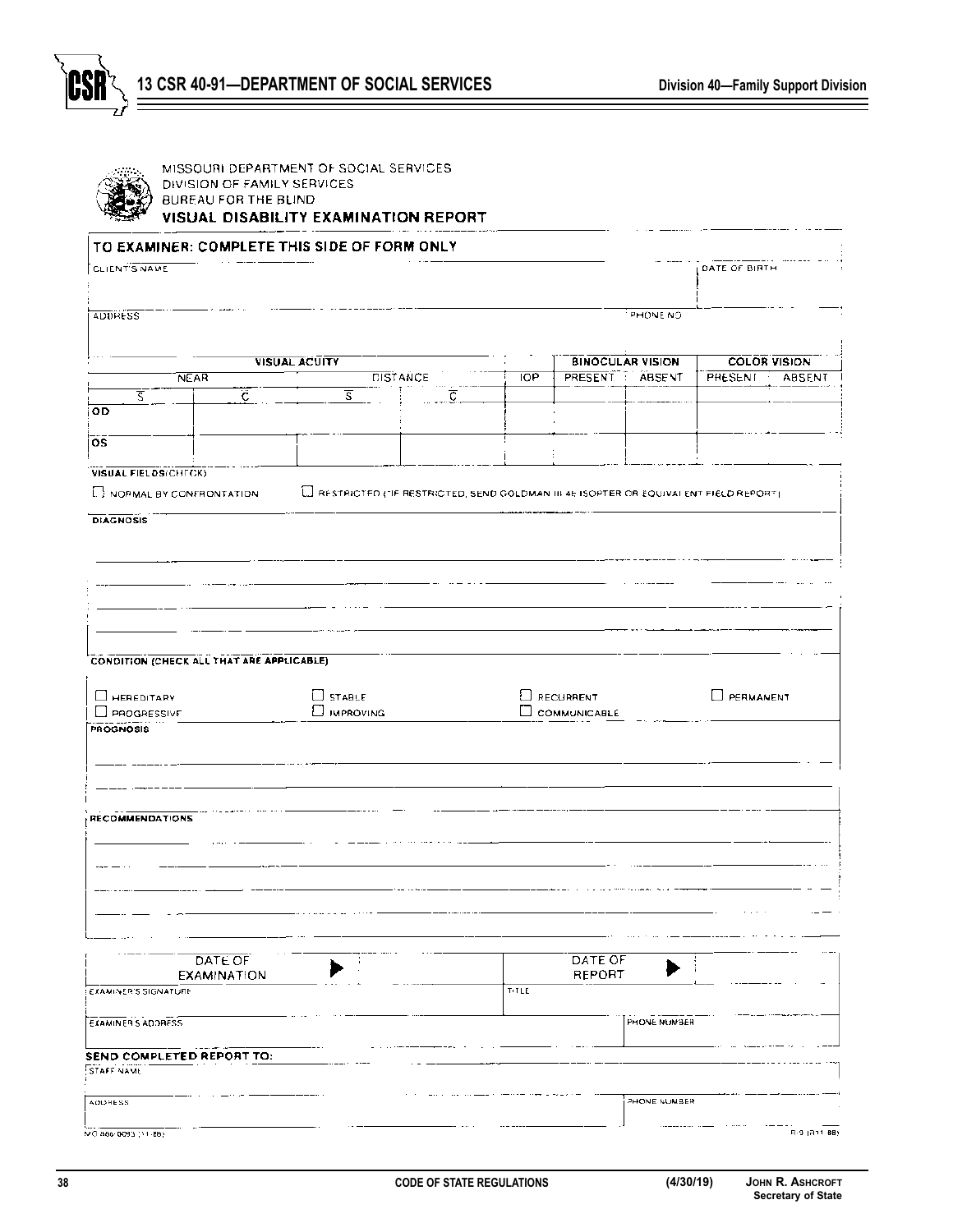

# OPTHALMOLOGICAL CONSULTATION REPORT

|     | CLIFNT FNAME                                                                                                                                   |                                                                                                                                                                                                              | CASE NO |              |              |
|-----|------------------------------------------------------------------------------------------------------------------------------------------------|--------------------------------------------------------------------------------------------------------------------------------------------------------------------------------------------------------------|---------|--------------|--------------|
|     | DATE SLOVEXAMINATIONISE                                                                                                                        |                                                                                                                                                                                                              |         | 道缝           |              |
|     | <b>SECTION I</b> VISUAL STATUS                                                                                                                 |                                                                                                                                                                                                              |         |              |              |
|     |                                                                                                                                                |                                                                                                                                                                                                              |         |              |              |
| A.  |                                                                                                                                                | The client has a non-progressive eye disease, and visual efficiency does not exceed 20 percent [1] YES                                                                                                       |         |              | lū no        |
| ŀΒ  |                                                                                                                                                | The client has a progressive eye disease, and visual efficiency does not exceed 64 percent.                                                                                                                  |         | $\Gamma$ YES | $\Box$ NO    |
| ٠C  | is not treated.                                                                                                                                | The client has a progressive eye disease, and visual efficiency exceeds 64 percent; however, the<br>nature of the eye disease is such that the client is susceptible to sudden visual loss if the condition. |         | $\equiv$ YES | $\square$ NO |
|     | SECTION II STATUS OF REPORT                                                                                                                    |                                                                                                                                                                                                              |         |              |              |
|     |                                                                                                                                                | (COMPLETE THIS SECTION ONLY IF EYE REPORT IS MORE THAN 90 DAYS OLD).                                                                                                                                         |         |              |              |
|     | visual loss.                                                                                                                                   | The client's eye condition is such that a current eye examination is needed in order to determine                                                                                                            |         | $\Box$ YES   | $\equiv$ NO  |
|     | SECTION III CONSULTANT RECOMMENDATIONS                                                                                                         |                                                                                                                                                                                                              |         |              |              |
| А   | If no, explain.                                                                                                                                | On the basis of the attached report(s), consultant concurs with treatment recommended by examiner.                                                                                                           |         | $\Box$ YES   | Li NG        |
|     |                                                                                                                                                |                                                                                                                                                                                                              |         |              |              |
| łВ  | There is reasonable expection that the recommended treatment will:<br>1. Restore or improve present vision<br>[12] Prevent further visual loss |                                                                                                                                                                                                              |         |              |              |
|     | $\Box$ 3. Provide other benefit to the client (explain).                                                                                       |                                                                                                                                                                                                              |         |              |              |
|     |                                                                                                                                                |                                                                                                                                                                                                              |         |              |              |
| įС. |                                                                                                                                                | List any physical or environmental limitations that should be observed by this client:                                                                                                                       |         |              |              |
|     |                                                                                                                                                |                                                                                                                                                                                                              |         |              |              |
| D.  | Suggested re-examination date<br>COMMENTS                                                                                                      |                                                                                                                                                                                                              |         |              |              |
|     |                                                                                                                                                |                                                                                                                                                                                                              |         |              |              |
|     |                                                                                                                                                |                                                                                                                                                                                                              |         |              |              |
|     | DATE OF CONSULTATION                                                                                                                           | S-GNATURE OF CONSULTANT                                                                                                                                                                                      |         |              |              |
|     | MID BAR-GOUR LET-ART                                                                                                                           |                                                                                                                                                                                                              |         |              |              |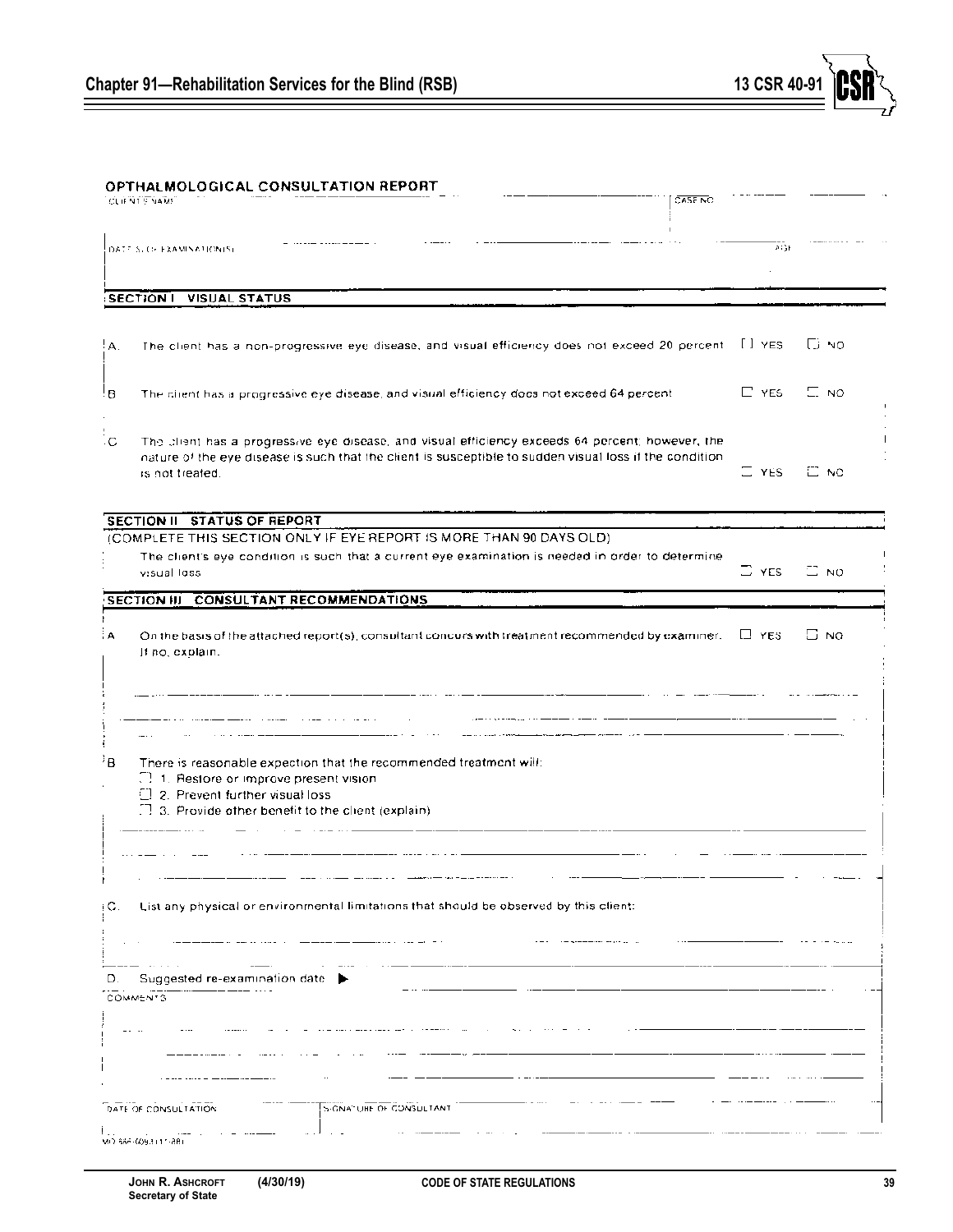



|                                                                                                                                                                                                                                                         | INDIVIDUALIZED WRITTEN REHABILITATION PROGRAM          |                                                               |                          |                                   | ORIGINAL<br><b>AMENDMENT</b> |
|---------------------------------------------------------------------------------------------------------------------------------------------------------------------------------------------------------------------------------------------------------|--------------------------------------------------------|---------------------------------------------------------------|--------------------------|-----------------------------------|------------------------------|
| NAME                                                                                                                                                                                                                                                    |                                                        |                                                               | CASE NUMBER              |                                   |                              |
| YOU HAVE BEEN DETERMINED ELIGIBLE FOR<br>U VOCATIONAL REHABILITATION SERVICES<br>$\Box$ EXTENDED EVALUATION                                                                                                                                             |                                                        | L. SUPPORTED EMPLOYMENT<br>$\square$ POST EMPLOYMENT SERVICES |                          | O Interim Eligibility<br>Services |                              |
| VOCATIONAL GOAL                                                                                                                                                                                                                                         |                                                        |                                                               |                          |                                   |                              |
|                                                                                                                                                                                                                                                         |                                                        |                                                               |                          |                                   |                              |
| SERVICE OBJECTIVE/GOAL                                                                                                                                                                                                                                  |                                                        |                                                               |                          |                                   |                              |
|                                                                                                                                                                                                                                                         |                                                        |                                                               |                          |                                   |                              |
|                                                                                                                                                                                                                                                         | VOCATIONAL REHABILITATION SERVICES                     |                                                               | <b>FUNDING</b><br>SOURCE | INITIATION<br>DATE                | <b>COMPLETION</b><br>DATE    |
|                                                                                                                                                                                                                                                         |                                                        |                                                               |                          |                                   |                              |
|                                                                                                                                                                                                                                                         |                                                        |                                                               |                          |                                   |                              |
|                                                                                                                                                                                                                                                         |                                                        |                                                               |                          |                                   |                              |
|                                                                                                                                                                                                                                                         |                                                        |                                                               |                          |                                   |                              |
| COMPARABLE SERVICES AND BENEFITS.                                                                                                                                                                                                                       |                                                        |                                                               |                          |                                   |                              |
|                                                                                                                                                                                                                                                         |                                                        |                                                               |                          |                                   |                              |
| EVALUATION CRITERIA AND SCHEDULE FOR REVIEW                                                                                                                                                                                                             |                                                        |                                                               |                          |                                   |                              |
|                                                                                                                                                                                                                                                         |                                                        |                                                               |                          |                                   |                              |
|                                                                                                                                                                                                                                                         |                                                        |                                                               |                          |                                   |                              |
|                                                                                                                                                                                                                                                         |                                                        |                                                               |                          |                                   |                              |
| SERVICE OBJECTIVE/GOAL                                                                                                                                                                                                                                  |                                                        |                                                               |                          |                                   |                              |
|                                                                                                                                                                                                                                                         |                                                        |                                                               |                          |                                   |                              |
|                                                                                                                                                                                                                                                         |                                                        |                                                               | <b>FUNDING</b>           | <b>INTIATION</b>                  | <b>COMPLETION</b><br>DATE    |
|                                                                                                                                                                                                                                                         | VOCATIONAL REHABILITATION SERVICES                     |                                                               | SOUHCE                   | DATE                              |                              |
|                                                                                                                                                                                                                                                         |                                                        |                                                               |                          |                                   |                              |
|                                                                                                                                                                                                                                                         |                                                        |                                                               |                          |                                   |                              |
|                                                                                                                                                                                                                                                         |                                                        |                                                               |                          |                                   |                              |
| the contract of the companion of the contract of the contract of the contract of the contract of the contract of the contract of the contract of the contract of the contract of the contract of the contract of the contract<br><b>Service Control</b> | the contract of the company of the<br>the same company |                                                               |                          |                                   |                              |
| $\sim$ $\sim$ $\sim$                                                                                                                                                                                                                                    |                                                        |                                                               |                          |                                   |                              |
| we assume that the contract $\mathcal{L}^{\mathcal{A}}$ , $\mathcal{L}^{\mathcal{A}}$ , $\mathcal{L}^{\mathcal{A}}$ , $\mathcal{L}^{\mathcal{A}}$ , $\mathcal{L}^{\mathcal{A}}$<br><b>Contract Contract</b>                                             |                                                        | --- -- -- -- -                                                |                          |                                   |                              |
|                                                                                                                                                                                                                                                         |                                                        | <b>Contract Contract State</b>                                |                          |                                   |                              |
| and the company                                                                                                                                                                                                                                         |                                                        |                                                               |                          |                                   |                              |
| $\cdots$<br>COMPARABLE SERVICES AND BENEFITS<br>EVALUATION CRITERIA AND SCHEDULE FOR REVIEW<br>and the control of the control of the community                                                                                                          |                                                        |                                                               |                          |                                   | and the con-                 |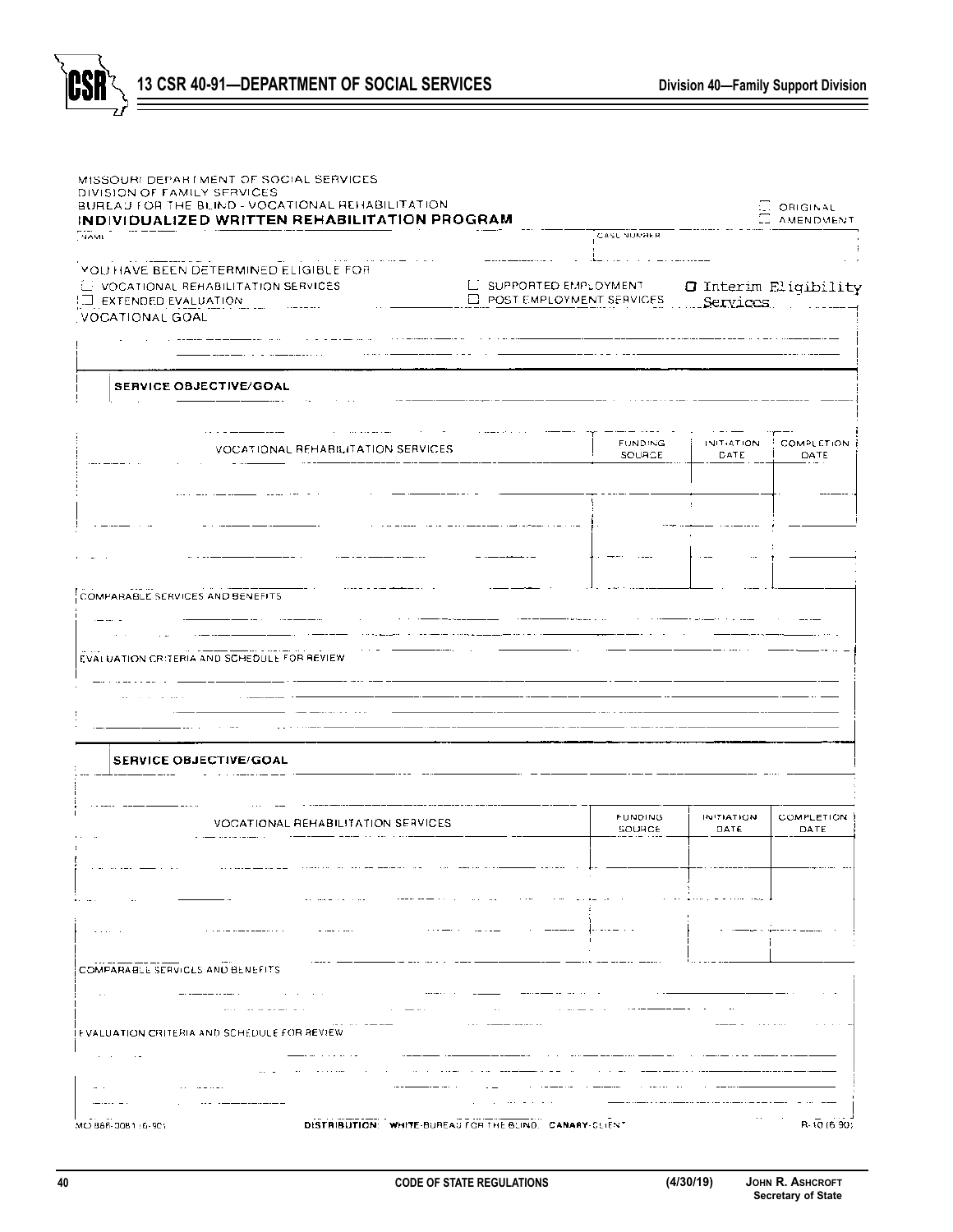

# VOCATIONAL REHABILITATION INDIVIDUALIZED WRITTEN REHABILITATION PROGRAM

The Missouri Bureau for the Blind provides vocational rehabilitation services to individuals with handicaps which allow them to: (1) prepare for, obtain, and maintain suitable employment. Services that the agency can provide depend on the availability of State and Federal funds.

#### **ELIGIBILITY**

To be eligible to receive vocational rehabilitation services, a person must have: (1) a disability that results in a substantial handicap to employment and meet visual disability requirements; and (2) a reasonable expectation. of becoming employed as a result of agency services. In the event that it is uncertain that VR services will help you in terms of employment, you may be given a period. of extended evaluation to assess your eligibility.

#### SUPPORTED EMPLOYMENT

Supported employment is competitive work in an integrated work setting with on-going support services for individuals with severe handicaps for whom employment has not traditionally occurred or has been interrupted or intermittent as a result of severe handicaps.

#### **RIGHTS**

You have the right to have your case reviewed at least every 12 months (or at least every 90 days if receiving extended evaluation services). Your progress will be discussed with you and recorded in your casefile. If you are a student receiving special education services through the school you attend, the Bureau and the school must share information planning services for your benefit.

It is your right to fully discuss all amendments to your program with your agency representative.

You must be given the opportunity to take part in any decision about changing your status from eligible to ineligible, and you are entitled to have an ineligibility decision reviewed in one year.

When you become employed, your case will be closed as soon as you and the agency agree that your job placement is satisfactory. For a reasonable time after closure, you may be eligible for additional services in order to keep your job.

# **CONFIDENTIALITY**

All information which you provide to the Bureau is confidential. The Bureau may share this information only in the management of your program unless you give written permission for it to be shared with other persons.

#### **RESPONSIBILITIES**

It is your responsibility to check with the Bureau before beginning any service to be sure that necessary funding has been arranged. You may not proceed with a service unless funding has been previously authorized. It is your responsibility to inform the Bureau about any changes in your program, family income or living arrangements.

Depending upon your financial situation, you may have to meet the cost of some of the services you will receive.

You may need to apply for benefits from other sources in order to help meet the costs of your program.

If in training, you must maintain acceptable grades and progress in order to ensure continued Bureau support.

# **APPEAL PROCEDURES**

You are encouraged to request an administrative review of your case if you feel that you are being denied services that you need or if you are being given services that you do not think are necessary. To request the review, contact in writing the Deputy Director, DFS/Bureau for the Blind whose address is 619 E. Capitol, Jefferson City, MO 65101.

You are entitled to a Fair Hearing by an Impartial Hearing Officer in lieu of or following an Administrative Review. A written request for a Fair Hearing must be sent to the Deputy Director, DFS/Bureau for the Blind whose address is 619 E. Capitol Ave., Jefferson City, Missouri. 65101.

#### **CLIENT ASSISTANCE PROGRAM**

If you are a vocational rehabilitation client of the Bureau there is a resource to help with any problems you may have with services provided by the Agency. You may contact Missouri Protection and Advocacy Services, 925 South Country Club Drive - B-1, Jefferson City, Missouri 65109. You may call them toll-free at 1-800-392-8667  $-$ Voice/TDD.

A periodic/annual review was conducted on: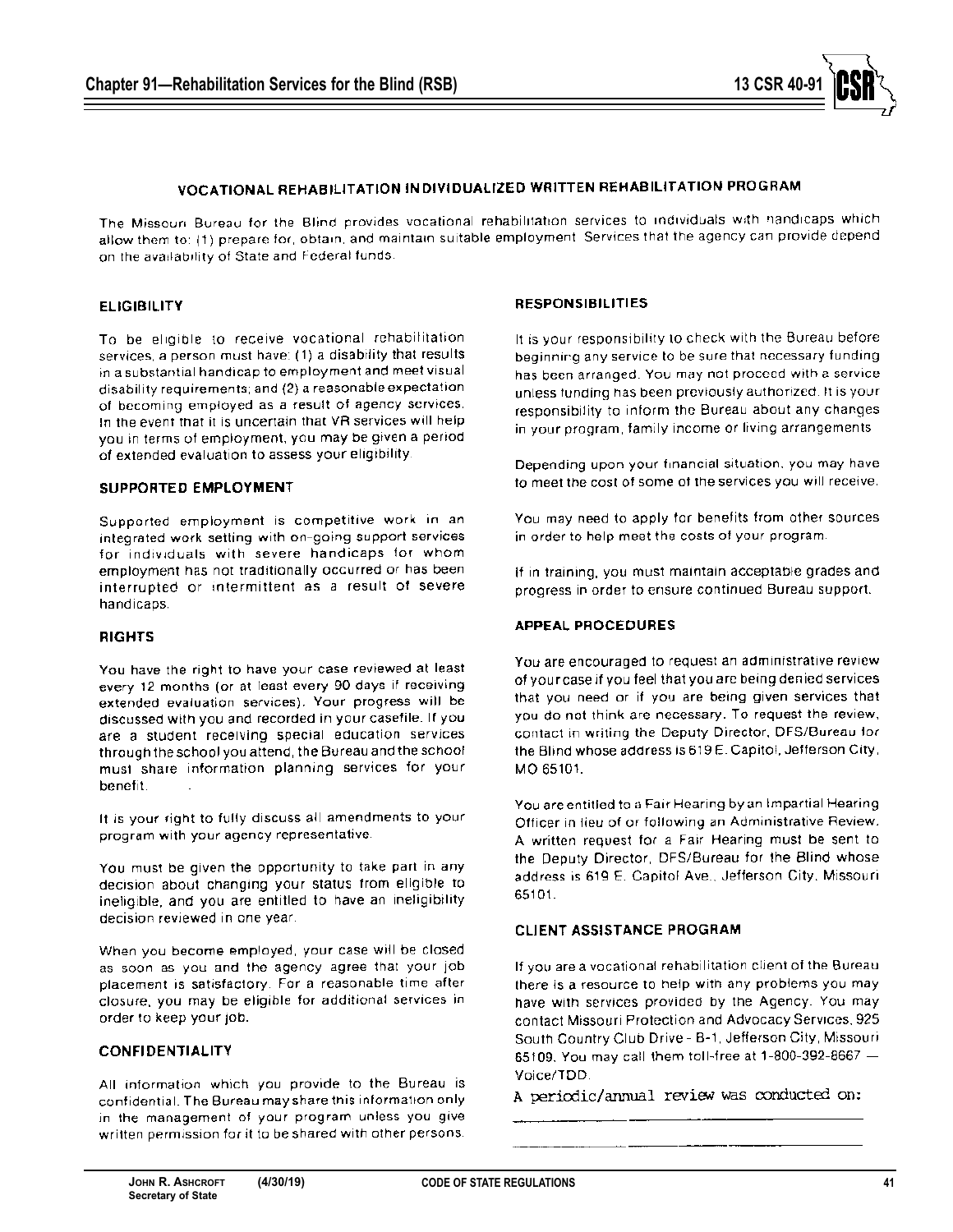

| <b>NAME</b>                                                                                     | CASE NUMBER      |                   | <b>EL OHIGINAL</b><br>AMENDMENT . |                    |
|-------------------------------------------------------------------------------------------------|------------------|-------------------|-----------------------------------|--------------------|
| SERVICE OBJECTIVE/GOAL                                                                          |                  |                   |                                   |                    |
|                                                                                                 |                  |                   |                                   |                    |
|                                                                                                 |                  | FUNDING.          | <b>INITIATION</b>                 | COMPLETION         |
| VOCATIONAL REHABILITATION SERVICES                                                              |                  | SOURCE            | DATE                              | DATE               |
|                                                                                                 |                  |                   |                                   |                    |
|                                                                                                 |                  |                   |                                   |                    |
|                                                                                                 |                  |                   |                                   |                    |
| COMPARABLE SERVICES AND BENEFITS                                                                |                  |                   |                                   |                    |
|                                                                                                 |                  |                   |                                   |                    |
|                                                                                                 |                  |                   |                                   |                    |
| EVALUATION CRITERIA AND SCHEDULE FOR REVIEW                                                     |                  |                   |                                   |                    |
|                                                                                                 |                  |                   |                                   |                    |
|                                                                                                 |                  |                   |                                   |                    |
|                                                                                                 |                  |                   |                                   |                    |
| SERVICE OBJECTIVE/GOAL                                                                          |                  |                   |                                   |                    |
|                                                                                                 |                  |                   |                                   |                    |
| VOCATIONAL REHABILITATION SERVICES                                                              |                  | FUNDING<br>SOURCE | INITIATION<br>DATE                | COMPLETION<br>DATE |
|                                                                                                 |                  |                   |                                   |                    |
|                                                                                                 |                  |                   |                                   |                    |
|                                                                                                 |                  |                   |                                   |                    |
|                                                                                                 |                  |                   |                                   |                    |
| COMPARABLE SERVICES AND BENEFITS                                                                |                  |                   |                                   |                    |
|                                                                                                 |                  |                   |                                   |                    |
| EVALUATION CRITERIA AND SCHEDULE FOR REVIEW                                                     |                  |                   |                                   |                    |
|                                                                                                 |                  |                   |                                   |                    |
|                                                                                                 |                  |                   |                                   |                    |
|                                                                                                 |                  |                   |                                   |                    |
| CLIENT RESPONSIBILITIES                                                                         |                  |                   |                                   |                    |
| .                                                                                               |                  |                   |                                   |                    |
| CLIENT VIEWS                                                                                    |                  |                   |                                   |                    |
|                                                                                                 |                  |                   |                                   |                    |
|                                                                                                 |                  |                   |                                   |                    |
| AS ASSESSED, POST EMPLOYMENT SERVICES SERVICES $\Box$ ARE $\Box$ ARE NOT INDICATED AT THIS TIME |                  |                   |                                   |                    |
| I HAVE PARTICIPATED IN THE DEVELOPMENT OF THIS                                                  | CLIENT SIGNATURE |                   |                                   | DATE               |
| REHABILITATION PROGRAM                                                                          |                  |                   |                                   |                    |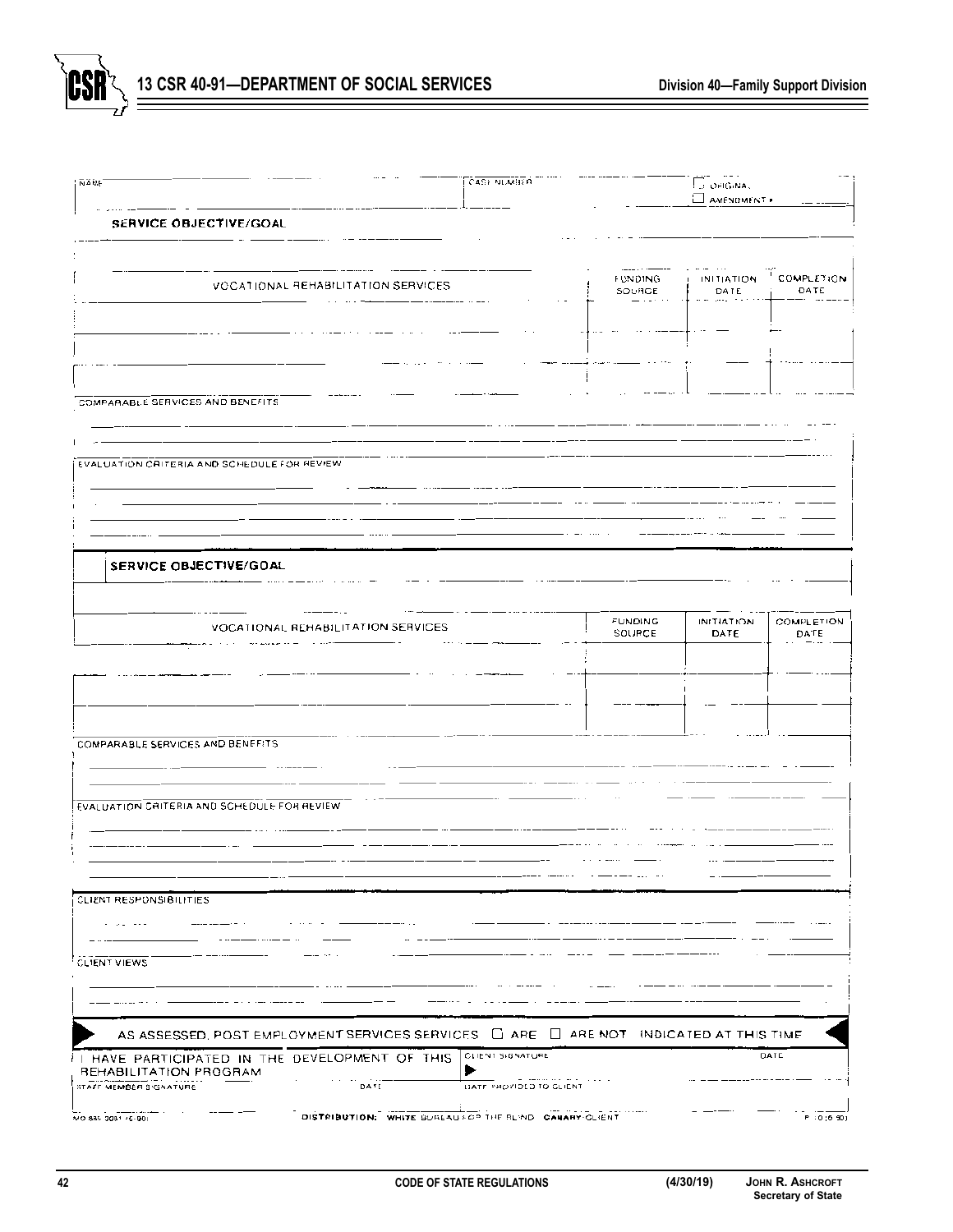

Protection, Use And Release Of Personal information

The Bureau for the Blind, through its policies and procedures complies with federal provisions of 34 CFR 361.49 as it relates to the protection, use and release of personal information.

All personal information of an applicant, client or former client of the Bureau for the Blind is used only for purposes directly connected with the administration of the individual's vocational rehabilitation application or program, except as described herein, and is considered confidential.

The Bureau for the Blind requires only that information necessary to determine client/applicant eligibility for services, scope of services necessary for successful client rehabilitation, the measurement of program services towards objectives and goals, and the financial participation and/or use of comparable services and benefits, if any, by the client in the provision of services.

Failure to provide the bureau with authorizations for release of information could result in the inability of the bureau to determine eligibility or to develop and implement the individualized written rehabilitation program.

The Bureau for the Blind does not routinely release personal information to any other agency. However, personal information is released to other agencies when required by federal or state laws or regulations, or upon request of the individual. parent or guardian, or other legal representative.

Personal information may be released without the written consent or authorization of the individual or his or her representative, to an organization, agency, or individual engaged in audit, evaluation, or research if the organization, agency, or individual uses such personal information only for the purposes directly connected with the administration of the vocational rehabilitation program or for purposes which would significantly improve the quality of life for persons with handicaps and only if the organization, agency, or individual assures that: (1) the information will be used only for the purpose for which it is provided; (2) the information will be released only to persons officially connected with the audit, evaluation, or research; (3) the information will be managed in a manner to safeguard confidentiality; (4) the information will not be released to the involved individual; (5) the final product or report will not reveal any personal identifying information without the informed written consent of the involved individual, parent or guardian, or other legal representative.

The Bureau for the Blind may also release personal information without the consent or authorization of the individual, the individual's parent, guardian, or other legal representative when: (1) it is required by federal or state laws; (2) it is in response to investigations in connection with law enforcement, fraud, or abuse except where expressly prohibited by federal or state laws or regulations; (3) it is in response to a judicial order;  $(4)$  it is in order to protect the individual or others when the individual poses a threat to his or her safety or the the safety of others.

On a need-to-know basis, the bureau may share confidential information with individuals, institutions and agencies with which the bureau contracts in order to determine eligibility or to provide services under the terms of an IWRP.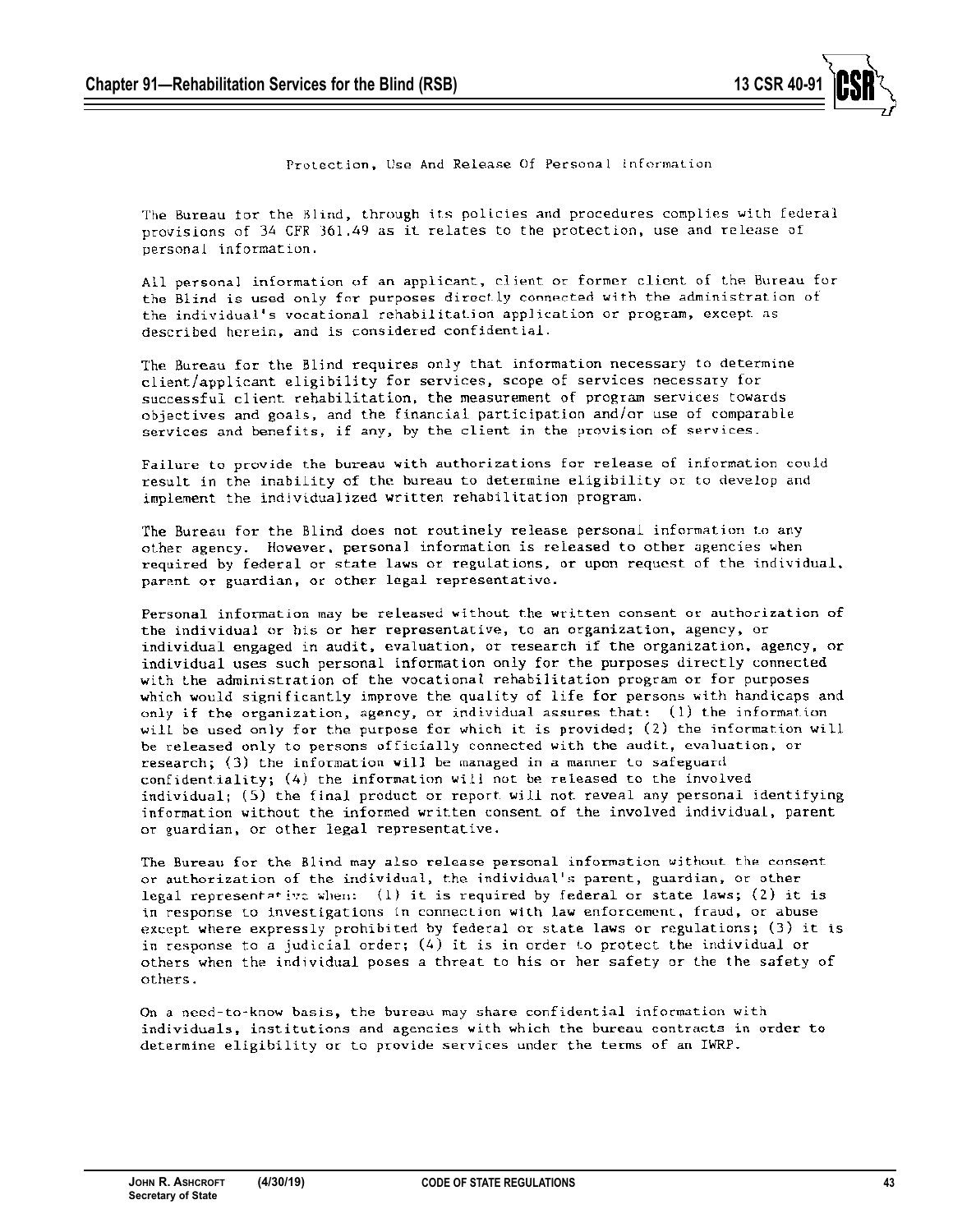13 CSR 40-91—DEPARTMENT OF SOCIAL SERVICES **Division 40—Family Support Division** 

CSF

|                                                                                                                |                          | <b>Missouri Division of Family Services</b><br>Rehabilitation Services for the Blind<br>Determination of Economic Need                         | $R_10A$<br>(Rev, 5/91)                            |
|----------------------------------------------------------------------------------------------------------------|--------------------------|------------------------------------------------------------------------------------------------------------------------------------------------|---------------------------------------------------|
|                                                                                                                |                          |                                                                                                                                                |                                                   |
|                                                                                                                |                          |                                                                                                                                                |                                                   |
|                                                                                                                |                          |                                                                                                                                                |                                                   |
|                                                                                                                |                          |                                                                                                                                                |                                                   |
|                                                                                                                |                          |                                                                                                                                                |                                                   |
|                                                                                                                |                          |                                                                                                                                                |                                                   |
| I.A. MONTHLY INCOME SOURCE                                                                                     | AMOUNT                   | II.A. RESOURCES                                                                                                                                | AMOUNT                                            |
| 1. Earned income                                                                                               |                          | 1. Real property                                                                                                                               | $\begin{array}{c}\nS \\ S \\ S \\ S\n\end{array}$ |
| 2. SSI                                                                                                         | $\frac{1}{2}$            | 2. Personal property                                                                                                                           |                                                   |
| 3. SSDI/OASI                                                                                                   |                          | 3. Saving/Checking                                                                                                                             |                                                   |
| 4. VA                                                                                                          | $\ldots$ . $\frac{1}{2}$ | Accounts/Cash<br>4. Investments                                                                                                                |                                                   |
| 5. PA                                                                                                          |                          | 5. Other                                                                                                                                       |                                                   |
| 6. Alimony                                                                                                     |                          |                                                                                                                                                |                                                   |
| 7. Child support                                                                                               | \$                       | <b>ILB.</b> Total Resources                                                                                                                    |                                                   |
| 8. Other<br>9. Other                                                                                           |                          | II.C. Exemption \$30,000/40,000                                                                                                                |                                                   |
| I.B. Total income                                                                                              | $\frac{3}{2}$            | II.D. Available to meet cost of<br>Services (total resources<br>less exemption) ****                                                           | s.                                                |
| I.C. Income deductions                                                                                         |                          |                                                                                                                                                |                                                   |
| 1. Mandatory                                                                                                   |                          |                                                                                                                                                |                                                   |
| Deductions*                                                                                                    |                          | III.A. Comparable Benefits                                                                                                                     |                                                   |
| 2. \$200 Client Earned                                                                                         |                          | 1. Medicaid                                                                                                                                    |                                                   |
| Income (Training                                                                                               |                          | 2. Medicare A B                                                                                                                                |                                                   |
| On(v)                                                                                                          |                          | 3. Health Insurance                                                                                                                            |                                                   |
| 3. Health Insurance                                                                                            |                          | 4. State Readers Fund                                                                                                                          |                                                   |
| 4. Court Ordered                                                                                               |                          | 5. Scholarship<br>6. Other                                                                                                                     |                                                   |
| Payments**                                                                                                     | $\sim$                   |                                                                                                                                                |                                                   |
| 5. Family Member<br>VR Plan***                                                                                 |                          |                                                                                                                                                |                                                   |
| 6. Unreimbursable                                                                                              |                          |                                                                                                                                                |                                                   |
| Cost Of Earning                                                                                                |                          |                                                                                                                                                |                                                   |
| Income                                                                                                         | $S \sim 1$               | III.B. Total Comparable<br>Benefits*****                                                                                                       |                                                   |
| I.D. Total Income                                                                                              |                          |                                                                                                                                                |                                                   |
| Deductions                                                                                                     | \$                       |                                                                                                                                                |                                                   |
| I.E. Total Available                                                                                           |                          |                                                                                                                                                |                                                   |
| Income (Total                                                                                                  |                          |                                                                                                                                                |                                                   |
| Income Less Total                                                                                              |                          |                                                                                                                                                |                                                   |
| Income Deductions (I.B. - I.D.))                                                                               | \$                       |                                                                                                                                                |                                                   |
| IV.A. ECONOMIC NEED<br>2. Total Available Income (I.E.)<br>3. Surplus/Deficit (MSA less Available Income) **** |                          | 1. Monthly Standard Allowance (MSA)-Economic Need \$3000 + \$500 for each additional member of family unit                                     | $\frac{1}{2}$                                     |
| *Deductions required by law (SS, federal, state & local taxes)<br>**Child support/alimony                      |                          | *** Actual monthly amount being expended by this family unit for a VR plan for another member of this family unit. Form R-10 A must be revised |                                                   |

immediately when funds are no longer being expended on the other family member.<br>\*\*\*\*Any surplus will be used in Section V. of this form.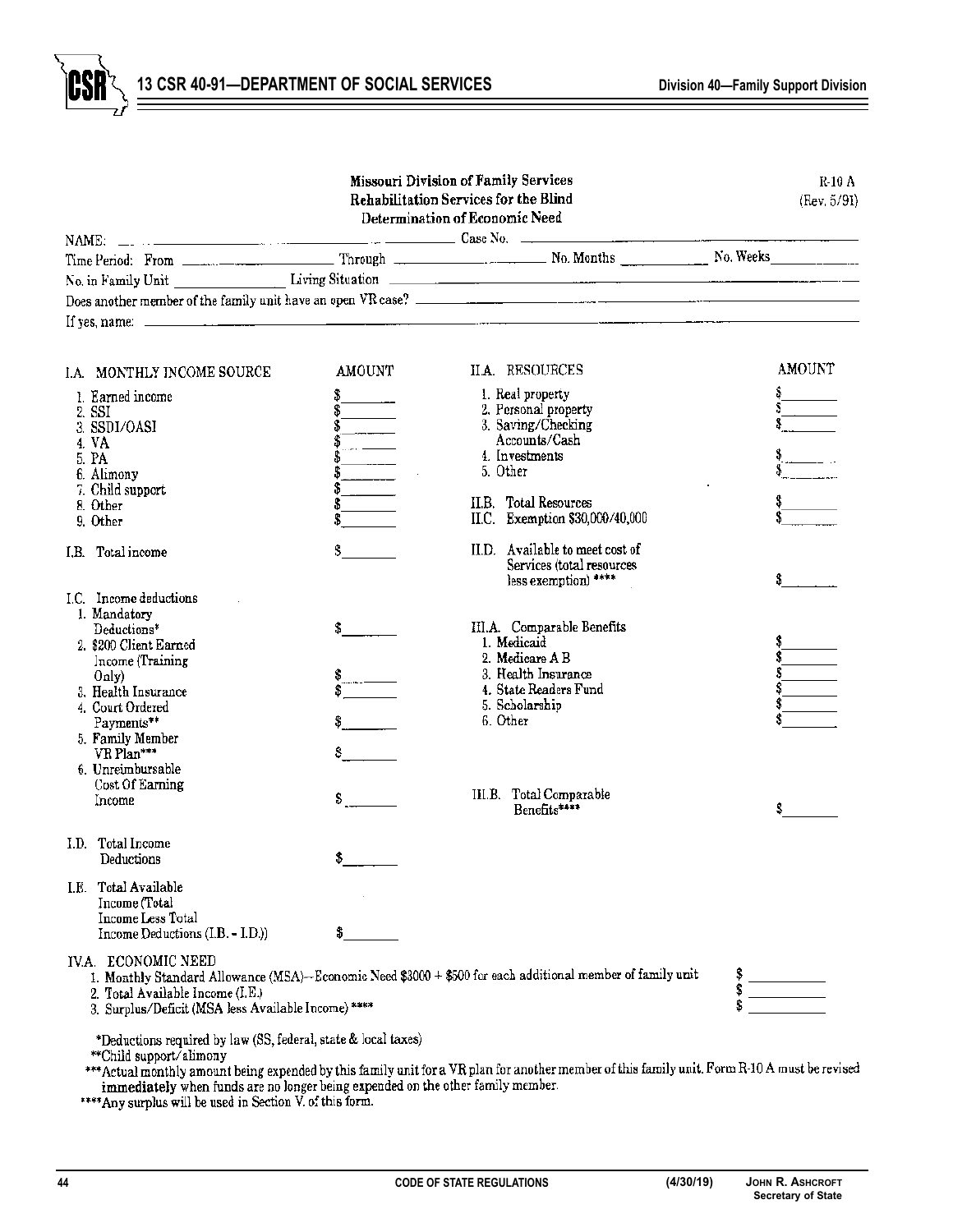

# V. COST OF SERVICES/ASSIGNMENT OF COST

|       | (III, B)<br>۶                 | (II.A.)<br>Š                                 | (I.E.)                                    |                   |
|-------|-------------------------------|----------------------------------------------|-------------------------------------------|-------------------|
| COST  | COMPARABLE<br><b>BENEFITS</b> | <b>CLIENT</b><br>PAYMENT<br><b>RESOURCES</b> | <b>CLIENT</b><br>PAYMENT<br><b>INCOME</b> | AGENCY<br>PAYMENT |
|       |                               |                                              |                                           | 12.               |
|       |                               |                                              |                                           |                   |
|       |                               |                                              |                                           |                   |
|       |                               |                                              |                                           |                   |
|       |                               |                                              |                                           |                   |
|       | $\sim$ $\sim$                 |                                              |                                           |                   |
|       |                               |                                              |                                           |                   |
|       |                               |                                              |                                           |                   |
| $***$ |                               |                                              |                                           | ****              |
|       |                               |                                              |                                           |                   |

\*Available income is number of months in plan period times adjusted income R-10B, line II.9. when maintenance is being paid. Available income is number of months in plan times income surplus R-10 A, Line IV.A.3. if maintenance is not being paid.

\*\*Total cost for maintenance is the total adjusted income (R-10 B, line H.9.) plus monthly maintenance allowable (R-10 B, Pg. 2) times the number of months in plan period.

Only the client's maintenance is shown under maintenance. Family maintenance should be identified and shown as "other."

\*\*\*Total cost of services

\*\*\*\*Total cost less all similar benefits, availabe income, available resources

Note: Comparable benefits and client payments must be applied first to those items that have fixed total costs, such as tuttion. These resources cannot be used for items that do not have fixed total costs such as books & supplies, until all fixed costs have been covered. This does not apply to awards for a specific purpose such as state readers fund. No agency cost may be shown until totals for comparable benefits, client resources and income equal or exceed those totals shown as available from these sources.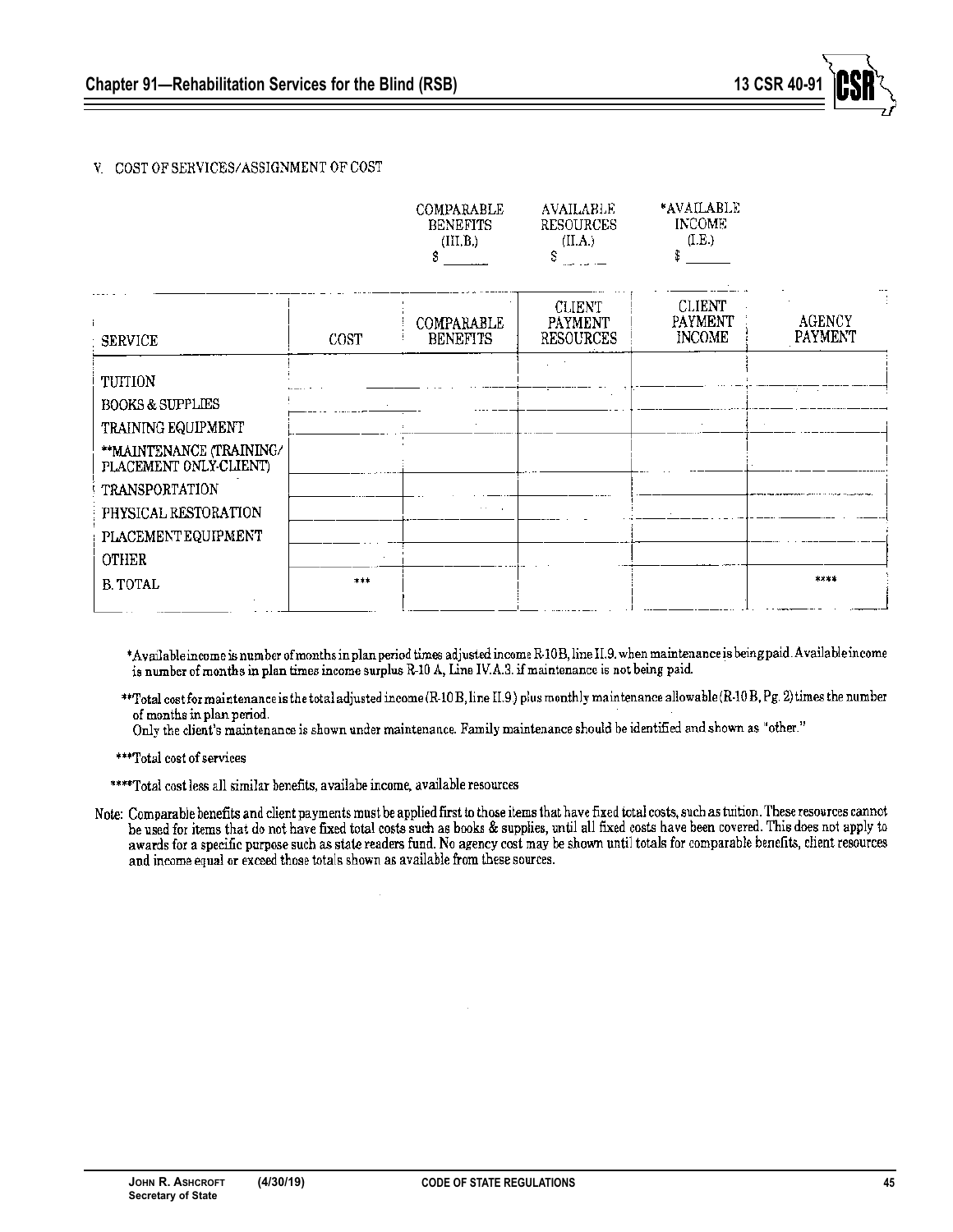

# Instructions for Completion of Form R-10 A

#### **DEFINITIONS**

I. Family Unit

- A. Married Client
- A married client's spouse and dependent children are considered part of the family unit, regardless of method used in filing taxes. B. Single Dependent Client
- The family unit consists of the unit which claims the client as a dependent for federal tax purposes.
- C. Single Independent Client
- The unit consists of the unit which the client claims as dependent(s) for federal tax purposes.
- II. Two Clients Living Together as a Family Unit

Use all income and MSA for the entire family unit for both clients. Any available resources or income must be applied to the first services provided regardless of which client has income/resources and which client the services are being provided to.

When preparing the economic need section for the second client any income being applied to the first client's cost of services will appear as a deduction to income in I.C.5. Resources applied to the first client's cost of services should appear as a deduction to resources for the second client's economic need determination. The \$40,000 exemption for the second client would be increased by the amount of the expenditure made for the first client.

When the economic need section shows another family member is a client, the economic need section completed for the first client should be referred to in completing the current client's economic need.

When a client initially indicates another family member is a client the other client's economic need section should be amended to show two family members as clients.

III. Current monthly income must be documented. This should be the last full month's income if income is consistent. If income is not consistent, use either the previous year's tax return or the monthly average income to date for the calendar year. The VRC should use the method he/she feels most accurately represents the client's current income. If the URC is unable to document, call State Office for verification. \$200 per month of CLIENT'S EARNED INCOME may be deducted from available income for clients who are participating in a training program.

When diagnostic services cannot be obtained without agency provision of transportation service this service may be paid without regard to economic need. Transportation includes subsistence costs (meals and lodging required for the transportation). Transportation is also a support service and cannot be furnished except to allow an individual to participate in a primary VR service.

IV. Resources invested in a qualified retirement plan do not have to be considered as available resources.

All other investments must be considered available resources. The amount to be considered is the present total of the investment minus any penalty for liquidation.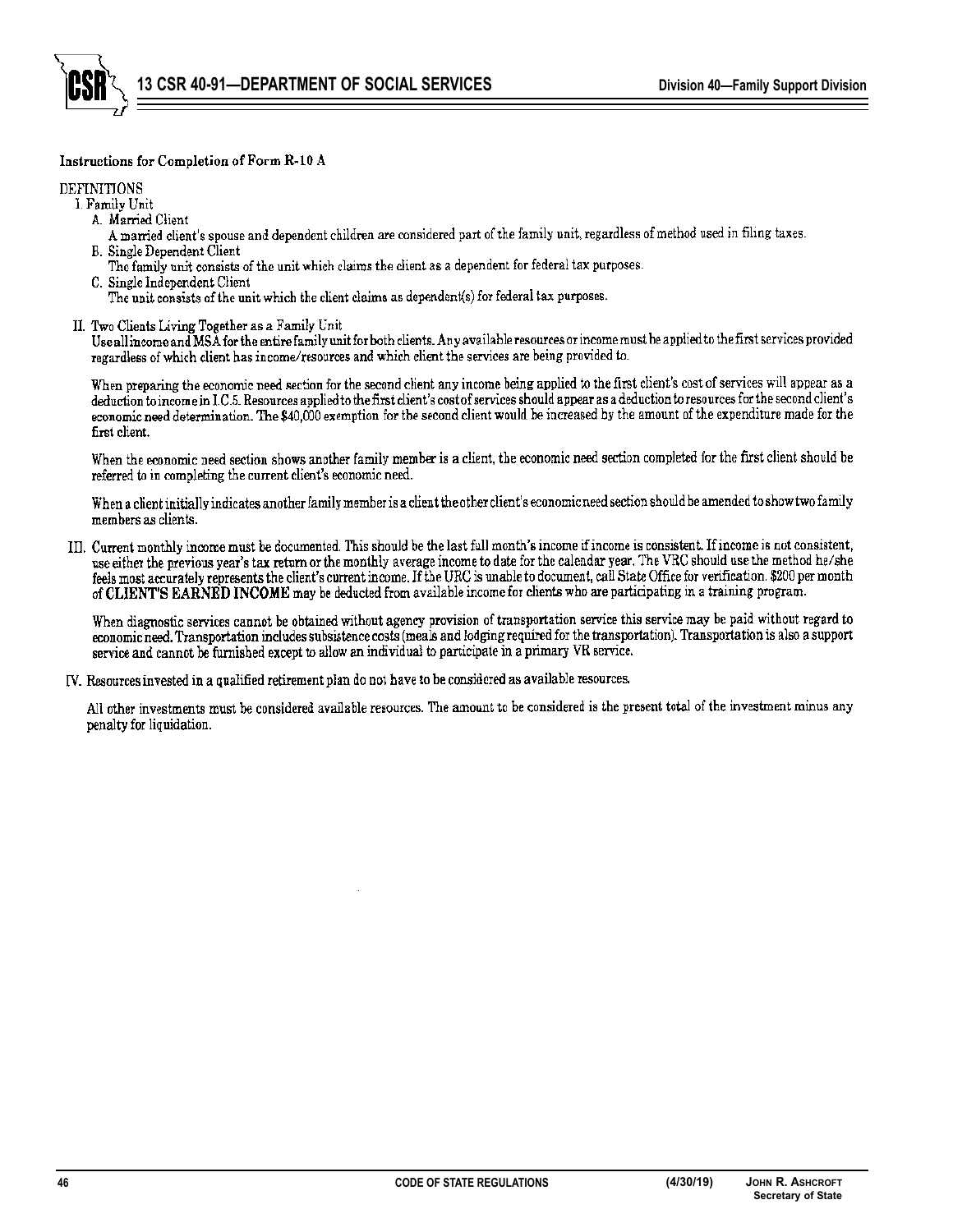

Chapter 91—Rehabilitation Services for the Blind (RSB) 13 CSR 40

\*\*COMPLETE ONLY 9 OR 10-If income exceeds reductions complete item 9 If reductions exceed income complete item 10

\*Net reduction of client support of family is earned income given up less cash payments such as SSDI which begin after earned income is no longer being received.

\*\*Net reduction of income is net reduction of client support of family less client maintenance.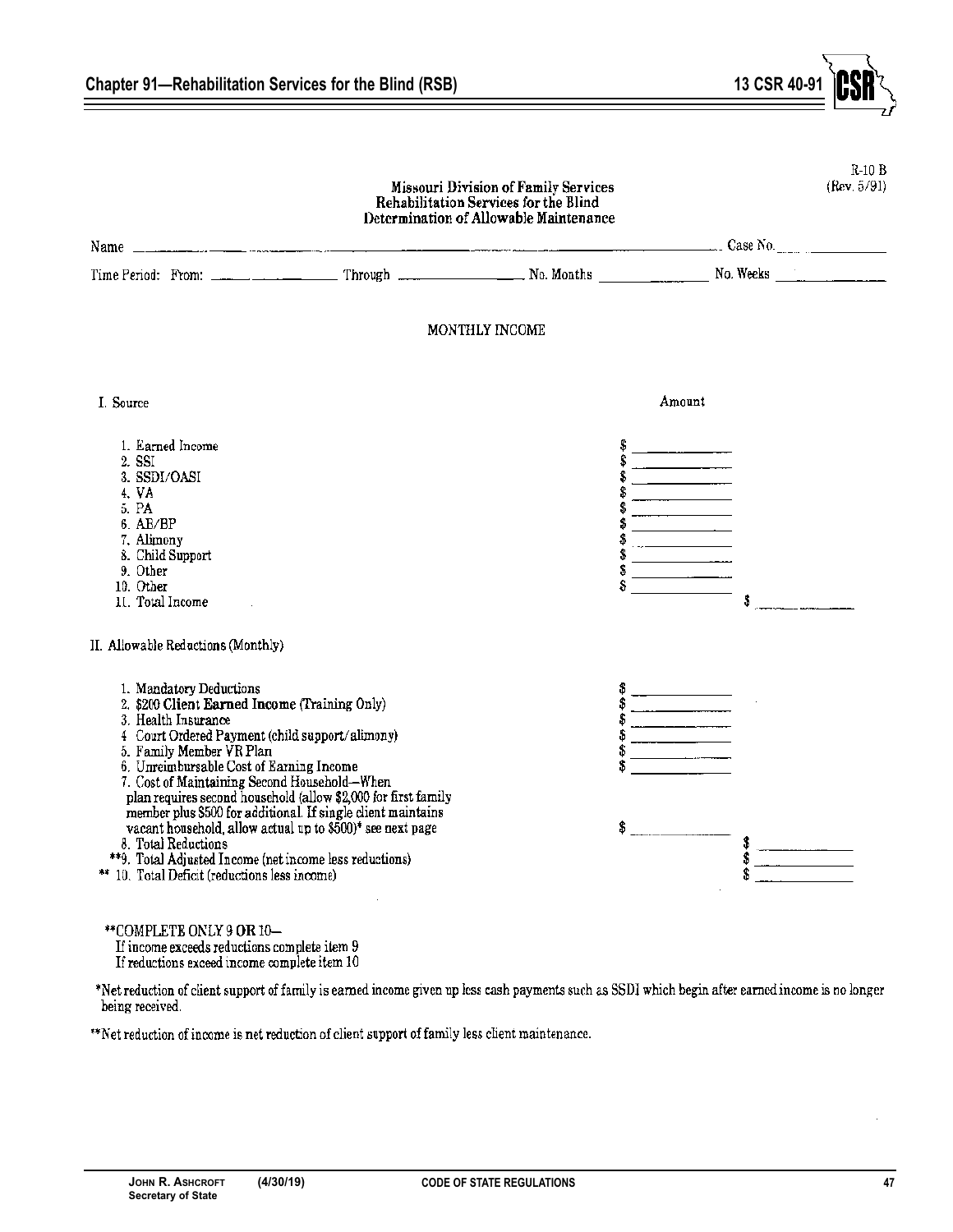



|                                                                                                                                                                                                                                                                                                                                 |                                   | $R-10B$<br>(Rev. 5/92) |
|---------------------------------------------------------------------------------------------------------------------------------------------------------------------------------------------------------------------------------------------------------------------------------------------------------------------------------|-----------------------------------|------------------------|
| Maintenance Computation                                                                                                                                                                                                                                                                                                         |                                   |                        |
| III. Client Maintenance                                                                                                                                                                                                                                                                                                         |                                   |                        |
| All income and reductions must be verified.                                                                                                                                                                                                                                                                                     |                                   |                        |
| **1. Maximum Monthly Maintenance Allowance<br>2. Less Adjusted Income (R-10 B, II.9.)<br>3. Deficit<br>4. Monthly Maintenance Allowable<br>For BEP, college dorm, residential PVA or placement<br>enter deficit. All others enter lessor of deficit<br>or $$500.$<br>5. Less Similar Benefits<br>6. Monthly Maintenance Payment |                                   | Ŝ<br>\$<br>Ŝ           |
| *This section must be completed for single individual<br>maintaining a second household R-10 B, II.7.                                                                                                                                                                                                                           |                                   |                        |
| Rent/House payment<br>Property taxes<br>Property insurance<br>Electricity (vacation rate)<br>Water/sewer (vacation rate)<br>Telephone (single line local only)<br>Gas<br><b>TOTAL</b>                                                                                                                                           | <u>and</u> the state of the state |                        |
| **This section must be completed for BEP or other structured<br>situation that used actual cost as basis for MSA. This section<br>is for use only with "Description of Living Situations," item 7.                                                                                                                              |                                   |                        |
| Rent<br>Electricity<br>Water/sewer<br>Telephone (single line local only)<br>Gas<br>Personal incidentals<br>Food<br><b>TOTAL</b>                                                                                                                                                                                                 |                                   | S                      |

\*Net reduction of client support of family is earned income given up less cash payments such as SSDI which begin after earned income is no longer being received.

\*\*Net reduction of income is net reduction of client support of family less client maintenance.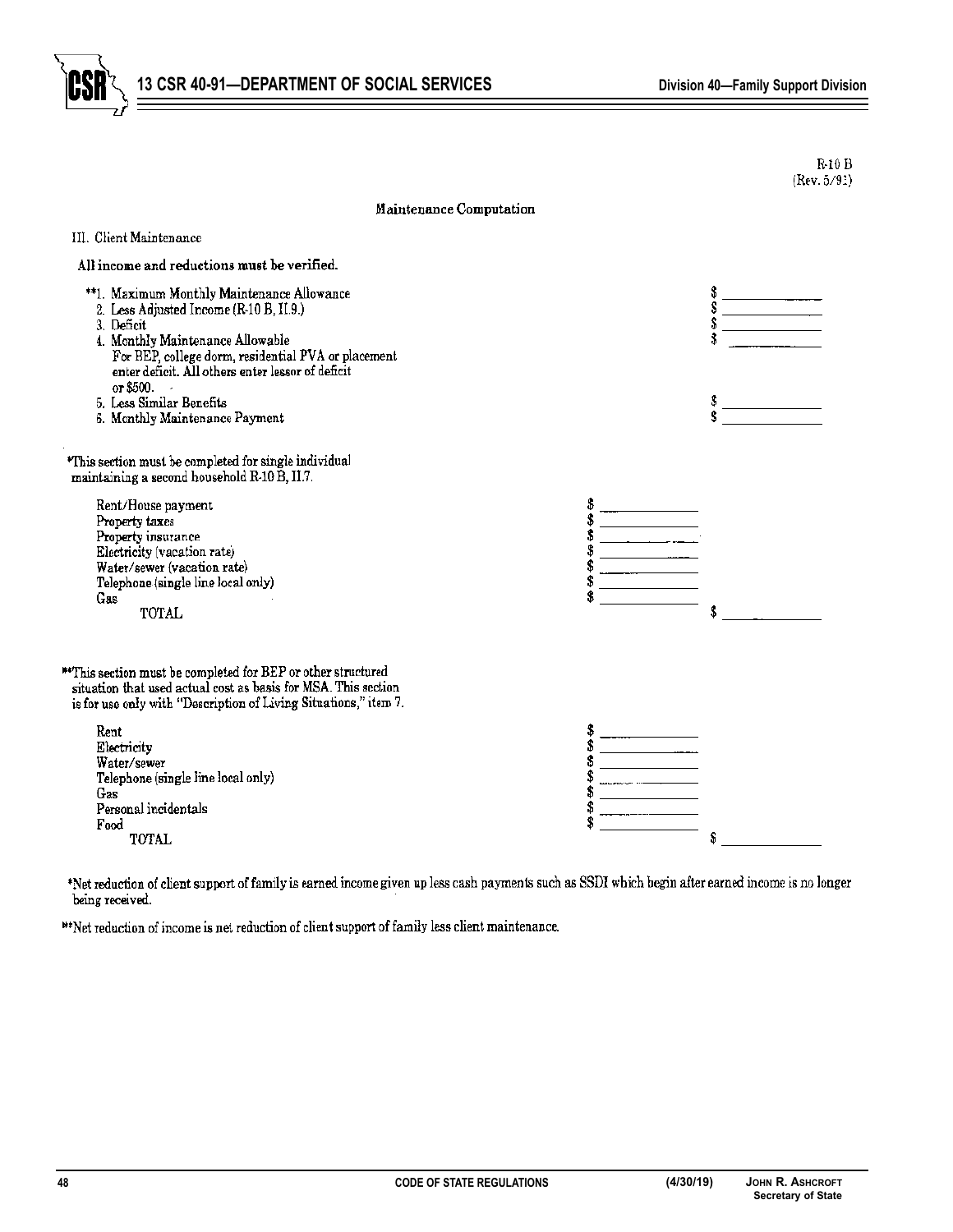

# Maintenance Payment for Family Members

 $R-10B$ (Rev. 5/91)

Payable only when the client is participating in training and that participation has directly resulted in reduction of support for dependents. If client rayable only when the chefit is participating in training that have participated into

| IV. Client in Household                                                               |                                       |
|---------------------------------------------------------------------------------------|---------------------------------------|
| PAYMENT LIMITED TO LEAST OF FOLLOWING:                                                |                                       |
| A.1. Net reduction of client support of family*                                       | $\frac{1}{2}$                         |
| 2. Less client maintenance                                                            | <u> 1999 - Jan Jawa</u><br>Ŝ.         |
| 3. Net Reduction in Family Income**                                                   | <u>and the community of the state</u> |
| B.1. Deficit computed for client maintenance<br>(Greater of R-10 B, II.10. or III.3.) | \$                                    |
| 2. Less maintenance payment to client                                                 | <u> 1999 - Jan Ja</u>                 |
| 3. Unmet deficit                                                                      | $\degree$                             |
| C. \$200 times # family members (excluding client)                                    | \$                                    |
| D. Monthly family maintenance payment<br>(Least of A.3., B.3., or C.)                 |                                       |
|                                                                                       |                                       |
| V. Client out of Household                                                            |                                       |
| PAYMENT LIMITED TO LEAST OF THE FOLLOWING                                             |                                       |
| A. Total deficit income (R-10 B, II.10.)                                              |                                       |
| B. \$200 times number of members of family unit remaining in home                     |                                       |
| C.1. Earned income given up by client                                                 | and the company                       |
| 2. Less benefits began as result of income reduction                                  | <u> 1989 - Jan Barnett, politik</u>   |
| 3. Net reduction of client support of family*                                         | <u> 1990 - Jan Barnett, polit</u> ik  |
| D. Family maintenance to be paid<br>(Least of A., B. or C.3)                          |                                       |

\*Net reduction of client support of family is earned income given up less cash payments such as SSDI which begin after earned income is no longer being received.

\*\* Net reduction of income is net reduction of client support of family less client maintenance.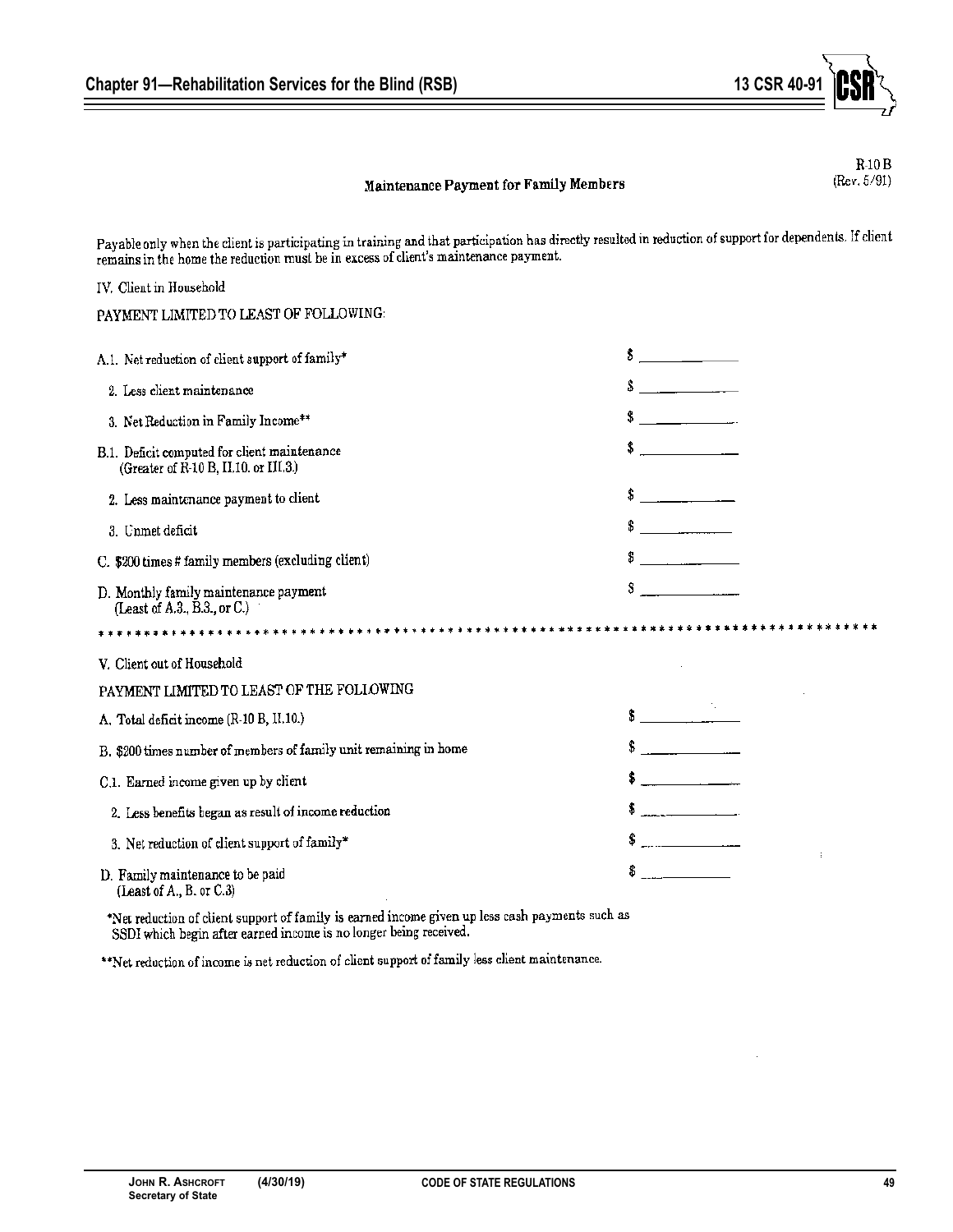

# Instructions for Completion of Form R-10 B

#### Maintenance

Note: The following instructions relate to computing maintenance payments. All available resources (R-10 A, II.D) must be used prior to agency payment for maintenance.

#### Description of Living Situations

Maintenance is payable for the purpose of enabling a client to participate in a primary VR service. The Monthly Standard Allowance (MSA) for each client will be computed in accordance with the following descriptions:

- 1. Dependent client living with parents while participating in training: MSA = the amount of any meal which must be purchased during the training day.
- 2. Client with spouse or dependents (family unit remains together) (includes college or vocational/technical school student when college has no dorms):  $MSA = $500$  plus \$250 for each additional family member.
- 3. Independent family member leaving home: MSA = client's MSA only.
- 4. College student living in dorm:

a. State college: MSA = least expensive dorm charge for double occupancy with air conditioning and maximum meal plan at college attended; plus \$120 per month incidental allowance, plus \$6.00 per meal for meals not included in meal plan.

b. Private college: MSA = least expensive dorm charge for double occupancy with air conditioning and maximum available meal plan at University of Missouri-Columbia; plus \$120 per month incidental allowance, plus \$6.00 per meal for meals not included in meal plan.

5. Single college student living off-campus (when college has dorms)

a. State college: MSA = least expensive dorm charges for double occupancy with air conditioning and maximum available meal plan at college attended; plus \$120 per month incidental allowance, plus \$6.00 per meal for meals not included in meal plan.

b. Private college: MSA = least expensive dorm charge for double occupancy with air conditioning and maximum available meal plan at University of Missouri-Columbia; plus \$120 per month incidental allowance, plus \$6.00 per meal for meals not included in meal plan.

6. Rehabilitation Facility

a. Personal and vocational adjustment evaluation during statuses 02, 10, 24: Contracted cost for room and board-not based on need; personal incidental,  $MSA = $120$  per month—based on need.

b. Personal and vocational adjustment training: Tuition including room and board at facility—not based on need; incidental allowance, MSA = \$120 per month-based on need.

- c. Skill training (facility with dorm): MSA = cost of dorm-based on need, plus \$120 per month incidental allowance-based on need.
- d. Skill training (no dorm available);  $MSA = $500$ -based on need.
- 7. Structured living situation—BEP trainees: MSA = actual amount of room and board as arranged by agency plus \$120 per month incidental allowance. ACTUAL expenses MUST be itemized.
- 8. Maintenance to a client who relocates to accept employment: Costs of relocation may be paid only from the date the client initiates relocation, not to exceed two weeks before the date employment begins, until the net earned income received combined with other income received for the period equal a full month's net salary, up to the maximum allowable maintenance. The maintenance shall not exceed the amount of the paycheck or allowable maintenance, whichever is less. MSA for the first month of employment is the allowance for food and incidentals (\$340) plus the cost of initiating rent and maintaining the apartment for the first month.

Note: There is no MSA given for physical restoration because maintenance is no longer provided for physical restoration services.

#### Dependency/Dual Households

1. Independent family member leaving home: Use R-10 A and R-10 B to compute the amount to be left with the family unit and the amount to be applied to the cost of the client's plan. This means two households will be maintained. Compute the amount of income to leave with the unit in the original household by allowing \$2,000 for the first family member and \$500 for additional family members remaining in the original household. This total should be entered on Form R-10 B, H.7.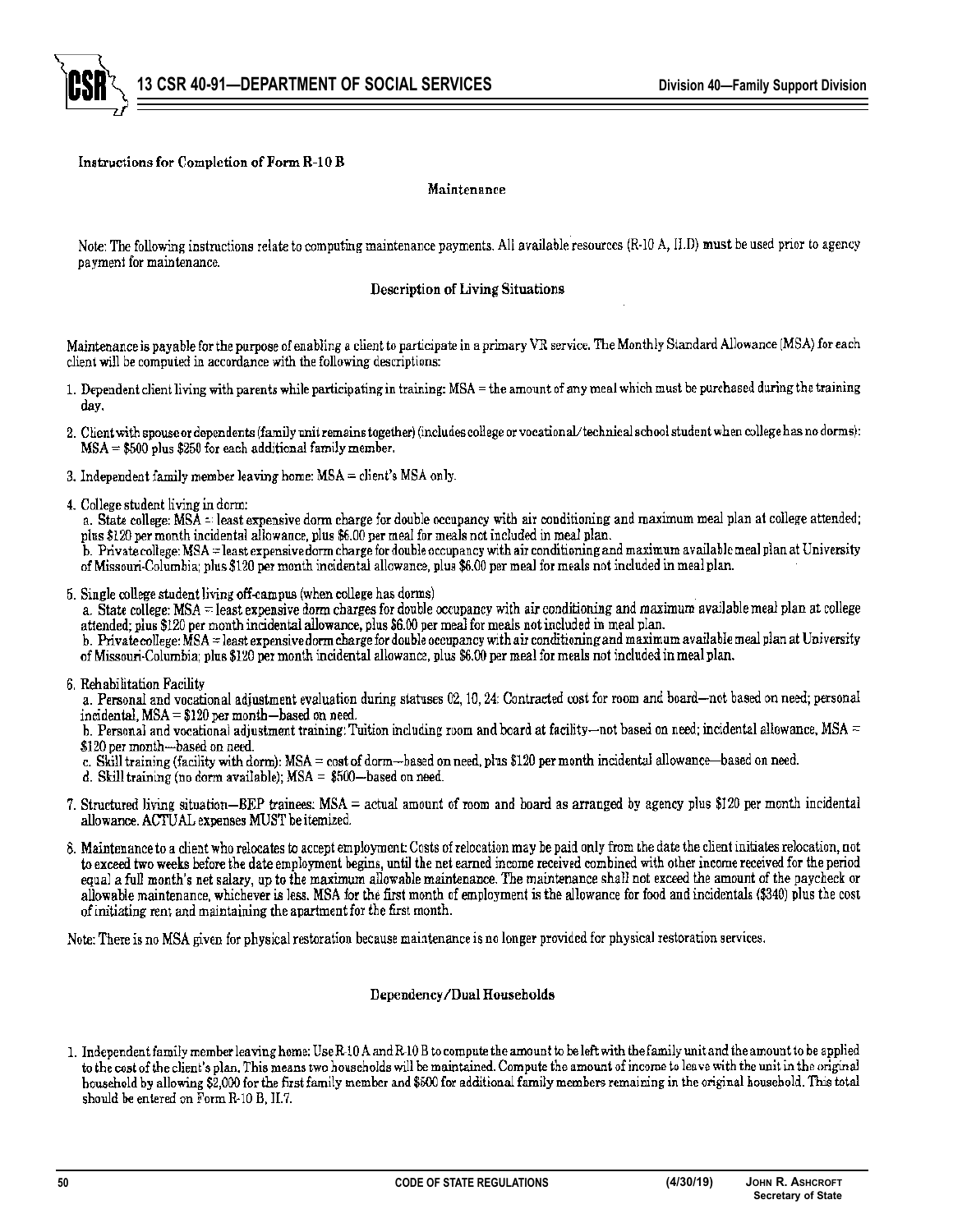- 2. Dependent child leaving home: Use R-10 A & R-10 B to compute amount to be left with family unit and amount to be applied to cost of client's plan. This means two households will be maintained. Compute the amount of income to leave with the unit in the original household by allowing \$2,000 for the first family member and \$500 for additional family members remaining in the original household. This total should be entered on R 10 B. H.Z.
- 3. The client is the only individual included if he/she is emancipated and is the only member of his/her family unit.

#### Determination of Maximum MSA

Maximum MSA-select the situation from items 1-8 (Description of Living Situations) and items 1-3 (Dependency/Dual Households) above that reflects the client's services, family unit and dependent/head of household status.

Maximum allowable maintenance—the maximum allowable maintenance for any client not attending a rehabilitation facility for PVA, participating in BEP training or receiving maintenance for placement is the lesser of-

a. the maximum MSA minus the adjusted monthly net income; or

 $b. $500$ 

#### **Special Circumstances**

- 1. Maintenance to college students during breaks: In addition to payment of maintenance during college terms, the client may be eligible for maintenance between semesters/terms. If the client is attending consecutive semesters/terms with between semester/term break less than 6 weeks, the maintenance may be continued at the same rate being paid during the semester/term. If the break is more than 6 weeks, no maintenance may be paid for any portion of the break. Maintenance will begin again with the first day of next semester for which client is eligible to receive maintenance.
- 2. Maintenance to family members: A client's dependents may be eligible for maintenance if all the following conditions are met.
	- a. The client is in training

b. The dependents' support has been reduced as a direct result of the client's participation in training. If the client remains in the home, the reduction must be in excess of the chent's maintenance, and

c. The client cannot complete the training program unless family maintenance is paid.

Note: Meeting any one or two of these items does not justify payment of family maintenance.

Complete Forms R-10 A and B to determine level of support.

# Determination of Client's Adjusted Income

- 1. Mandatory payroll deductions—federal, state, local and social security taxes;
- 2. While a client is in training, the first \$200 of the client's earned income may be deducted from monthly income;
- 3. Health insurance:
- 4. Court-ordered payments;
- 5. Family member VR plan—enter the monthly amount being contributed to another family member's VR plan by the family unit;

6. Unreimbursable cost of earning income—this includes only the expenses that are a direct result of a member of the client's family unit earning income:

7. Cost of maintaining second household—when there is a family unit of one and the client must leave his/her home for less than 12 months to take part in training, you may deduct from net income the amount of payment on deed of trust, taxes, rent, property insurance and utilities (vacation rate), not to exceed a combined total of \$500 per month. These expenses must be documented and shown on the R-10 as a reduction of income. This reduction of income is available ONLY for training for which the course of study is one year or less. A 6 month vocational training course would qualify for this; a college plan would not because although college is authorized 1 or 2 semesters at a time the course of study is 2 to 4 years or longer depending on the degree. If training should continue beyond 12 menths, the R-10 B must be revised immediately, to show the total net adjusted income, without an allowance for the cost of maintaining a second household.